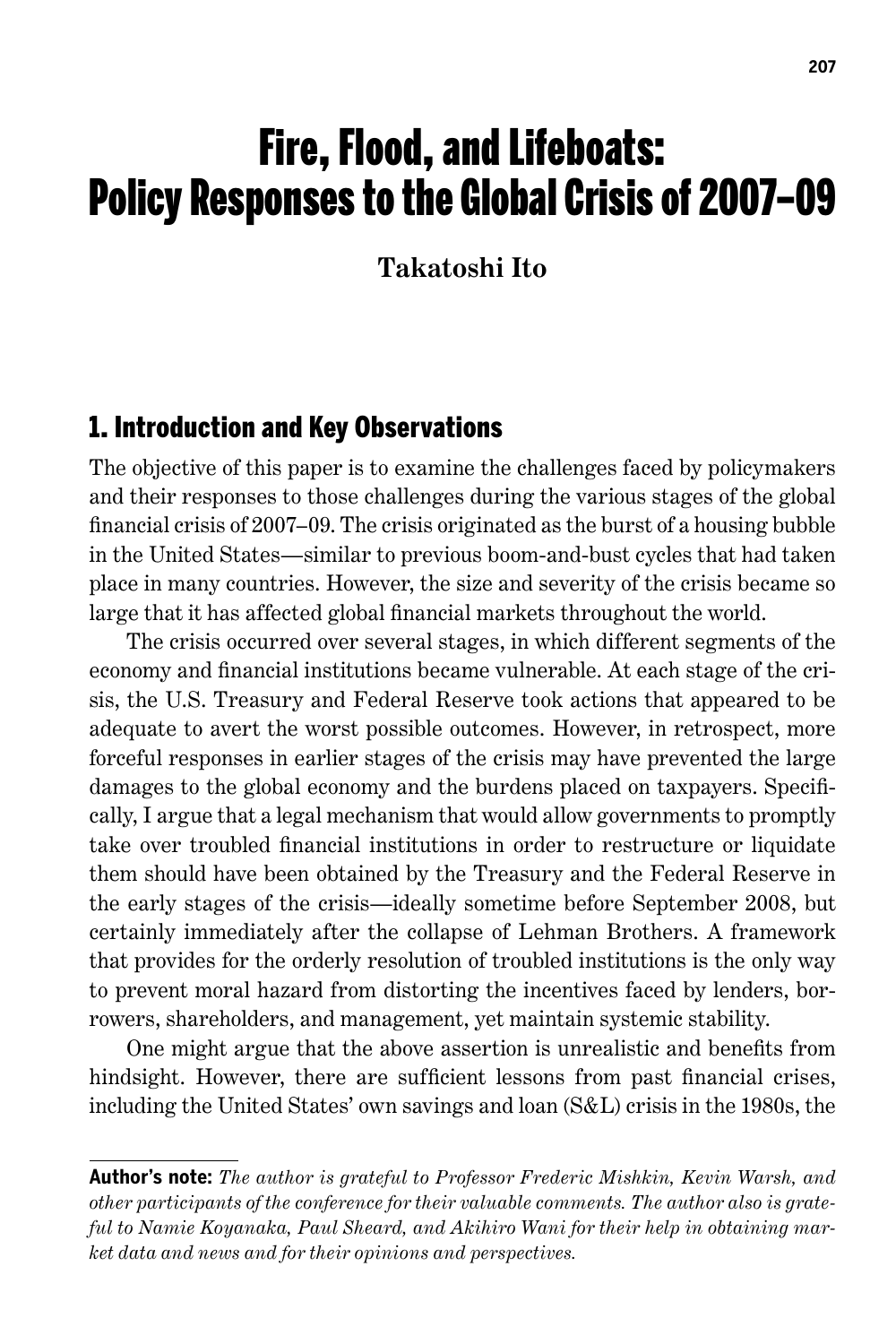Nordic crisis, the Japanese banking crisis, and even the Asian financial crisis in the 1990s, to have anticipated the course of events in the crisis and which policies would or would not work to address the challenges faced by policymakers.

In particular, I argue that in the earlier stages of the crisis policymakers should have pursued crisis management through large liquidity injections and regulatory reform, including the creation of a mechanism for resolving complex financial institutions.

The forced sale of Bear Stearns in March 2008 was a clear sign that the crisis had become sufficiently severe to threaten the stability of the entire financial system. An analogy would be a fire in an ammunition warehouse that threatened an entire neighborhood. From April to August 2008, financial market conditions deteriorated steadily. The crisis spread to Fannie Mae and Freddie Mac and to weaker investment banks. There were ample signs that the "fire" of crisis was spreading fast. However, policy measures at this stage were minimal. There was a perception that difficulties were limited to U.S. and European investment banks that were exposed to toxic assets.

The next shock was pivotal in the history of financial crisis. On Monday, September 15, 2008, Lehman Brothers filed for Chapter 11 bankruptcy protection after negotiations for a rescue merger broke down over the weekend. This changed the financial market conditions completely. Investors rushed to sell their risky assets and take cover in cash and Treasuries. A primary reason for the extreme volatility that arose was that prior to the weekend almost all market participants expected a Lehman Brothers rescue merger with public support, following the pattern of the Bear Stearns rescue merger. Letting Lehman fail avoided the moral hazard issues raised by critics of the Bear Stearns rescue, but the costs were very large.

The Lehman failure led to severe market reactions. Many markets became dysfunctional as buyers shied away from risky securities and refused to accept large institutions as counterparties in trades. The crisis fire rapidly spread to financial markets in many countries. Trouble was not limited to investment banks. The world's largest insurer, AIG, developed an acute liquidity crisis, prompting the Federal Reserve to arrange for an \$85 billion loan. The problems at AIG would become deeper and would require much more assistance from the Treasury and the Federal Reserve in the coming months.

The responses of the Federal Reserve just before and after the Lehman failure were both innovative and far-reaching. The federal funds rate was quickly lowered from 2 percent to 1 percent by the end of October, and to the range of 0 to 0.25 percent (a de facto zero interest rate policy) on December 16. On October 9, excess reserves at the Federal Reserve became interest-bearing. The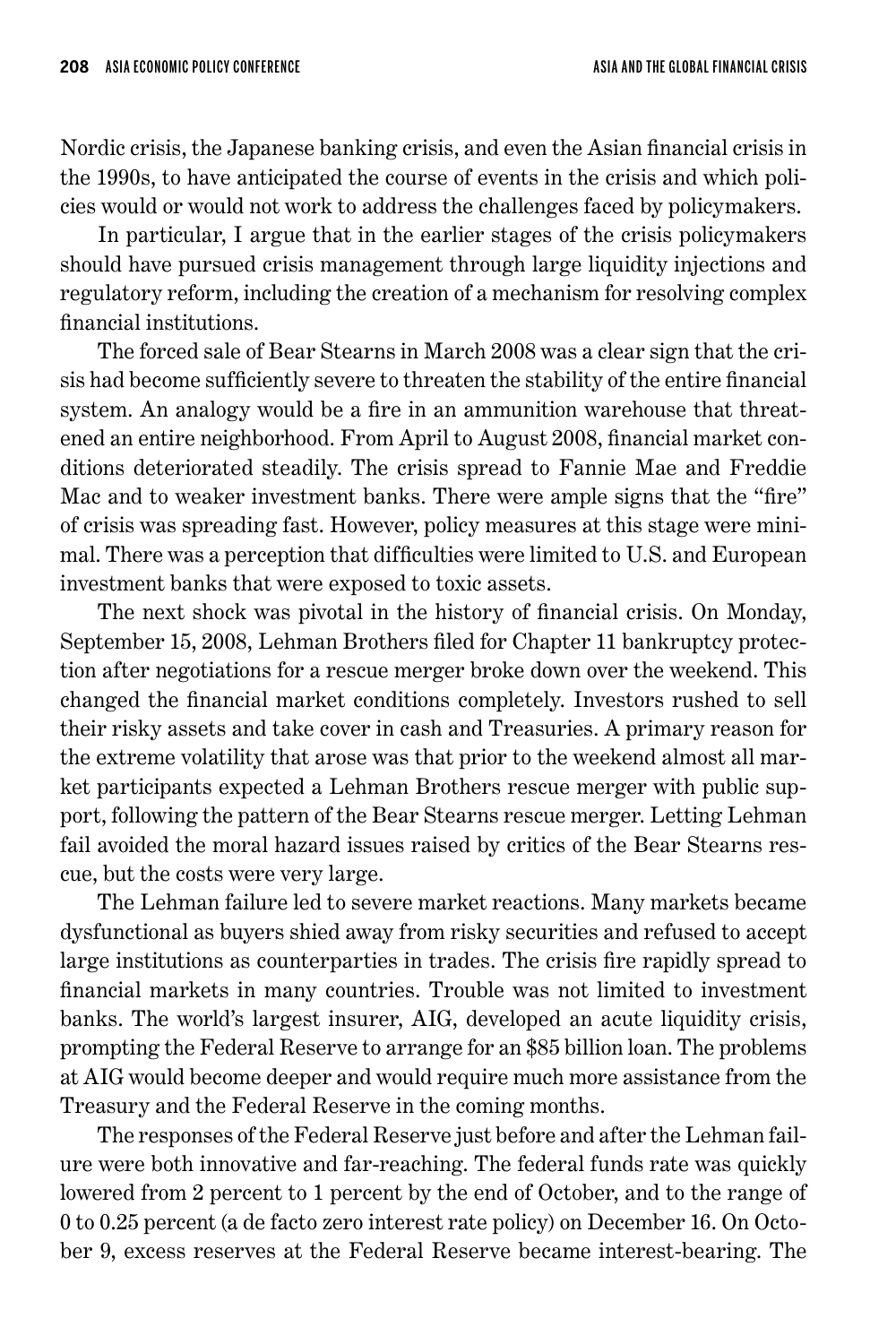policy target rate became a "corridor system," with the floor at the interest rate earned by excess reserves and the ceiling at the high of the federal funds rate range. This stabilized the interbank market.

The Federal Reserve created many facilities in response to the numerous markets that had become dysfunctional. This long list of unconventional policies pursued by the Federal Reserve has been summarily termed "credit-easing" policy. On the international front, the Federal Reserve extended dollar swaps to a number of countries.

The most intense crisis period, from September 15 to the end of November, opened two doors, one to financial meltdown and one to regulatory reform. A crisis can also be an opportunity. Although wide-ranging, timely policy measures—essentially through a flood of liquidity—managed to shut the door to hell, policymakers did not go through the opportunity door. Efforts to achieve comprehensive regulatory reform were inadequate. Regulatory failure over investment banks, insurance companies, and nonbanks was evident, but a reform proposal to create an integrated regulatory body was absent. Instead, proposals stopped at increased coordination.

The most notable effort to stabilize the financial sector was the Troubled Asset Relief Program (TARP). A three-page outline of a fund to purchase troubled assets from banks was presented by Treasury Secretary Henry Paulson on September 21 (four days after the Lehman failure). A revised Treasury proposal was passed by both houses of Congress on October 3, and was immediately signed into law by President George W. Bush.

TARP was then slightly redirected to provide capital injections to financial institutions. On October 14, nine large banks received capital injections. Later, TARP was used for a variety of additional troubled asset purchases.

The Treasury and the Federal Reserve missed a crucial opportunity in the weeks following the Lehman failure with the explosion of the crisis across financial markets. This period was a window of opportunity to propose something more comprehensive and tough on banks. First, having just experienced two undesirable events—the Lehman Brothers bankruptcy and the large loan to AIG—the regulatory authorities should have proposed an orderly resolution mechanism for large complex financial institutions. Such a mechanism could achieve systemic stability by ensuring that very short-term obligations would be honored, while moral hazard—created by bailing out shareholders, bondholders, and subordinated debt holders, and, of course, by awarding executive bonuses—could be avoided. Having an orderly resolution mechanism provides a threat that can motivate serious restructuring. The original purpose of TARP, that is, separating out the bad assets and selling them to the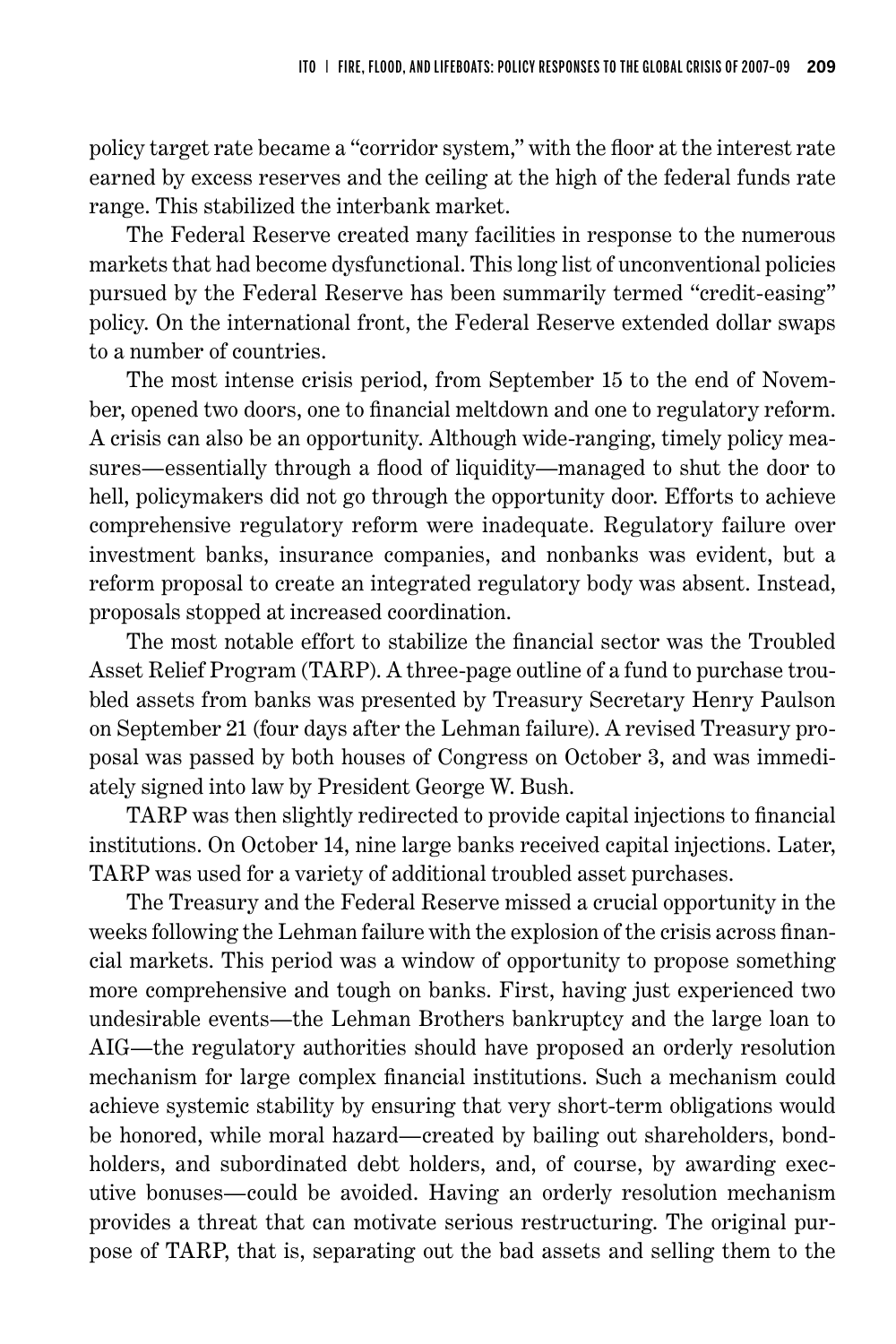government—presumably at a deep discount—would not work without the threat that failed institutions would close.

The history of banking crises shows that it is important first to introduce due diligence (through asset examinations or stress tests) in order to determine whether banks are insolvent or solvent but undercapitalized. Given insolvency, a resolution mechanism should be applied. For large, complex, internationally active financial institutions, the resolution mechanism must be designed to allow competent replacement management to take over quickly. For undercapitalized banks, capital injections can be made, with conditions for reform that lead to a successful recovery plan. Capital injections without an examination of assets and a reform plan are tantamount to pure subsidy.

In sum, the Treasury and Federal Reserve missed two opportunities between September 15 and the end of December: First, they should have conducted asset appraisals (or stress tests) prior to granting capital injections. In this respect, the U.S. authorities repeated the same mistakes made by the Japanese government in their capital injections of March 1998 (no asset examinations, almost equal amounts of capital injection) and did not learn from the successful capital injections of March 1999 (which were made after asset examinations). Second, a resolution mechanism should have been sought immediately following the Lehman failure. With resolution authority, bank leverage would have been increased and the subsequent problem of executive compensation could have been prevented. Japan is often taken as a bad example of protracted banking crisis. However, Japan introduced its resolution authority and implemented it within a year of its financial meltdown in November 1997.

Although financial markets and financial institutions were somewhat stabilized by the end of December, and the worst appeared to be behind us by spring 2009, the financial system remained fragile, even with all of the liquidity provisions in place. On June 25, 2009, it was decided that all of the Federal Reserve facilities and the dollar swap agreements with 14 other central banks were to be extended to February 2010.

By the summer of 2009, most market indicators of risk were back to levels that prevailed before the summer of 2007. The worst is over and the Great Depression of the 21st century has been averted. However, two concerns remain. First, the market calmness is partly attributable to the continued provision of liquidity floods and liability guarantees. It is unclear how to withdraw these unconventional monetary policy measures and raise the policy rate, once the real side of the economy becomes strong enough, in a manner that minimizes the risk of reigniting a crisis fire. Second, the recovery of the real side of the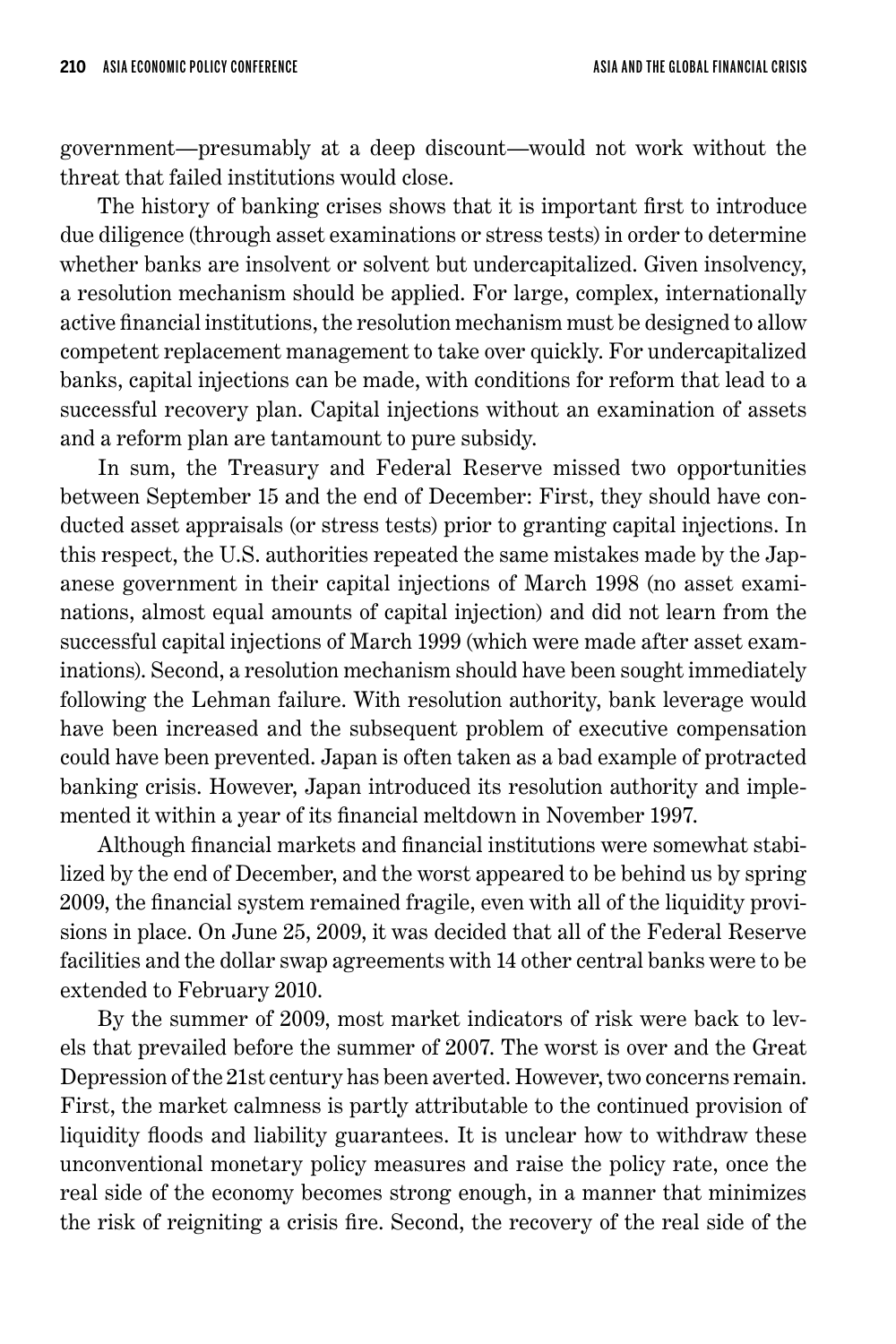economy has been slow and the commercial real estate market is deteriorating quickly. It therefore may not be too late to establish a resolution mechanism.

The rest of this paper is organized as follows: Section 2 reviews the timeline of the crisis, with a focus on the behavior of market spreads as indicators of risk. The section also describes several important policy responses, both conventional and unconventional, in response to various financial shocks and market developments. Section 3 is dedicated to global reactions and policy measures. Section 4 provides assessments of policy responses to the global crisis. Conventional and unconventional monetary policy are examined, the quantitative easing pursued by the Bank of Japan (BOJ) in 2001–06 and the current credit easing of the Federal Reserve are compared, and the bank restructuring efforts in the crisis will be discussed in light of previous crisis experiences and the literature. Section 5 assesses key decisions leading to the Lehman Brothers failure and the AIG bailout. Section 6 discusses the remaining challenges for the United States and the rest of the world in order not to repeat the crisis of 2007–09 in the future. In the end, I argue that it is important to establish an internationally coordinated, publicly supported (through temporary nationalization), orderly resolution mechanism for troubled large, complex, internationally active financial institutions.

# 2. Timeline and the Spreads

### 2.1. Interest Rate Spreads and Credit Default Swaps

Counterparty risk—that is, the degree to which a bank is concerned about default by another bank—was a major cause of turmoil in the financial markets during the global crisis. 1 In particular, the creditworthiness of large American and European banks and investment banks was at the heart of these concerns. 2

To illustrate this risk, Figure 1 shows two kinds of market spreads for the sample period from July 2007 (the beginning of the crisis) to September 2009. The spread between the three-month London interbank offered rate (Libor) and the overnight index swap (OIS) is a popular measure for counterparty risk and liquidity premium. 3 Another measure of risk is the TED spread, defined by the difference between the Libor and the U.S. Treasury bill (risk-free) rate. The TED spread is a direct measure of credit risk of the large commercial banks that participate in the offshore interbank market. In general the two measures are highly correlated. Occasional deviations between the TED spread and the Libor-OIS spread is likely due to illiquidity.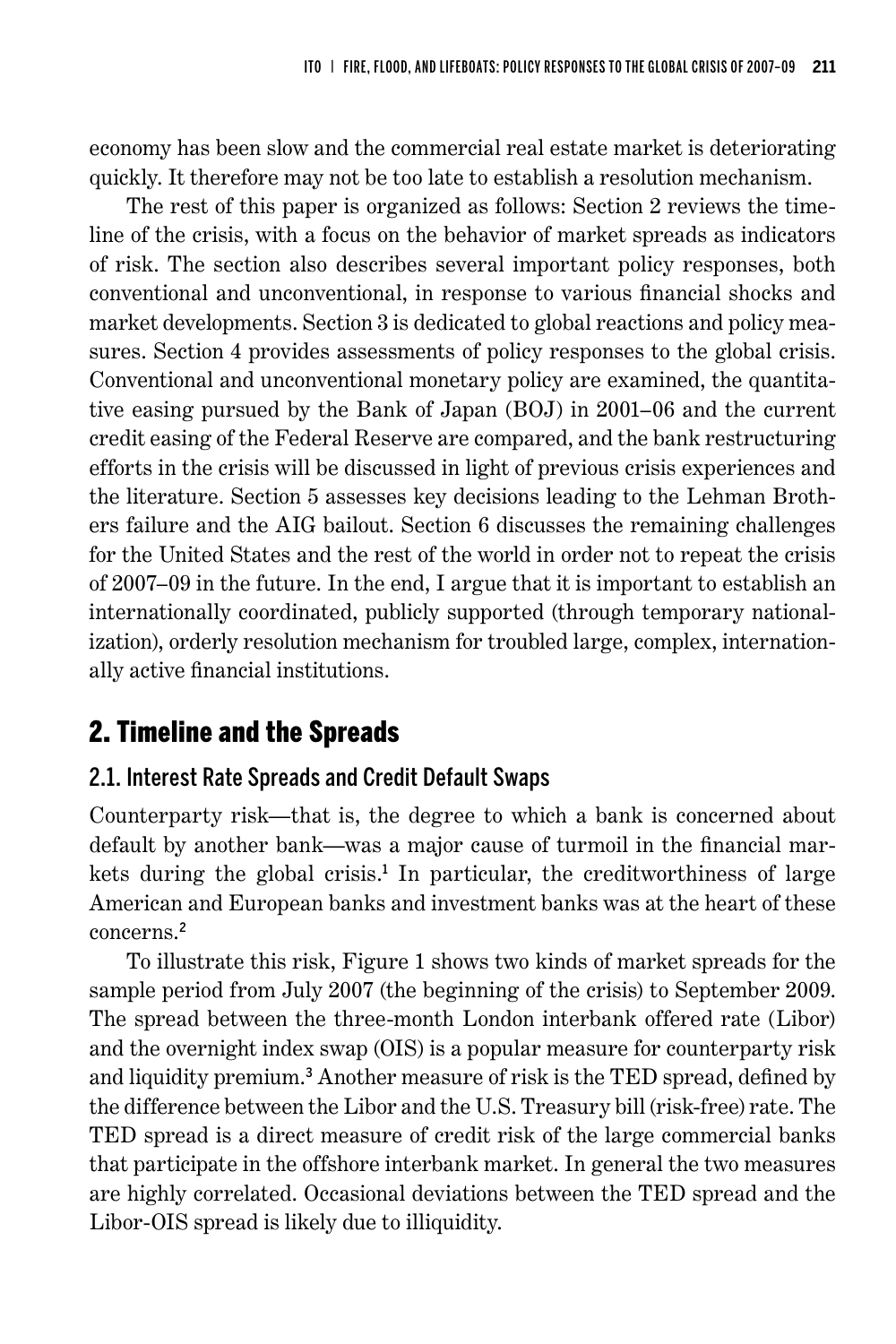

Figure 2 shows the movements of credit default swap (CDS) premia of major banks. This is a direct measure of the default risk of individual banks. Collectively, they should have high correlation with the Libor-OIS spread that measures counterparty risk.

#### 2.2. Pre-Lehman Brothers

The initial stage of the burst of the U.S. housing market started in late 2006, but the ultimate severity of the crisis was not yet obvious. As housing prices continued to fall, some financial institutions started to experience higher default rates, shortages in liquidity, and balance sheet losses. In the first half of 2007, the financial institutions that had increased their leverage to accumulate housing-related securities had to unwind these positions to obtain liquidity, as losses were mounting. The U.S. and European investment banks, hedge funds, and other financial institutions sold assets to accumulate cash positions for possible withdrawals of funds, a phenomenon called "deleveraging." Through the deleveraging process, the downward price pressure on assets became widespread in both major countries and in emerging market countries around the world.

The heightened risk became obvious in July of 2007. Between July 2007 and August 2008, there were three spikes in the spreads (these were more pronounced in the TED spreads): August/September 2007, December 2007, and March 2008. The spikes broadly corresponded to the suspension of the fund withdrawal by BNP Paribas on August 9, 2007, followed by the Northern Rock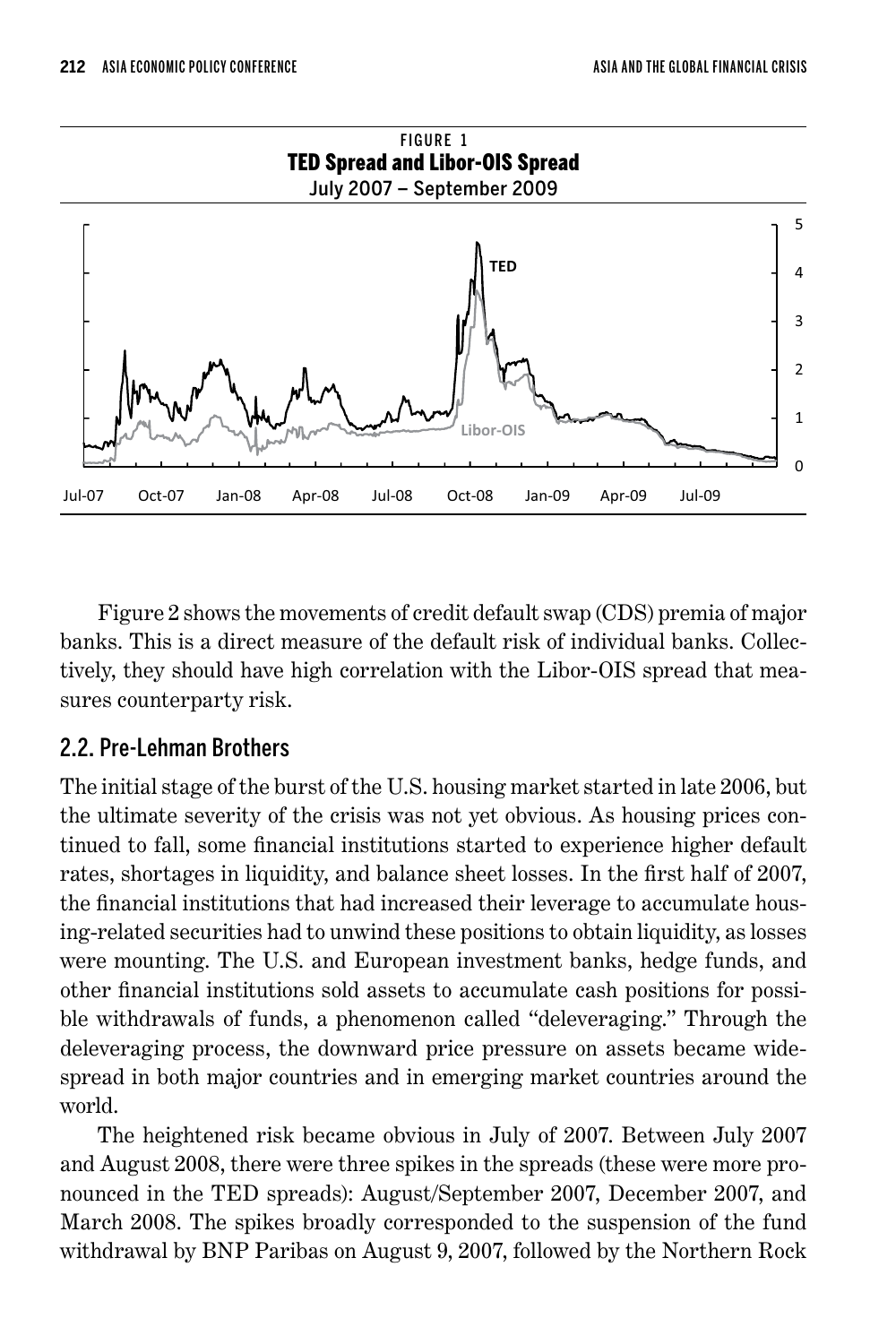

crisis on September 14, 2007; the large write-downs among investment banks' quarterly reports in December 2007; and the rescue merger of Bear Stearns by JPMorgan Chase with Federal Reserve assistance in March 2008.

Both the Libor-OIS and the TED spreads stayed between 50 and 100 basis points from the beginning of May to the end of July 2007. On August 9, 2007, BNP Paribas temporarily stopped withdrawal of three affiliated mutual funds, due to difficulties in calculating asset values of subprime mortgage-related securities. This event made it clear to all market participants that the mortgage problem was deeper and more widespread than previously believed. Market spreads jumped. On August 9 and 10, the TED spread jumped from 50 basis points to 100 basis points, and the Libor-OIS spread jumped from 10 basis points to 50 basis points. The spread continued to increase afterwards. The TED spread peaked at 240 basis points on August 20, while the Libor-OIS spread increased to 80 to 90 basis points in September 2007.

The TED and Libor-OIS spreads then decreased until the end of October, but started to increase again in November. By mid-December the TED spread was elevated to 200 basis points, while the Libor-OIS spread rose to 100 basis points.

Although various spreads had started to widen, the solvency of large financial institutions was not yet seriously questioned. However, the Federal Reserve became sufficiently concerned to begin lowering the interest rate in September 2007 and then establish the Term Auction Facility (TAF) on December 12. The policy rate of the United States was further lowered to 3.00 percent by the end of January, declining 225 basis points in six months.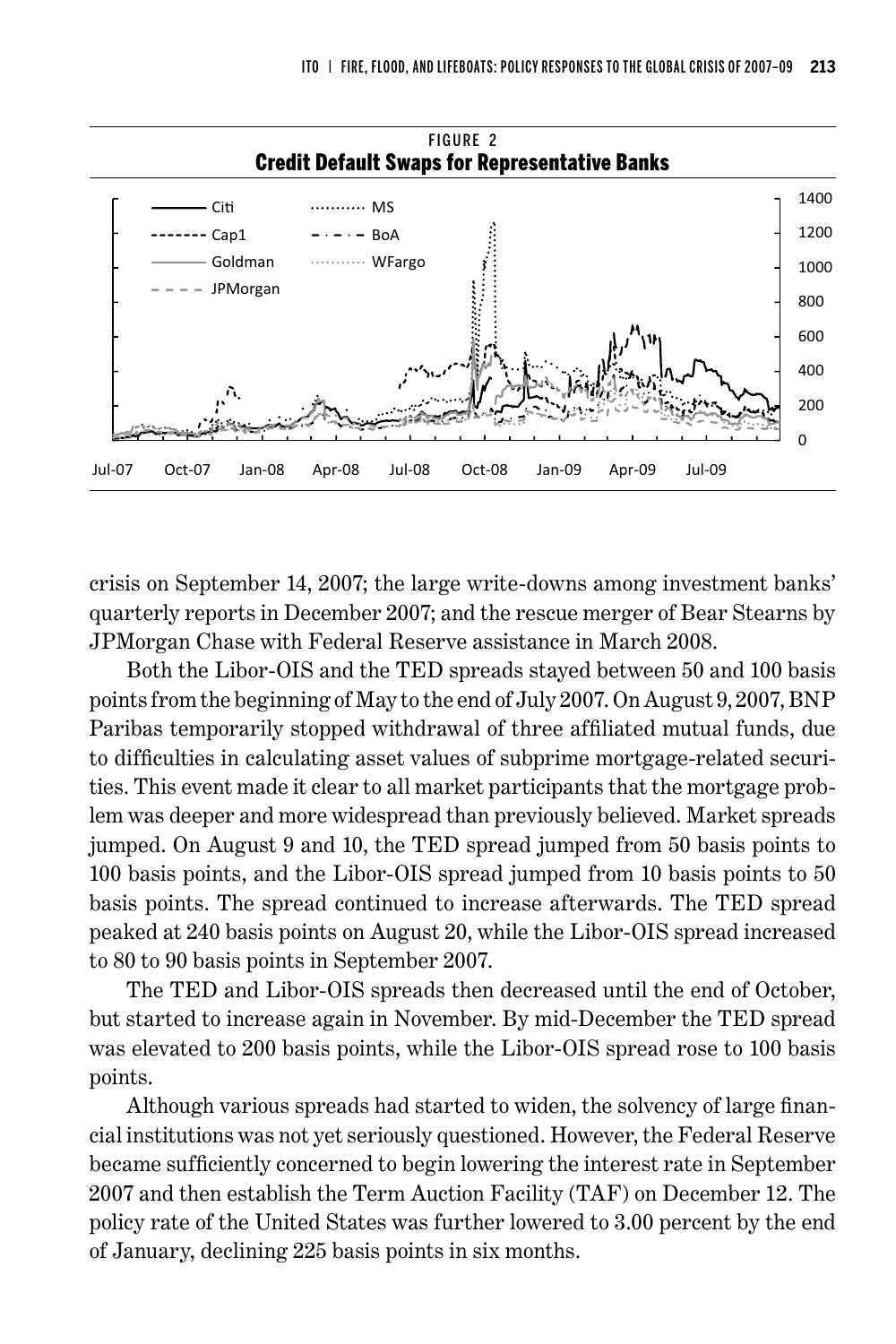With these aggressive cuts in the interest rate and the introduction of the TAF, the financial markets appeared to regain stability. The two spreads started to decline. As TAF auctions were planned and implemented, combined with strong messages from the Federal Reserve that these auctions would continue as long as necessary, the declines in spreads continued. It appears that the introduction of the TAF reversed the trends in the TED and Libor-OIS spreads.

The CDS premia showed a very gradual increase from July 2007 to March 2008. The two peaks in August/September 2007 and December 2007, which are evident in the two interest rate spreads, are barely visible in CDS premia. Except for Capital One, all spreads move very close to each other with a slightly increasing trend until March 2008. This implies that the default risk of large investment banks was judged to be low until March 2008.

The rescue merger of Bear Stearns on March 9, 2008, was another major shock. JPMorgan Chase agreed to purchase Bear Stearns on March 16 at \$2 a share (a week later, the price was revised to \$10 a share), and the Federal Reserve guaranteed \$29 billion to offset losses on Bear Stearns assets purchased by JPMorgan Chase. The facility for Bear Stearns assets, Maiden Lane LLC, was created as a subsidiary to the Federal Reserve Bank of New York, in which the first \$1 billion in losses would be assumed by JPMorgan Chase and the rest by the Federal Reserve. The loss guarantee, or sweetener for the takeover, was unprecedented.

Figure 3 shows CDS spreads for failed institutions AIG, Bear Stearns, and Lehman Brothers, with Morgan Stanley included as a benchmark, through September 12, 2008. During the week prior to the Bear Stearns failure, CDS premia for Bear Stearns suddenly rose from about 400 to 772 (on March 14). The rise in CDS premia was also prominent during the Lehman Brothers failure (451 basis points on March 14), but not for AIG (232 basis points on March 14). This suggests that deterioration of the Bear Stearns portfolio was a surprise to the market. The emergency rescue with sweeteners was therefore attributable to a lack of time to make alternative arrangements.

In addition to the merger assistance, the Federal Reserve created two new facilities: the Term Securities Lending Facility (TSLF) on March 11 and the Primary Dealer Credit Facility (PDCF) on March 16, 2008. In addition, the federal funds rate was lowered by 75 basis points to 2.25 percent on March 18, and lowered again by 25 basis points to 2 percent on April 30. The Federal Reserve created the PDCF in response to the loss of liquidity by several investment banks.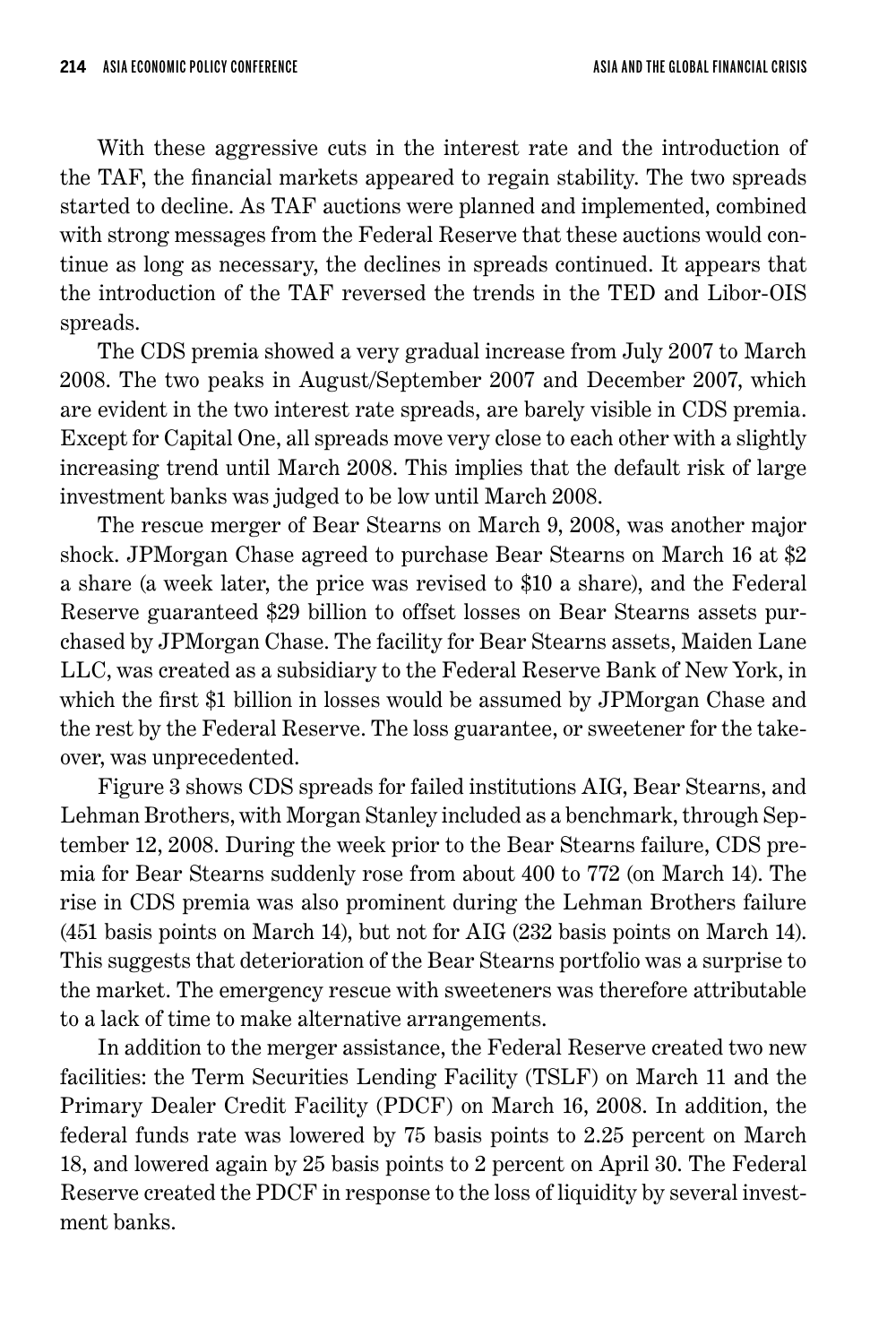

These measures seemed to be enough to calm the market, although it took until the end of April to lower the TED spread below 150 basis points. During the Bear Stearns crisis, the CDS spreads of Morgan Stanley and Goldman Sachs disproportionately increased. However, this increase was short-lived compared to the November–December episode.

On March 19, in response to tightening credit in housing markets, capital requirements of Fannie Mae and Freddie Mac were reduced to encourage them to increase their guarantees of mortgage-backed securities. However, this exacerbated their financial fragility. These government-sponsored enterprises (GSEs) are federally created institutions, but are privately owned. Although their liabilities are not explicitly guaranteed by the government, their bonds are widely considered to be implicitly government guaranteed. The yields of their bonds are only slightly above the corresponding level of Treasuries of comparable maturities. In fact, many of them are said to be held by foreign governments as reserves. When the financial soundness of the two GSEs became questioned in the market after June 2009, concerns were quietly expressed by these foreign governments that any hint of default may result in the crash of the U.S. dollar. Paulson requested government funds to support the two GSEs if necessary. Eventually, on September 7, the two GSEs were placed under federal conservatorship. Implicit guarantees thereby became explicit. Although Fannie Mae and Freddie Mac were in crisis from the summer until the first week of September, the spreads for TED, Libor-OIS, and CDS premia of other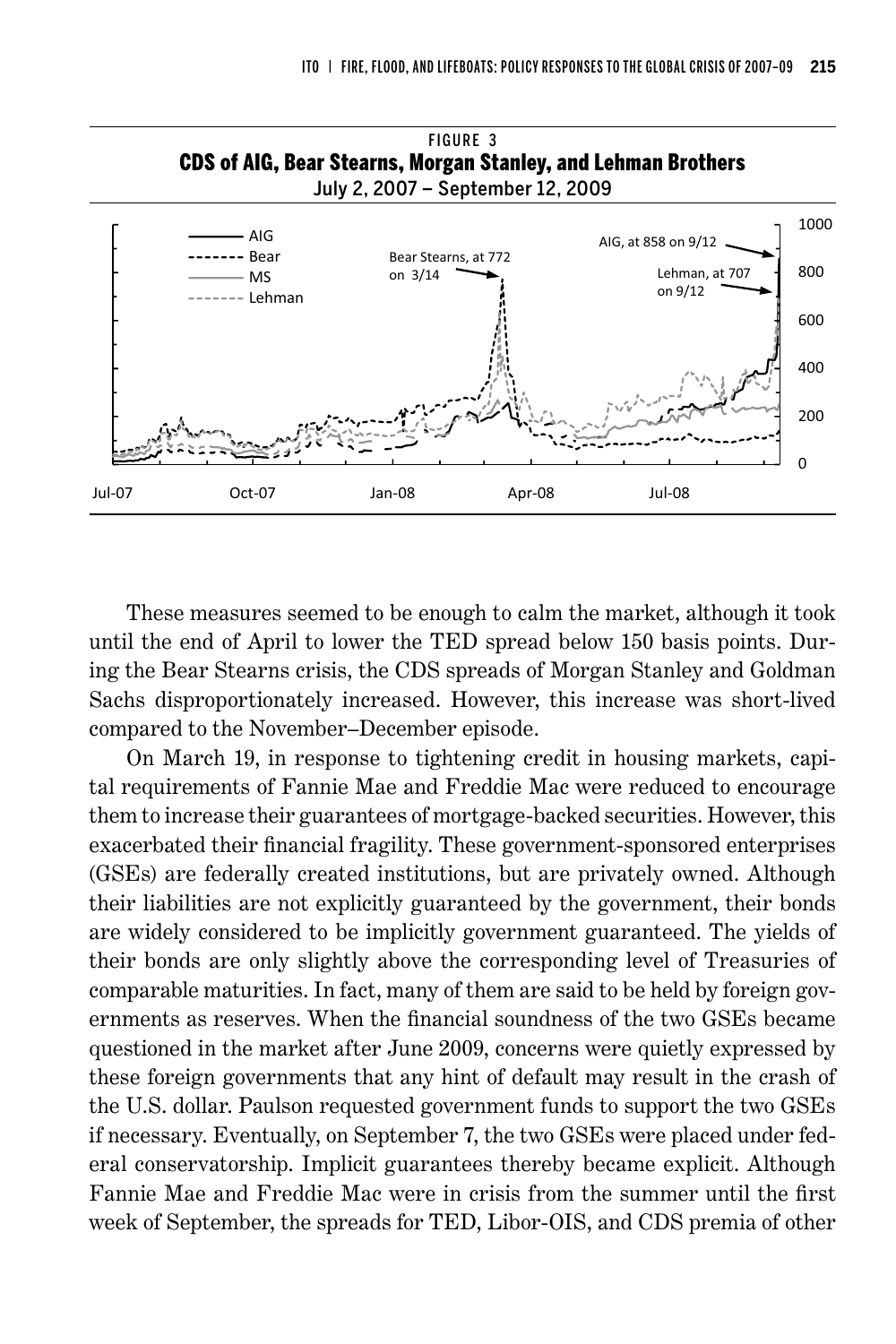financial institutions did not react in any measurable way. The market therefore anticipated the guarantees.

During the pre-Lehman period, the scope of difficulties was limited to U.S. and European investment banks that had created collateralized debt obligations out of subprime mortgages, and investors who bought those securities from them. U.S. dollar liquidity was needed by European investment banks to settle contracts and to deleverage positions. The Federal Reserve established swap lines with the European Central Bank (ECB) and the Swiss National Bank on December 12, 2007 (the same day the TAF was established), with ceiling amounts of \$20 billion and \$4 billion, respectively. It was unusual that European central banks felt the need for dollar liquidity for their large financial institutions. The need for dollar liquidity worldwide intensified, and the swap lines were increased on March 11, and were expanded to other central banks and uncapped after the Lehman failure.

The Federal Reserve's Federal Open Market Committee (FOMC) lowered the interest rate five times between September 2007 and January 2008, by a total of 225 basis points, and by another 75 basis points in March 2008, to help the collapsing housing market and in anticipation of slower growth. Lowering the interest rate was not expected to address the problems associated with deleveraging and the acute shortages of dollar liquidity, since these problems stemmed from counterparty risk. However, lowering the interest rate would help mortgage borrowers by making it easier for them to obtain refinancing with lower interest rates and longer maturities. At the time, inflation concerns were still prevalent, so the FOMC interest rate decisions were explained as based on expectations of weakness in the economy and financial instability. The decisions turned out to be prudent.

The Bank of England (BOE) also started to lower rates in December 2007. However, the ECB and the BOJ did not lower rates during this period. Indeed, the ECB raised its policy rate in July 2008, citing inflationary concerns. This shows that there was initially a lack of a sense of urgency in continental Europe and Japan before the Lehman failure.

In the pre-Lehman period, Asian financial institutions had suffered little damage, and the Asian financial markets and currencies remained stable. In fact, there was a sense of *schadenfreude* in Asia. All of the problems and policy advice that they had received during the Asian currency crisis and the Japanese banking crisis in 1997–98 was now being directed towards the United States.

When U.S. financial institutions such as Citigroup and Morgan Stanley asked for capital, Asian and Middle Eastern sovereign wealth funds were eager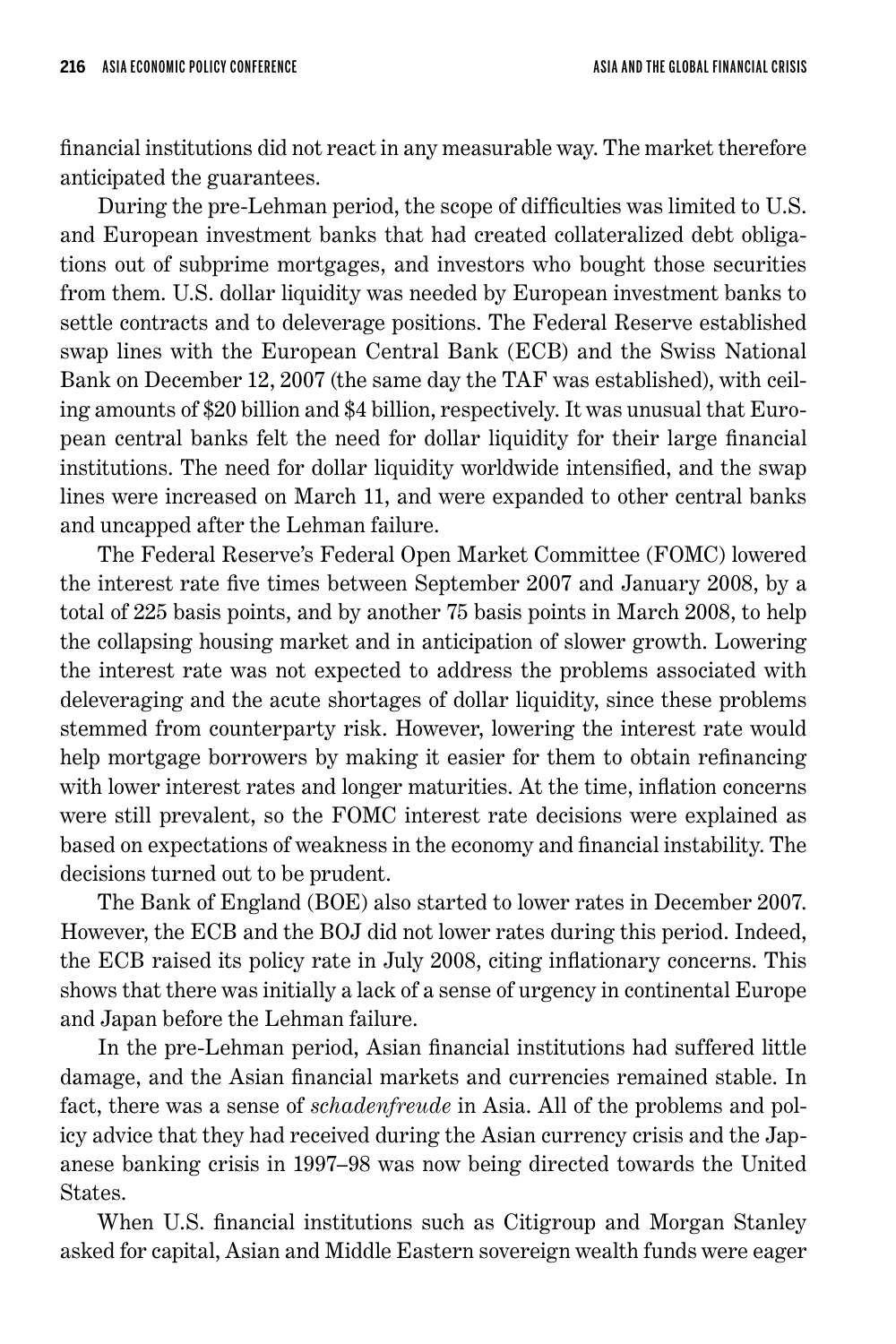to invest in these institutions. On November 26, 2007, it was announced that Abu Dhabi Investment Authority (ADIA), along with the government of Singapore, would invest \$7.5 billion in Citigroup, for a bond that carried an 11 percent yield, which would have a 4.9 percent stake in Citigroup when converted. On December 19, 2007, Morgan Stanley accepted \$5 billion for a 9.9 percent stake from the Chinese Investment Corporation (CIC), the sovereign wealth fund of China. These investments show that the governments and the financial institutions in China, Japan, and the Middle East considered the weakness in U.S. financial institutions to be manageable. Moreover, it provided an opportunity to invest in these institutions without political backlash, as they were assisting them in a period of distress.

### 2.3. Post-Lehman Brothers, United States

The financial vulnerabilities of several large investment banks became apparent in September 2008. By September 12, the CDS spread for Morgan Stanley matched levels reached immediately after the Bear Stearns failure. CDS spreads for other institutions had also been rising, but their levels were not alarming given the events in March. In particular, the TED and Libor-OIS spreads were stable in the week preceding the Lehman crash.

On September 10, Lehman Brothers announced losses of \$3.9 billion for the third quarter, an almost 50 percent increase from the \$2.8 billion lost in the second quarter. On September 12, Moody's and Standard & Poor's threatened to downgrade Lehman Brothers.

News media were reporting a possible rescue of Lehman Brothers by another financial institution. Earlier, the Korean Development Bank was reported to have considered investing in Lehman but had withdrawn. Instead Bank of America and Barclays were mentioned as institutions that might be interested in taking over Lehman Brothers. Almost all market participants expected that arrangements would be made that would allow Lehman Brothers to be bought by another financial institution. 4

The CDS premium for Lehman Brothers on Friday, September 12, was 706.7, about 70 points lower than the level for Bear Stearns immediately before its demise. This demonstrates that the market was less worried about the possibility of Lehman's demise than it was about Bear Stearns at a comparable point in time. The market was clearly expecting a merger or some other form of rescue.

The market confidence that something would be done may have stemmed from the successful rescue of Bear Stearns in March. The market sentiment is a sign of moral hazard under the "too-big-to-fail" principle. The regulator was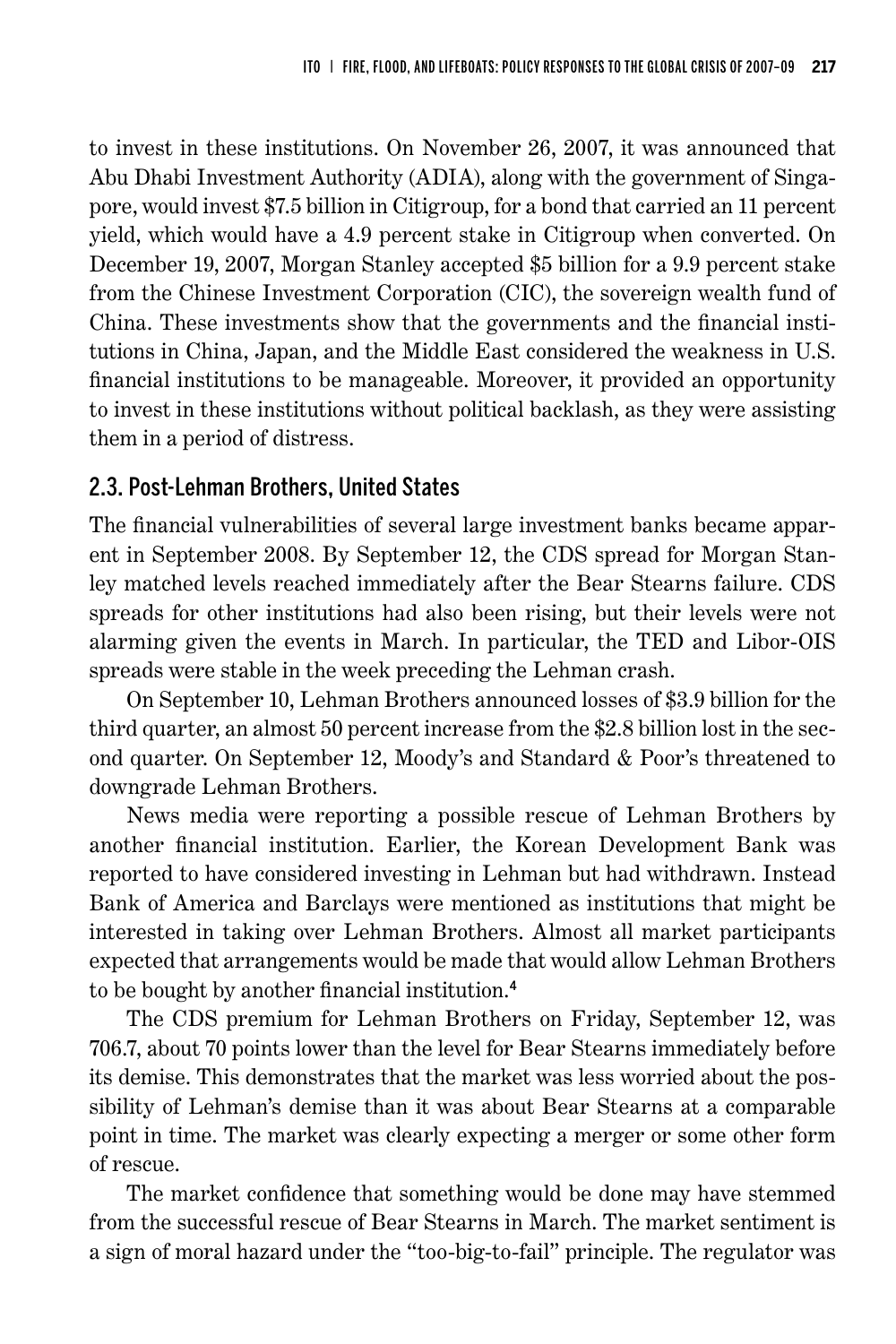the victim of its own success in extending a lifeboat to Bear Stearns, or to be precise, a subsidy to JPMorgan. Market participants expected another lifeboat for Lehman Brothers.

Intense negotiations regarding how to rescue Lehman Brothers took place in the Federal Reserve Bank of New York, with participants from the Treasury, the Federal Reserve, and major financial institutions. Bank of America and Barclays had expressed interest in purchasing Lehman, but they had demanded government assistance in the form of loss guarantees, similar to those given to JPMorgan when it purchased Bear Stearns in March. However, federal assistance was not forthcoming. Bank of America decided to purchase Merrill Lynch instead. Barclays remained in negotiation until Sunday afternoon. Finally, the Treasury made it clear that no government money would be added to the deal, and Barclays backed out. 5

Lehman Brothers filed for Chapter 11 on September 15, 2008, which sent a shock wave to the financial centers throughout the world. Almost all of the financial markets in the United States ceased to function properly. In many securities markets, buyers disappeared as trading prices could not be found. Crisis spread from investment banks to money markets, and adverse effects also spread to financial institutions in other countries. This latter development put great stress on governments when these troubled financial institutions required nationalization.

Another crisis was imminent that same weekend. On Friday, September 12, the CDS premium for AIG hit 858 basis points, 150 points higher than that of Lehman Brothers. The source of AIG's financial problems was its huge exposure (selling) of CDSs to other financial institutions and investors. The fact that the CDS premium for AIG signaled its weakness was ironic. Market participants thought that AIG was in much worse shape than Lehman Brothers prior to the critical weekend.

On Monday, as the Lehman filing for Chapter 11 hit the media headlines, AIG debt was downgraded by the three major credit rating agencies. With the downgrade, AIG had to supply large quantities of collateral, analogous to margin calls, which were difficult to raise. In the evening, The Federal Reserve provided an \$85 billion loan to AIG in exchange for a stake in the company. The decision was made under Section 13(3) of the Federal Reserve Act. 6 However, CDS premia for AIG did not fall immediately. Figure 4 shows the CDS premia for AIG from July 2, 2007, to September 30, 2009, with Morgan Stanley as a benchmark. The peak was May 5, 2009, at 3700 basis points.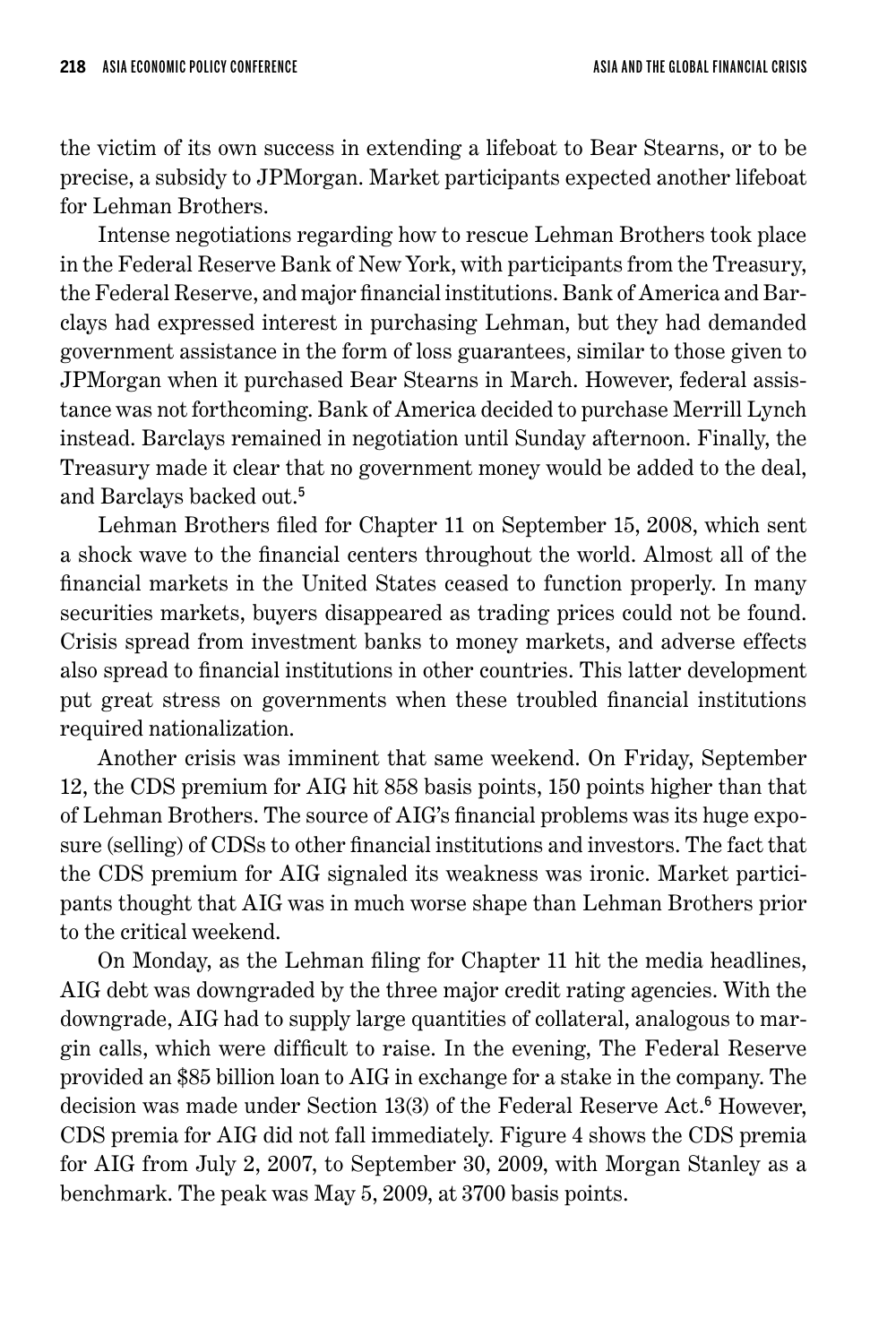

The market perceived that the \$85 billion loan would not be enough to rescue AIG, which turned out to be true. The loan from the Federal Reserve would be restructured on November 10 in coordination with the Treasury.

In response to chaotic market conditions in the aftermath of the Lehman failure, the Federal Reserve quickly created more facilities to help provide liquidity to various types of financial institutions. On September 19, the Asset-Backed Commercial Paper Money Market Mutual Fund Liquidity Facility (AMLF) was created. This was a direct response to the fact that large withdrawals of funds from money market mutual funds (MMMFs) had started to occur in response to news that a money market fund had incurred a loss to principal, or "broke the buck," on September 16. The MMMFs hold a large quantity of commercial papers (CPs). If they liquidated these CPs, many firms would be driven to bankruptcy due to a lack of liquidity and working capital. The AMLF was created to stop this from happening.

Similarly, the Commercial Paper Funding Facility (CPFF) was established on October 7 to allow the Federal Reserve to purchase high-quality CPs. On October 21, the Money Market Investor Funding Facility (MMIFF) was established under the Federal Reserve Act's Section 13(3). (See the discussion on the governance issue regarding Section 13(3).) Under this facility, the New York Fed would provide senior secured funding to a series of special purpose vehicles to facilitate an industry-supported private-sector initiative to finance the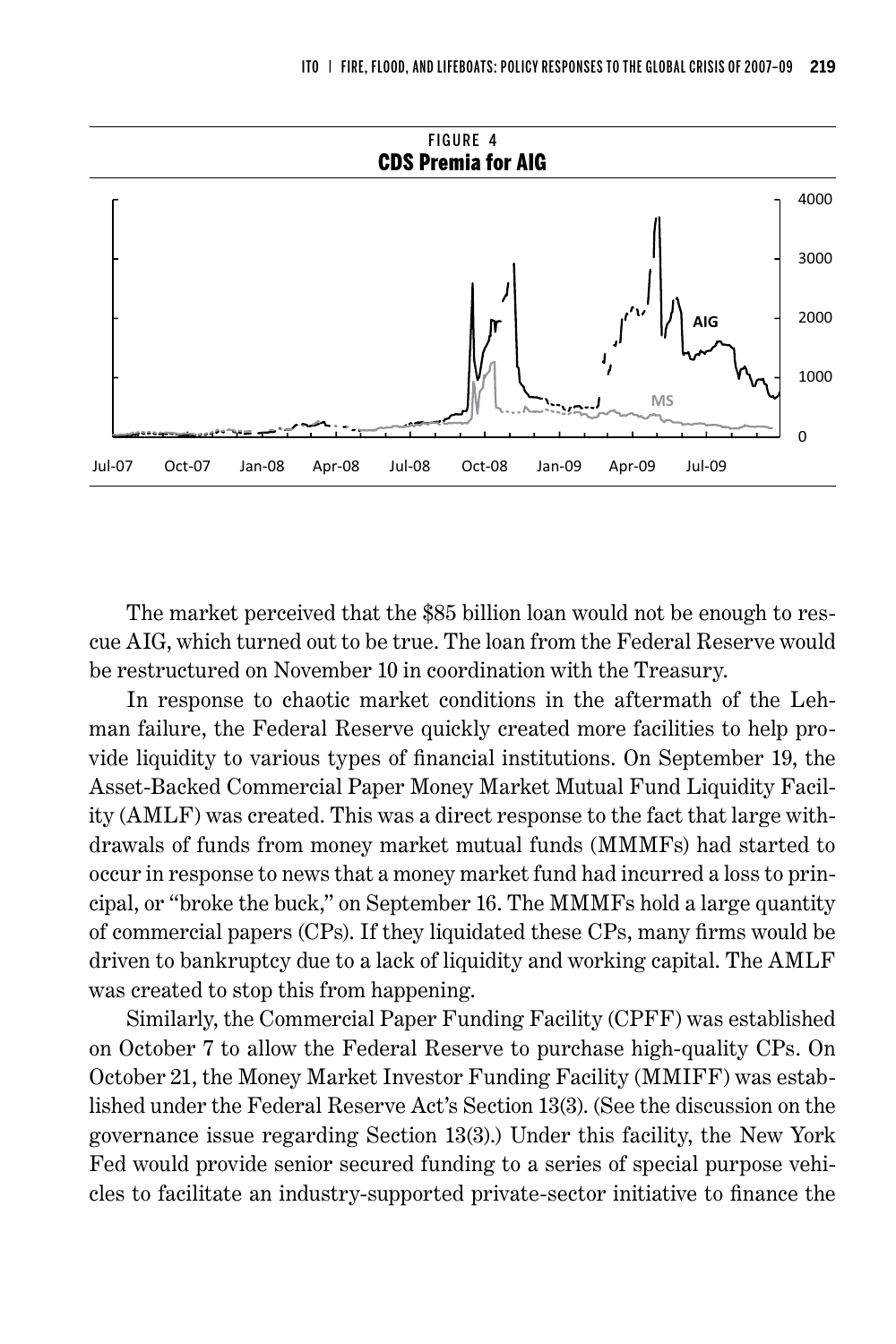purchase of eligible assets from eligible investors. On November 25, the Term Asset-Backed Securities Loan Facility (TALF) was created. This facility was designed to help market participants meet the credit needs of households and small business by supporting the issuance of asset-backed securities (ABS) collateralized by student loans, auto loans, credit card loans, and loans guaranteed by the Small Business Administration. Under TALF the Federal Reserve Bank of New York would lend up to \$200 billion on a nonrecourse basis to holders of certain AAA-rated ABS backed by newly and recently originated consumer and small business loans. The Treasury essentially underwrote these loans so that the Federal Reserve balance sheet would be protected from losses on this facility.

The TAF allotments were also increased on September 29. Goldman Sachs and Morgan Stanley were allowed to become bank holding companies so that they could access the Federal Reserve discount window. This change also meant that their principal regulator was now the Federal Reserve.

On the monetary policy front, the policy rate was cut again on October 8, by 50 basis points to 1.5 percent, as part of an internationally coordinated policy easing. The Fed began paying interest on excess reserves on October 9.' The policy rate was then further cut by 50 basis points to 1 percent on October 29. On December 16, the Federal Reserve adopted a new policy rate target range of 0–0.25 percent. This was virtually a zero interest rate policy (ZIRP), reminiscent of the Bank of Japan policy from 1999 to August 2000, and March 2001 to 2006. (The difference between the BOJ's quantitative easing and the Fed's credit easing is discussed in a later section.) The Federal Reserve had then entered the era of ZIRP with unconventional monetary policy.

The TED and Libor-OIS spreads increased sharply on September 15, in the wake of Lehman's demise, and continued to increase until mid-October. The TED spread peaked at 460 basis points, and Libor-OIS at 350 basis points on October 10. CDS premia for Morgan Stanley shot up to 1200 basis points. Other financial institutions also experienced elevated CDS spreads. The CDS spreads became increasingly differentiated among financial institutions. In the immediate months after Lehman's failure, CDS premia for Morgan Stanley, Goldman Sachs, and Capital One remained high, followed by Citigroup. Bank of America and Wells Fargo spreads remained low. After March 2009, CDS premia for Citigroup increased sharply, while others were on a gradual decline. CDS spreads for Citigroup remained higher than others until September 2009, when all CDS spreads fell below 200 basis points, the prevailing level before the Lehman failure.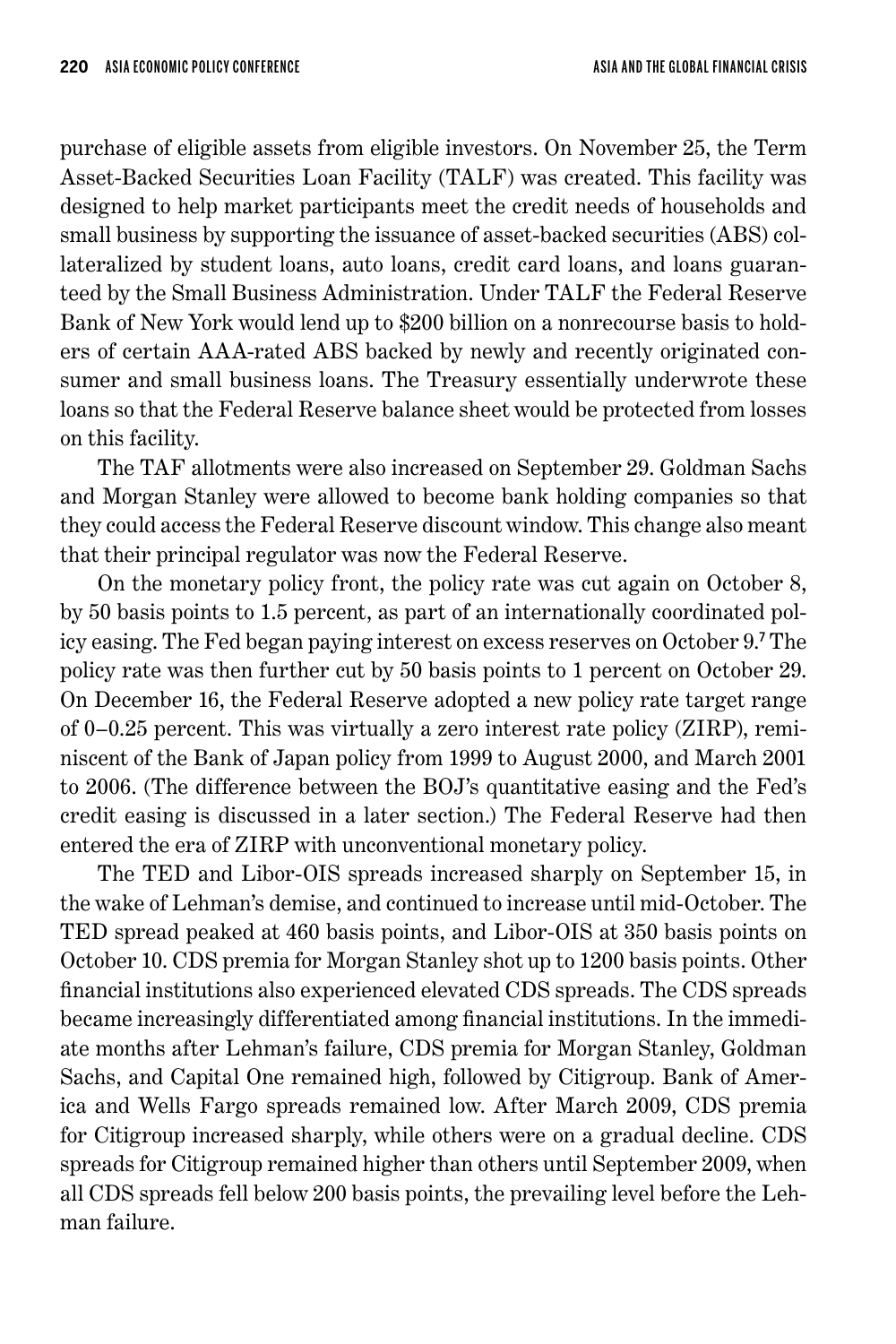The TED and Libor-OIS spreads came down to around 100 basis points in mid-January 2009. The deviation between the two spreads then disappeared. Spreads remained around 100 basis points until the end of April. The two spreads started to decline in May, and fell below 50 basis points in late May. The two spreads became less than 20 by the end of September, clearly suggesting that conditions were again normal as far as liquidity and counterparty risk was concerned. CDS market spreads also indicate that market participants now believe the extreme turmoil in the financial markets is over. However, these assessments should be qualified as the calmness has been attained partly due to ZIRP, all those "facilities," and other policy measures.

### 3. International Responses

### 3.1. Conventional Monetary Policy and Policy Rate Cuts

I next examine the timing of monetary easing among the Fed, the ECB, the BOE, and the BOJ. As explained in earlier sections, only the United States was engaged in aggressive interest rate cuts before Lehman's failure in September 2008. After the events of September, the Bank of England aggressively cut the interest rate from 5 percent in that month to 0.5 percent in March 2009.

The ECB was more cautious about inflation in 2007. It even raised interest rates from 4 percent to 4.25 percent in July. However, in the following month, the ECB cut the interest rate to 3.75 percent. The decline in ECB interest rates was slower than for the Fed or the BOE and reached 1 percent in May 2009. The more cautious policy stance at the ECB may be due to its selfimposed policy mandate that keeps its reference rate of desirable inflation "below but close to 2 percent," which contrasts with the Bank of England target of 2 percent with a symmetric tolerance band of 1 percent. The inflation rate in mid-2008 was still running high in Europe, the U.K., and the U.S. because of commodity price increases in the preceding year.

At the beginning of the current global crisis, Japan had the lowest policy interest rate because it had just escaped deflation. As the consumer price index (CPI) inflation rate had become positive, the Bank of Japan cautiously raised its policy rate, the call rate, from 0 percent to 0.25 percent in July 2006, and to 0.5 percent in February 2007. Just when the economy was thought to be out of deflation, the global crisis occurred. The BOJ only started to lower its interest rate after the Lehman collapse, cutting rates in October 2008 by 0.2 percentage point to 0.3 percent, and again by the same amount to 0.1 percent in December of that year. In the December decision, the BOJ also began paying interest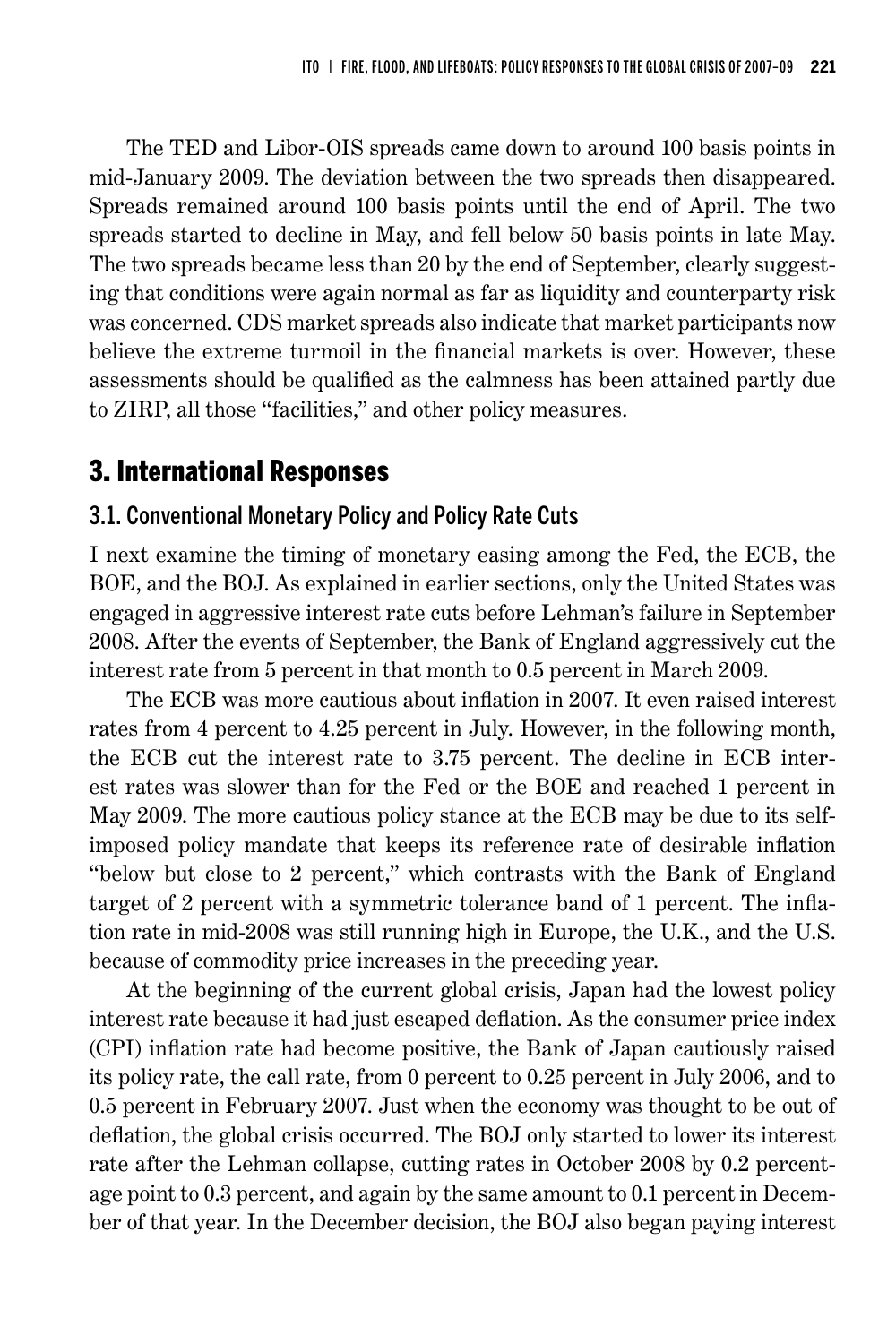on excess reserves. The interest rate paid on excess reserves was set equal to the policy rate, 0.10 percent. The rate forms the floor in the interbank rate. Therefore this is virtually a zero interest rate policy, but with rates slightly above zero. As of September 2009, the inflation rate (excluding fresh food) is about –2 percent, so that the real interest rate has become positive. Therefore, Japan is again suffering from the zero interest rate bound as a constraint in its fight against deflation. The policy rate cuts by the four major central banks are shown in Figure 5.

So far, my description of the policy interest rate is in nominal terms. However, one should judge whether monetary policy is tight or loose using the *real* interest rate. For the U.S. and Japan this means when prices are declining and nominal rates are at the zero bound. Here, the inflation rate is defined as the percent change in CPI from 12 months earlier. 8 Figure 6 shows the real interest rates of the four countries.

Figure 6 shows a picture quite different from Figure 5. The real interest rate in the United States and Japan declined sharply from June 2007 to July 2008 due to a sharply increasing inflation rate (in both countries) and aggressive cuts in the nominal interest rate (in the U.S. only). The real interest rates of the United States and Japan in July 2008 were well in the negative territory, with the United States at –3.6 percent and Japan at –1.8 percent. The real interest rates in the U.K. and the European Monetary Union had declined gradually from June 2007 to July 2008, but levels were still around positive 1 percent.

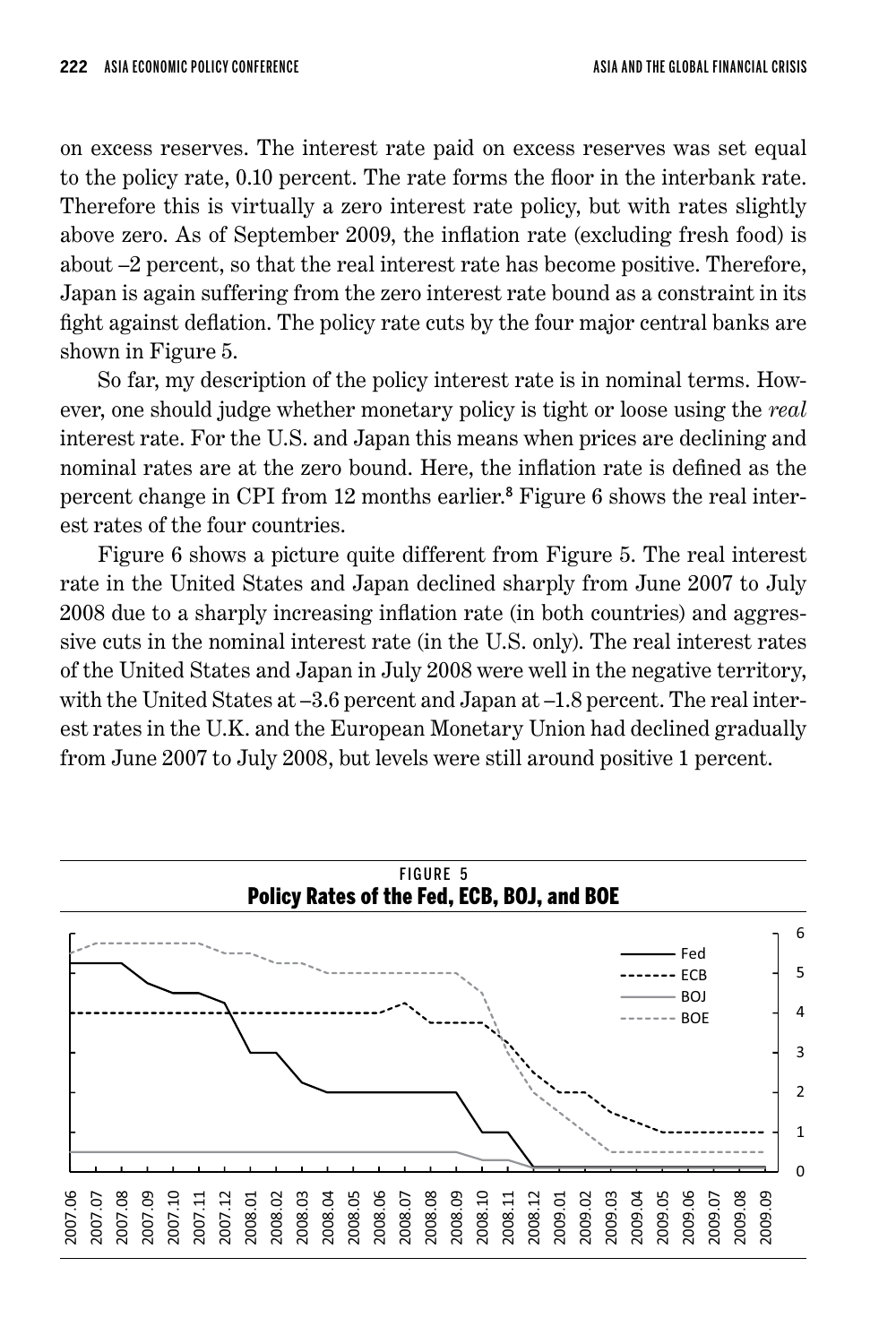

The policy stance measured by the real interest rate changed dramatically after July 2008. Despite the Lehman failure and financial chaos, the real interest rate of the U.S. and Japan continued to rise from August 2008 to June 2009. The lowering of the policy rate in the two countries was far too small to offset declining inflation rates. Eventually, both policy rates hit the de facto zero interest rate bound. Conventional monetary policy then ceased to function by the end of 2008 in the two countries.

In the U.K. and euro area, real interest rates continued to decline until March 2009. The real interest rate became –1.2 percent for the euro area and –2.4 percent in the U.K. The monetary stimulus continued to work in the euro area and the United Kingdom. For the U.K., the inflation rate and the policy rate were around 5 percent, much higher than the other three areas in the summer of 2008, so it had substantial room to maneuver. Policy rate cuts were swift enough to mitigate the real and financial downturns in the United States and the United Kingdom. That could have been expected due to the desire to protect the large financial sectors in the two countries. The ECB was much more cautious. The BOJ never had room to lower rates any further.

### 3.2. (Un)conventional Monetary Policy: Balance Sheet Expansion

When the interest rate approaches zero, a central bank can still expand its balance sheet by providing more liquidity to the market. This can provide liquidity to financial institutions that face funding difficulties and provide increased incentives to banks to lend to corporate and household sectors. Expansion of the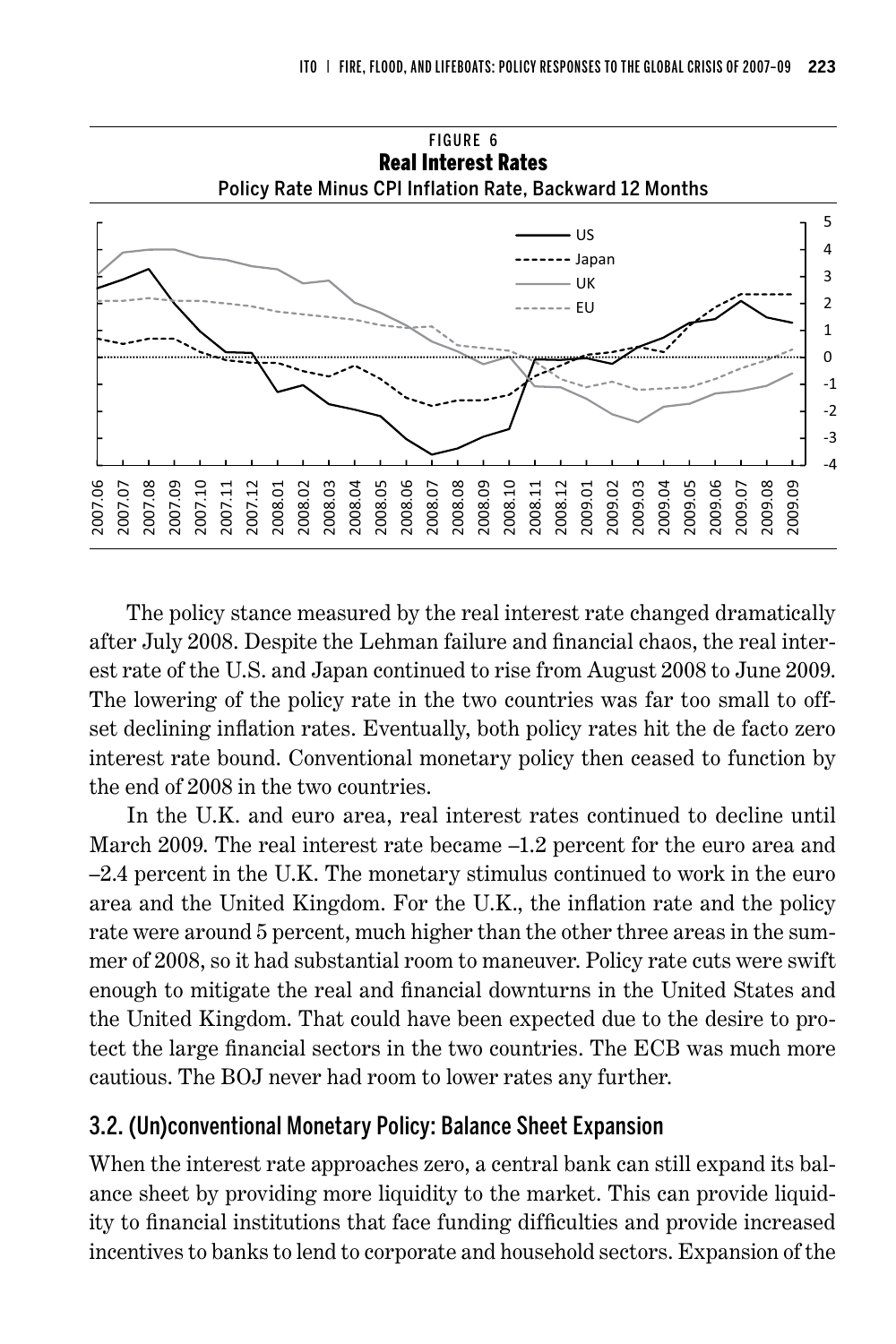balance sheet itself does not necessarily constitute unconventional monetary policy. The policy becomes unconventional when a central bank broadens its purchases to include assets that are not purchased under normal circumstances.

The first central bank to attempt balance sheet expansion was the Bank of Japan. Japan had fallen into deflation and the BOJ struggled to find ways to stimulate the economy beyond its zero interest rate policy (ZIRP) during the 1999–2006 period.<sup>9</sup> Specifically, within the ZIRP era, the BOJ targeted its current account balance (essentially the sum of commercial bank required and excess reserves) as a policy target from March 2001 to March 2006. <sup>10</sup> This is known as the period of quantitative easing (QE). As reserves did not earn interest, when the Bank provided sufficient liquidity so that banks would hold excess reserves, the interbank interest rate was expected to fall to zero. So, QE was considered to be a further expansion step beyond the ZIRP.

In this crisis, both the Fed and the BOE aggressively expanded their balance sheets, much more than the BOJ during its QE era. The ECB also expanded its balance sheet, but to a much lesser extent. The Bank of Japan did not expand its balance sheet in any measurable way. An index of the balance sheet sizes of the four central banks, in ratio to the respective size of their balance sheets in January 2007, are shown in Figure 7.

The Fed doubled its balance sheet in the two months following the Lehman failure. The BOE's expansion of its balance sheet, which tripled over the same time period, was even more remarkable. The ECB also added about 50 percent to its euro-area consolidated balance sheet during this period.

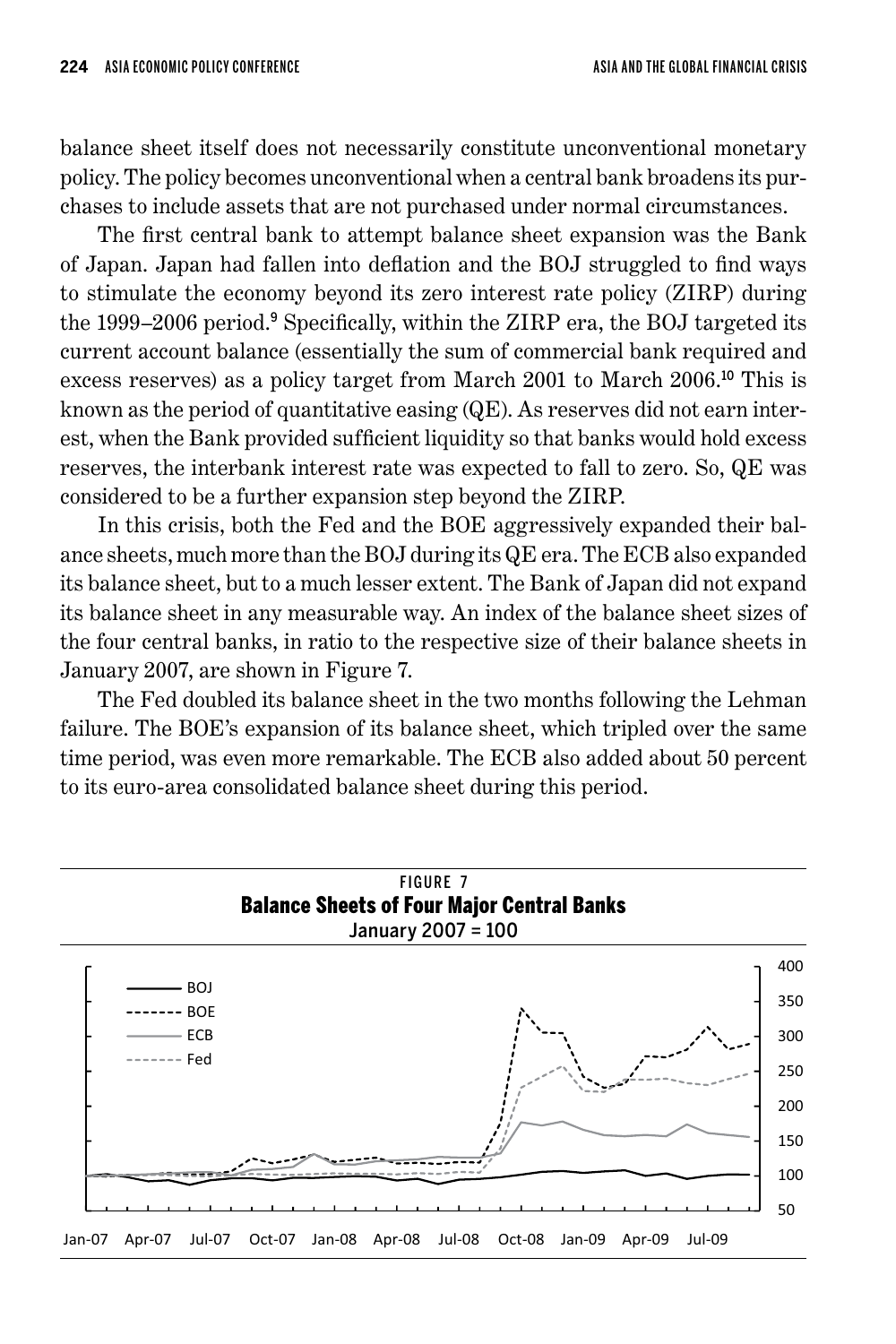The Fed called the action credit easing (CE), rather than quantitative easing, the name used earlier by the Bank of Japan and also by the Bank of England in this crisis. The difference between CE and QE will be examined in the next section.

In the pre-Lehman environment, the Fed was well prepared to combat the burst of the housing bubble and its deflationary impact. Chairman Ben Bernanke and the Federal Reserve staff had studied what happened in Japan and understood their options to avoid deflation. <sup>11</sup> Ahearne et al. (2002), Bernanke (2003), and Clouse et al. (2000) all studied and discussed the Japanese experiences and discussed the use of unconventional instruments. Bernanke (2002) expressed confidence in the ability of the United States to avoid deflation after the burst of the information technology bubble, and Bernanke (2003) argued that Japan could find ways to expand its balance sheet even at the zero interest rate, although he did express sympathy concerning the risk of asset deterioration of the central bank. However, he argued that this could be avoided through guarantees from the Ministry of Finance.

Among academics, Krugman (1998) offered the advice of generating expectations of higher-than-usual inflation rates during the phase of deflation so that the expected real interest rate would become even lower. Eggertsson and Woodford (2003) analyzed the issue of optimal monetary policy under the zero bound of the interest rate. They also argued that it is important to communicate the central bank's commitment to its future interest rate path.

Svensson (2001) provided a policy prescription for Japan that uses unsterilized intervention with a depreciated level of the target exchange rate. His "foolproof" way of getting out of deflation is based on promoting exports and importing inflation. However, the difficulty in applying Svensson's proposal to this crisis is obvious. The four major central banks had already adopted virtual ZIRP, so that there was little room to expect depreciation of the exchange rate from following the ZIRP.

So what would the expansion of the balance sheet do? The Bank of Japan during the 2001–06 episode argued that it contributed to flattening the yield curve by convincing the public that the ZIRP would continue a long time (known as the "policy duration effect"). <sup>12</sup> In this crisis, the Bank of England argued that the expansion of the balance sheet would contribute to keeping the economy out of deflation.

### 3.3. Expectations Management

Even at zero interest rates, managing inflation expectations remains an important component of conventional monetary policy. As Krugman (1998) and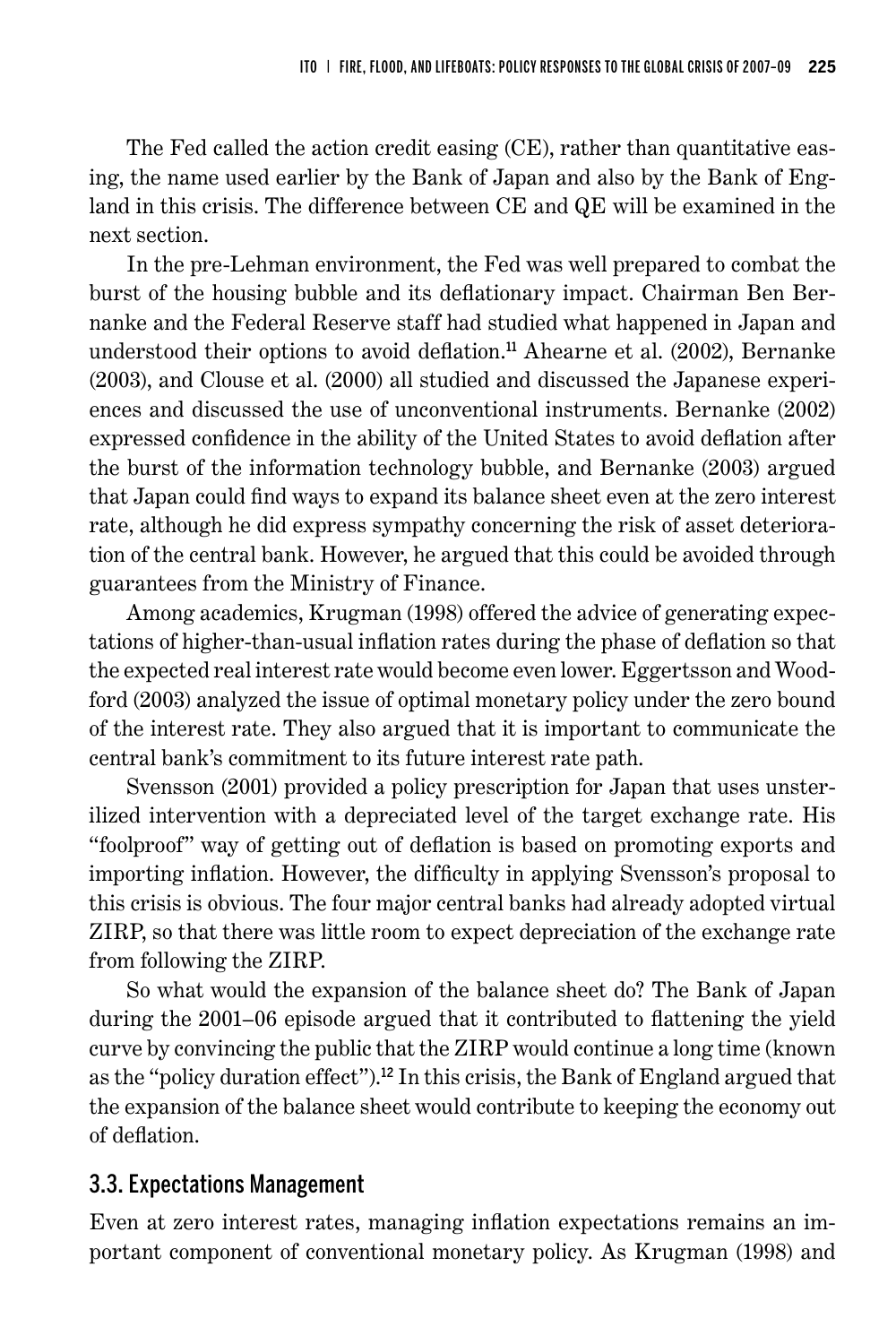Eggertsson and Woodford (2003) emphasized, managing inflation expectations can prevent the forward-looking real interest rate from undesirable increases. For the inflation targeting central bank, e.g., the Bank of England, maintaining the inflation target and communicating the intention of achieving the target in the medium term can still act as an anchor for expectations during a crisis.

The fan chart of the Bank of England, which displays inflation projections, had in the past almost always predicted achievement of its 2 percent target with high probability over a two- to three-year horizon. However, at the height of the current crisis, the inflation reports of November 2008 and February 2009 contained fan charts that implied that achieving the 2 percent target within three years was unlikely. The most likely projection was that inflation would be around 1 percent by end of 2011, as shown in Figure 8A (reproduced from the Bank of England's *Inflation Report*). This posed quite a difficult situation for the central bank. Did the Bank of England abandon inflation targeting, or was it unable to achieve its target?

The Bank of England started to purchase high quality securities, including British government gilts in March, and subsequently raised its ceiling on purchases three times. <sup>13</sup> In its August 2009 inflation report, the fan chart indicated that the 2 percent target would be achieved by mid-2011, based on the assumption that the policy rate would be maintained at 0.5 percent and the bank would purchase an additional £175 billion in assets (Figure 8B). However, the projection based on market expectations still indicated that the BOE would miss the target over the three-year horizon.

The BOE took advantage of its *Inflation Report* to anchor expectations, and its unconventional asset purchases were integrated into its inflation targeting framework. Under inflation targeting, a transition from conventional to unconventional policies could be easily communicated by articulating that without unconventional policy the inflation target would not be achieved. In addition, it would also be easy to rationalize the Bank's exit from unconventional policies by showing that, even without quantitative easing, the inflation target will be achieved.

Expectations management posed a similar problem at the Federal Reserve. Although it does not explicitly target inflation, the Fed considers the appropriate inflation rate to be between 1 percent and 2 percent. <sup>14</sup> The Federal Reserve does not publish an inflation report, but it produces a distribution of FOMC members' personal forecasts. Forecasts are shown twice a year at the time of the Monetary Policy Report to Congress (formerly the Humphrey-Hawkins testimony). In its February report (based on polls taken in January), the lower bound of its range of forecasts fell below 1 percent even over a three-year horizon (forecasts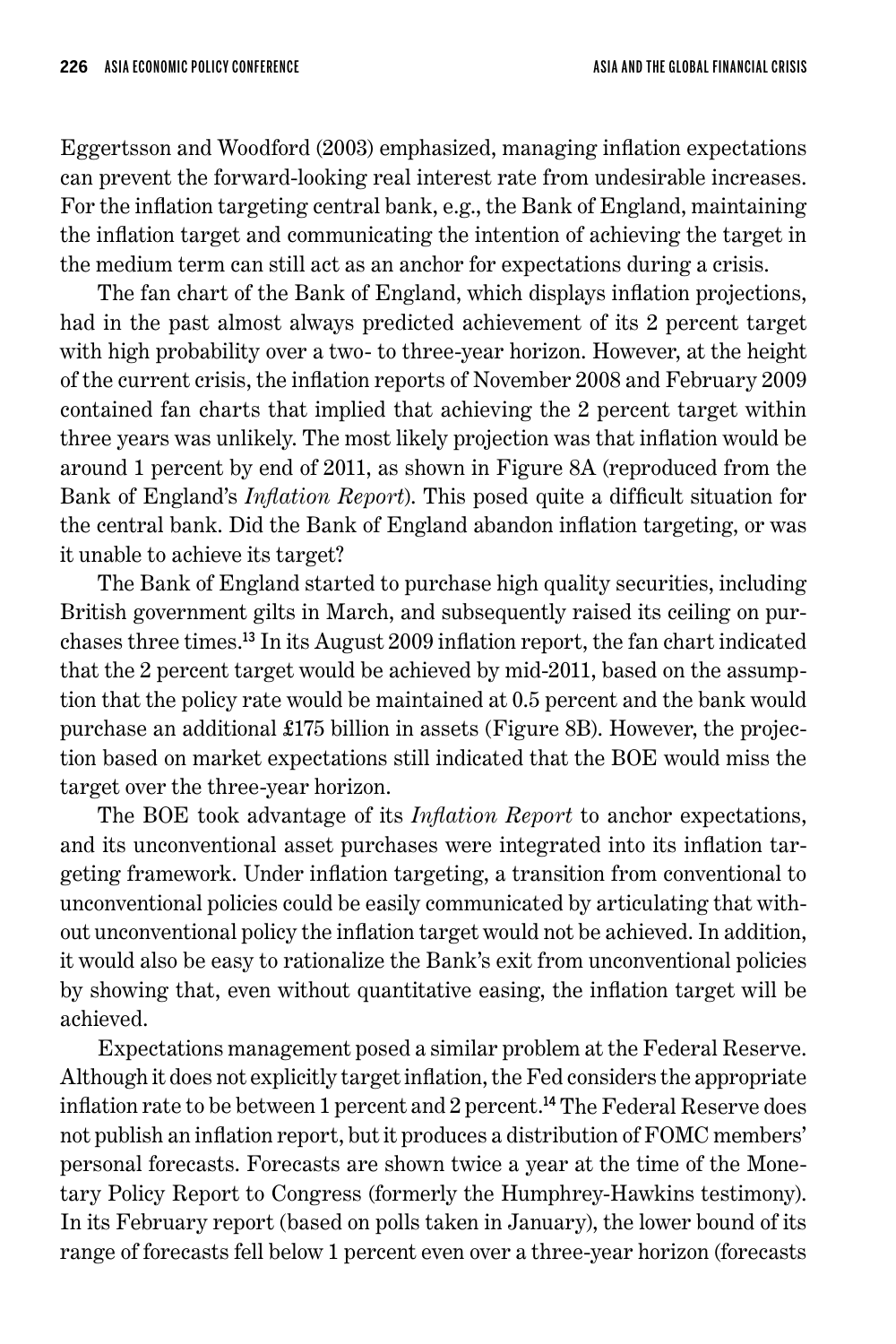

for 2011). It had to be more than just a coincidence that in this report "longrun" forecasts were also surveyed, where long-run forecasts are defined as follows: "Longer-run projections represent each participant's assessment of the rate to which each variable would be expected to *converge under appropriate monetary policy* and in the absence of further shocks to the economy."<sup>15</sup> This language is very close to those used by central banks under inflation targeting. According to the documents, the long-run projection, the central tendency range for inflation was [1.7, 2.0], while the range of all members was [1.5, 2.0]. The Federal Reserve felt adding these projections was important for managing expectations and communicating to the public. That logic is precisely the reason for having a numerical inflation target. It seems that the Federal Reserve, with its long-run projections, is now a step closer to adopting inflation targeting without declaring so explicitly.

The Bank of Japan publishes the Monetary Policy committee members' forecasts twice a year. It had its inflation forecast in its April publication. According to the April 2009 forecasts for fiscal year 2010, the central tendency for inflation (trimming the max and the min) is [–1.1, –0.8] and the range of forecasts of all members is [–1.2, –0.4]. The forecasts were updated in October 2009, as follows: The majority viewed that the range of CPI inflation rate (excluding fresh food)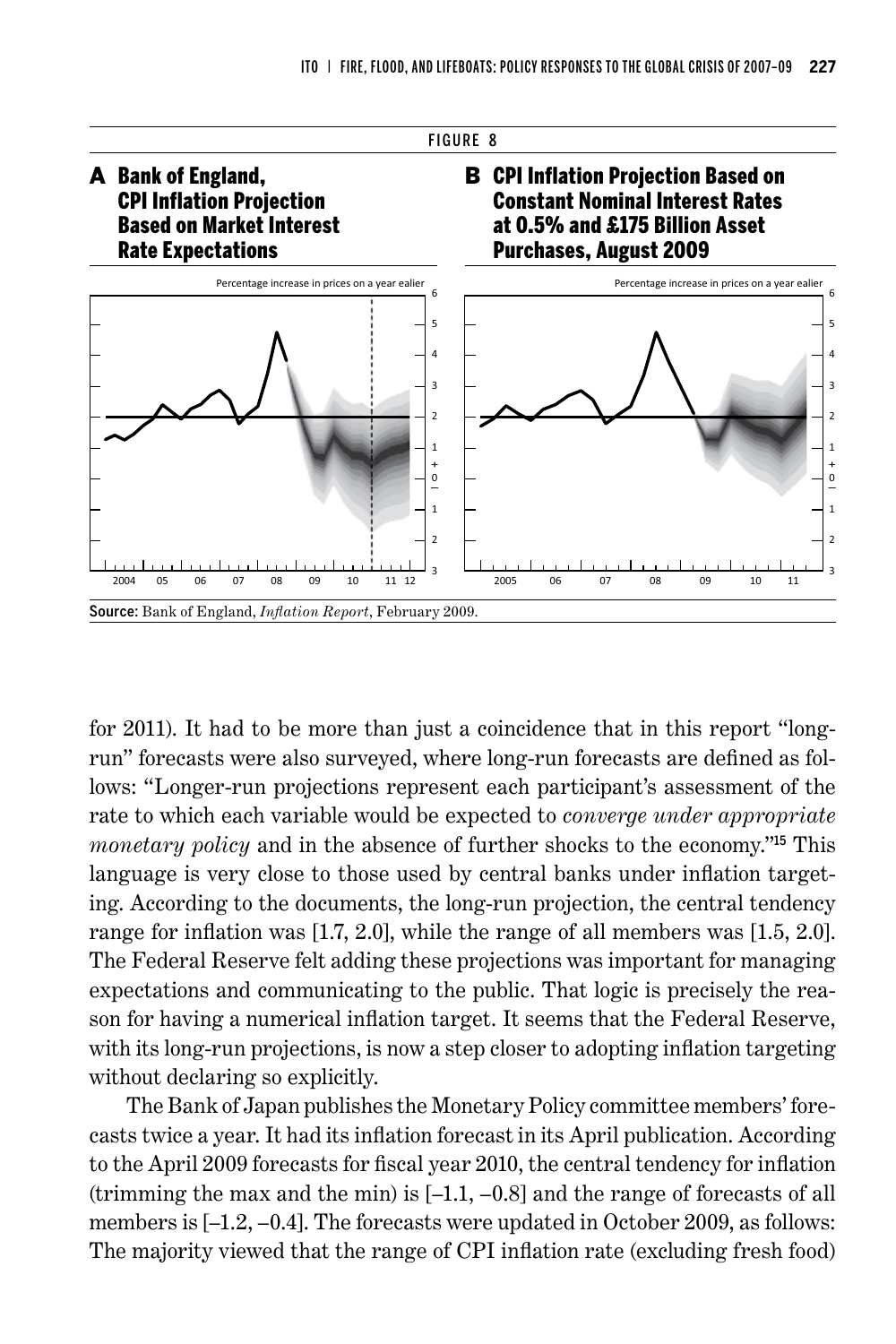would be  $[-0.9, -0.7]$  in 2010, and  $[-0.7, -0.4]$  in 2011. It is remarkable to have a forecast of deflation for the next two to three years. There is no extra policy measure, like the QE pursued by the Bank of England. There is also no "longrun forecast," like that given by the Federal Reserve, to show policymakers' views on the desirable medium-term inflation rate. The Bank of Japan therefore shows no sign at this point of using expectation management to reduce forward-looking real interest rates.

### 3.4. Liquidity Support and Asset Purchase

Although the origin of the current crisis was in the United States, the securitized assets that caused these problems were distributed by European investment banks and bought by European investors. In contrast, there were only modest holdings of these assets in Asia. <sup>16</sup> As discussed above, U.S. dollar swap lines were introduced as early as December 2007 with the ECB (\$20 billion) and the Swiss National Bank (\$4 billion). This was the first sign that the crisis had spread from the United States to the rest of the world. The U.S. dollar is the key international currency, at least in financial products and transactions.

Some European banks held large exposures to toxic assets (subprime related securities and other risky securitized assets). Other Western European banks had exposure to Hungary and Latvia, whose economies experienced difficulties from capital outflows. A large multinational banking group, Fortis, had balance sheet difficulties due to losses on its assets, and its Dutch operations had to be injected with capital in September, and then nationalized by the Netherlands government in October of 2008. The French government recapitalized Dexia at the end of September 2008, in cooperation with Belgium and Luxembourg.

In the first half of October, many banks became fragile worldwide and many countries announced comprehensive rescue packages. (See Panetta et al. 2009 for the list.) The concerted action was partly due to coordination under the G-7 on October 10, which established guidelines for assistance to systemically relevant institutions.

During the month of October, the flight to quality intensified, and the U.S. dollar appreciated against the euro as investors regarded it as a safe haven and as U.S. financial institutions accelerated their deleveraging efforts (repatriating dollars back to their U.S. headquarters). The U.S. dollar appreciated against almost all currencies except the Japanese yen. The yen appreciated due to the unwinding of carry trades, repaying outstanding yen-denominated debts incurred to invest in high-yielding currencies, such as the Australian dollar.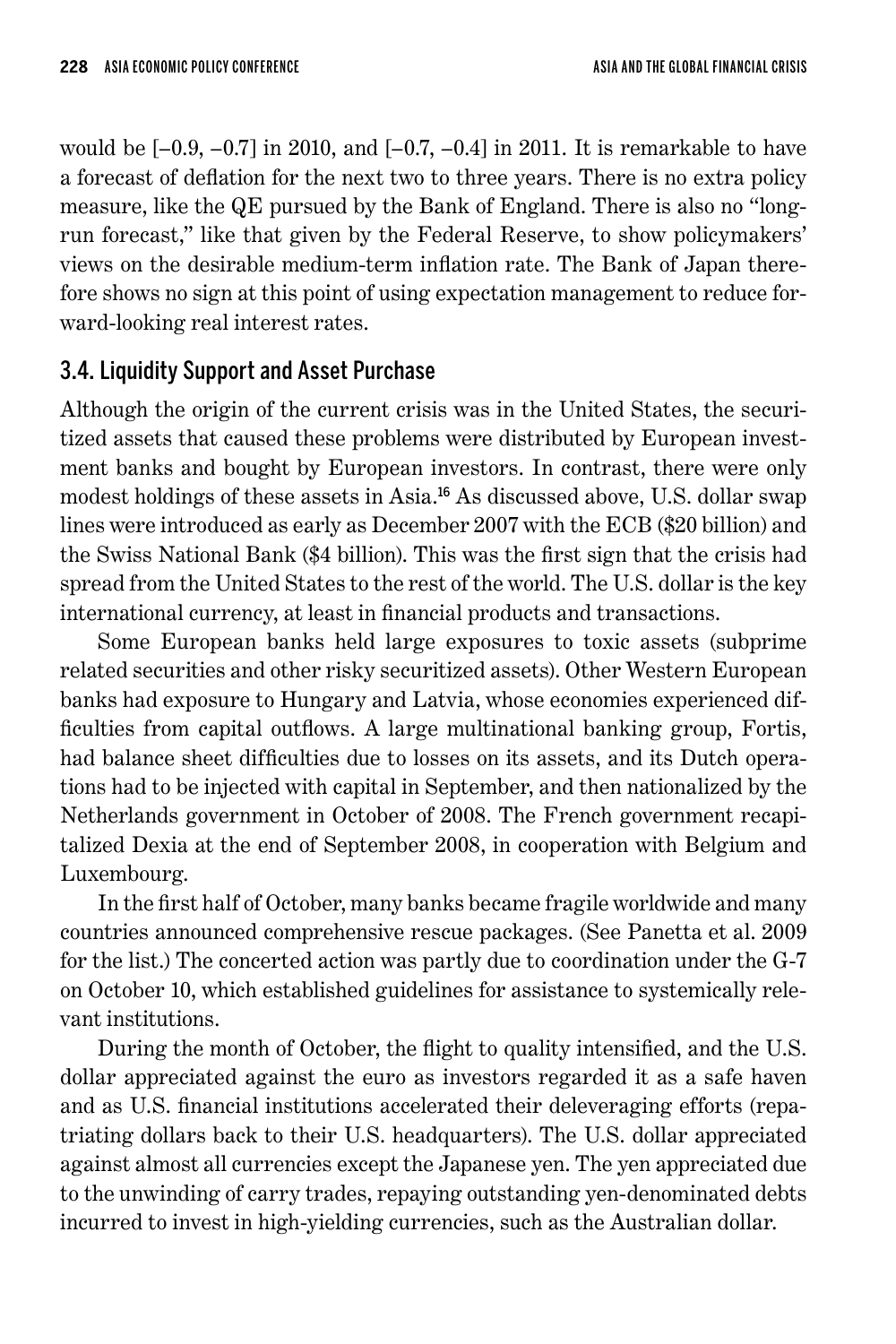Panetta et al. (2009) provides a comprehensive survey of the various policy measures (including capital injections, liability guarantees, asset purchases, and asset guarantees) of 11 countries. They report that a total of  $\epsilon$ 5 trillion has been committed and  $\epsilon_2$  trillion has been spent in the 11 countries. The outlay of U.K. assistance reached 44 percent of gross domestic product (GDP); that of the Netherlands reached 17 percent of GDP; while those of the U.S. and Japan reached 7.4 percent and 0.1 percent, respectively. Details are shown in Table 1. Panetta et al. (2009) conclude that, based on bank CDS premia, the market had regained stability by the end of May 2009, and they attribute this to the government interventions mentioned above.

The ECB started its liquidity provision in the aftermath of the Lehman failure. Its policy of enhancing credit provision and its effects on the spread are examined in Čihák, Harjes, and Stavrev (2009). Their conclusion is that the ECB expansion continued to operate during the global crisis. Policies included lengthening the maturity of monetary policy operations, providing liquidity at fixed rates, and reducing money market term spreads. They also concluded that the substantial increase in the ECB's balance sheet contributed to a reduction in government bond spreads.

On May 7, 2009, the ECB announced that it would start purchasing eurodenominated covered bonds issued in the euro area. Purchases would start in July, and the target amount would be  $\epsilon$ 60 billion, to be completed by June 2010. The purchases would be directly from primary and secondary markets. Highgrade assets (AA or above) are preferred.

### 3.5. International Monetary Fund

As risk aversion increased, institutional investors pulled their funds out of emerging market economies. Some institutional investors rushed to sell assets in emerging markets to repatriate their assets to their U.S. and European headquarters to raise liquidity—a form of deleveraging. Those countries that relied on capital inflows for real-sector investment were suddenly faced with shortages of U.S. dollar and euro-denominated assets to service their foreign debt obligations. This pattern has been repeated many times in recent history: Mexico in 1994, Asian countries in 1997–1998, Russia in 1998, Brazil in 1999– 2000, and Argentina in 2001–2002, to name just the large crises. The International Monetary Fund (IMF) suddenly became busy again and received many requests for assistance.

Borrowers of IMF traditional stand-by arrangement (SBA) loans between September and December of 2008 included Georgia, Hungary, Iceland, and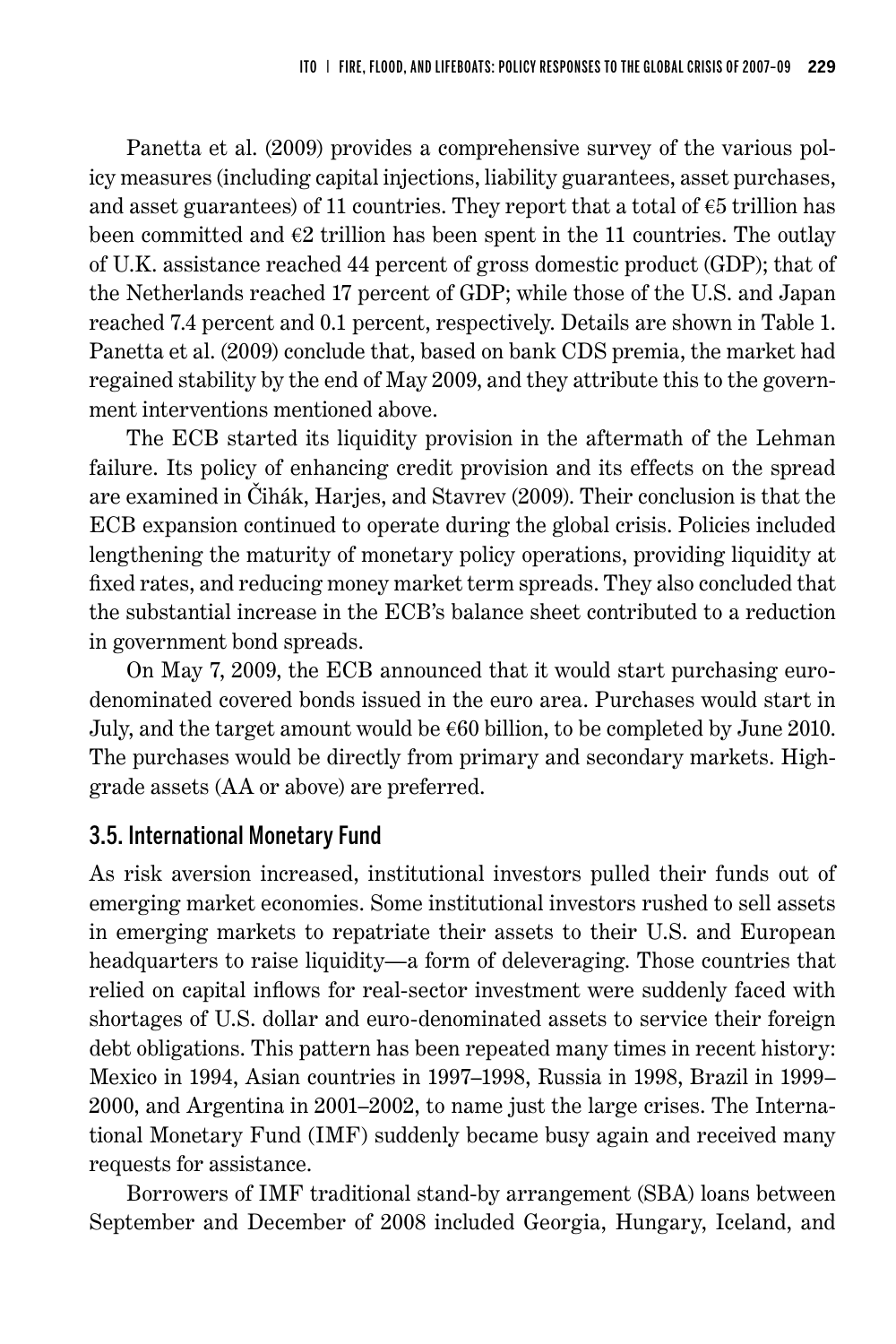| TABLE 1<br>Overview of Commitments and Outlays of Rescuing Banks (€ billions) <sup>a</sup> |                             |                                        |                          |                                  |                         |                     |                                |
|--------------------------------------------------------------------------------------------|-----------------------------|----------------------------------------|--------------------------|----------------------------------|-------------------------|---------------------|--------------------------------|
|                                                                                            | <b>Capital</b><br>injection | <b>Debt</b><br>guarantees <sup>a</sup> | Asset<br>purchase        | Asset<br>guarantees <sup>a</sup> | <b>Total</b>            | Total %<br>of GDP   | Total %, bank<br>sector assets |
| Australia<br>Commitments<br>Outlays                                                        |                             | <b>UNS</b><br>62                       |                          |                                  | <b>UNS</b><br>62        | <b>UNS</b><br>10.4% | <b>UNS</b><br>4.6%             |
| Canada<br>Commitments<br>Outlays                                                           |                             | <b>UNS</b><br>$\theta$                 |                          |                                  | <b>UNS</b>              | <b>UNS</b>          | <b>UNS</b>                     |
| France<br>Commitments<br>Outlays                                                           | 43<br>28                    | 320<br>72                              |                          | 5<br>5                           | 368<br>104              | 18.9%<br>5.3%       | 4.8%<br>1.4%                   |
| Germanyb<br>Commitments<br>Outlays                                                         | 80<br>22                    | 420<br>129                             | <b>UNS</b><br>0          | 200<br>$\mathbf{0}$              | 700<br>151              | 28.1%<br>6.1%       | 8.9%<br>1.9%                   |
| Italy <sup>c</sup><br>Commitments<br>Outlays                                               | 20<br>10                    | <b>UNS</b><br>$\theta$                 |                          |                                  | <b>UNS</b><br>10        | <b>UNS</b><br>0.6%  | <b>UNS</b><br>0.3%             |
| Japan<br>Commitments<br>Outlays                                                            | 105<br>$\boldsymbol{3}$     |                                        | 8<br>$\theta$            |                                  | 113<br>$\boldsymbol{3}$ | 2.7%<br>0.1%        | 0.9%<br>$0\%$                  |
| Netherlands<br>Commitments<br>Outlays                                                      | 37<br>31                    | 200<br>40                              |                          | 28<br>28                         | 265<br>99               | 44.6%<br>16.6%      | 11.9%<br>4.4%                  |
| Spain<br>Commitments<br>Outlays                                                            | <b>UNS</b><br>0             | 100<br>31                              |                          |                                  | <b>UNS</b><br>31        | <b>UNS</b><br>2.8%  | <b>UNS</b><br>0.9%             |
| Switzerland<br>Commitments<br>Outlays                                                      | 4<br>$\overline{4}$         | <b>UNS</b><br>$\boldsymbol{0}$         | 27<br>27                 |                                  | <b>UNS</b><br>31        | <b>UNS</b><br>8.7%  | <b>UNS</b><br>1.5%             |
| <b>United Kingdom</b><br>Commitments<br>Outlays                                            | 54<br>54                    | 269<br>113                             | $\overline{\phantom{0}}$ | 523<br>523                       | 845<br>690              | 54%<br>44.1%        | 10.8%<br>8.8%                  |
| United States <sup>d</sup><br>Commitments<br>Outlays                                       | 335<br>237                  | 1760<br>271                            | 115<br>36                | 281<br>281                       | 2491<br>825             | 22.3%<br>7.4%       | 25.5%<br>8.4%                  |
| Total Commitments <sup>e</sup>                                                             | 677                         | 3131                                   | 150                      | 1036                             | 4994                    | 18.8%               | 8.3%                           |
| <b>Total Outlays</b>                                                                       | 387                         | 719                                    | 64                       | 836                              | 2006                    | 7.6%                | 3.3%                           |

Notes: As of June 10, 2009, unless otherwise specified. UNS = unspecified amount; " $-$ " = no program/action. Banking sector assets (as of the end of 2008) are consolidated data of the following: for Australia, banks, credit unions, building societies and corporations; for Canada, chartered banks; for Japan, depository corporations (banks and collectively managed trusts); for Switzerland, all domestic banks; for the five euro area countries and the U.K., monetary financial institutions; and for the U.S., commercial banks.

a Outlays indicate the value of liabilities/assets actually under government guarantee. Debt guarantee outlays comprise only bonds publicly issued up to May 29, except for Australia, where they indicate average daily outstanding amounts of both deposits and wholesale funding in May 2009; and except for the United States, where they include all outstanding FDIC-guaranteed liabilities as of May 31.

**b** Part of the  $\epsilon$ 80 billion set aside for recapitalization can be used also for asset purchases.

c The commitment for capital injection indicates the upper bound of the global budget for the measure as approved by the European Commission; outlays include the intended (publicly announced) requests for funds not yet finalized.

d Figures exclude the capital injections to Freddie Mac and Fannie Mae and the \$700 billion TARP commitment to buy illiquid assets (later modified for other purposes); capital injection outlays are net of funds already repaid by the time of writing.

e Unspecified commitments are proxied by actual outlays.

Source: Panetta et al. 2009, table 1.2. http://www.bis.org/publ/bppdf/bispap48.pdf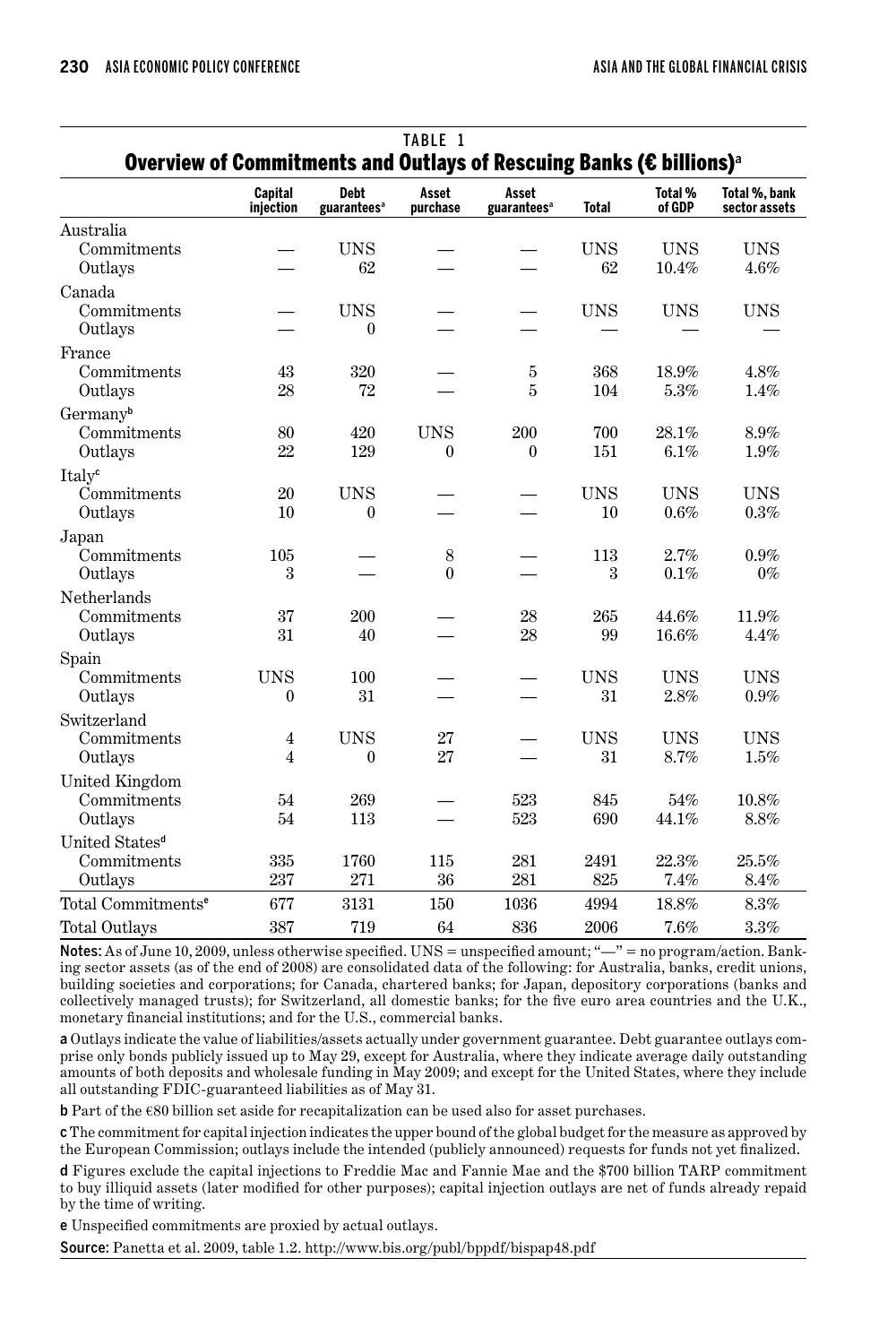Latvia. Armenia, Belarus, Bosnia, Romania, and Serbia joined the list in 2009. The IMF created a new facility, Flexible Credit Line (FCL) in March 2009 for countries with strong macro fundamentals but that could be hit by liquidity shortages in the near future. No conditionality for drawing the loan from the facility is attached. Mexico, Poland, and Colombia applied and qualified for FCL in April/May 2009.

#### 3.6. The Real Economy and the Exchange Rate

Financial shocks became widespread in various directions: the U.S. real economy deteriorated, as did foreign exchange markets and both advanced and emerging foreign economies.

Consumption and investment had softened since the collapse of the housing bubble in the United States, and the financial troubles further dampened consumer and corporate activities. The GDP growth rate turned negative in the third quarter of 2008 and declined by more than 5 percent in both the fourth quarter of 2008 and the first quarter of 2009—a severe recession. The Lehman failure and the financial turmoil that followed made real activity plummet. High-end consumer durables, such as electronics and automobiles, were particularly hard hit.

The severe recession in the United States led U.S. imports to decline suddenly, and major exporters to the United States suffered. Postponed purchases of high-end consumer electronics and automobiles hit Japan and Germany disproportionately, with German exports declining significantly. Japan experienced unprecedented declines in industrial production and manufactured exports. Japanese economic growth was lowest among the G-7 countries.

Japan experienced sudden large declines in stock prices, appreciation in the yen, and sudden declines in exports in the fourth quarter of 2008 and the first quarter of 2009. The Japanese declines in GDP and industrial production from October 2008 to March 2009 were the largest among major industrial countries. This is puzzling, since Japanese institutions and investors had held little exposure to the problematic securitized assets that started the crisis.

The government tried to stimulate the economy by introducing several fiscal programs. With the policy interest rate already at 0.5 percent, the BOJ could not produce any additional stimulative measures. The balance sheet expansions and excess reserve targeting that was employed from 2001 to 2006 were not revived at this time. Japan experienced a –3 percent quarter-to-quarter growth rate over two consecutive quarters. Japanese banks, which had little exposure to toxic assets, started to feel pressure in the first quarter of 2009, as stock prices continued to decline and the real domestic economy declined as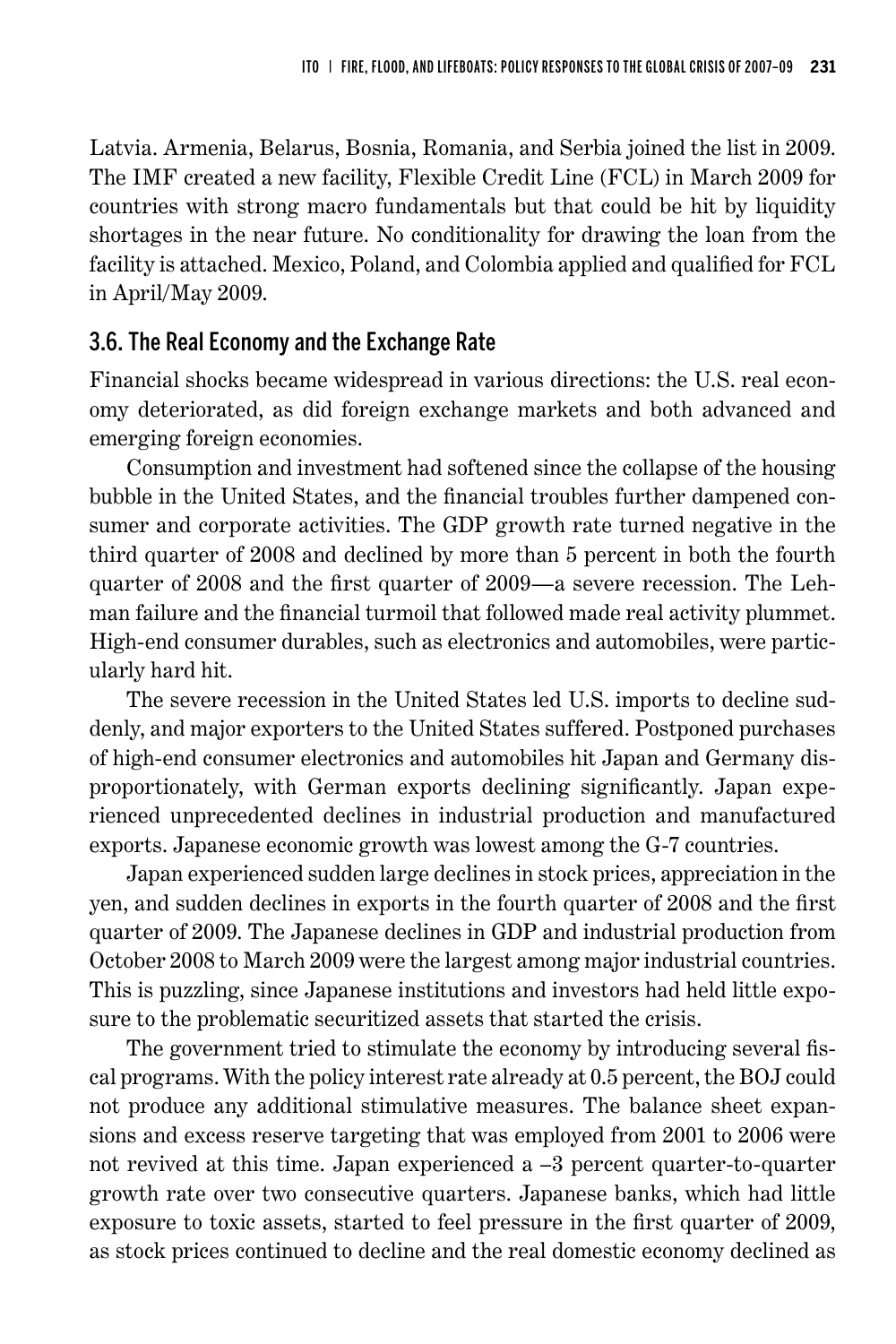well. Some of them recapitalized themselves, diluting the value of holdings by existing shareholders. However, they were not in sufficiently poor condition to request government capital injections or other forms of assistance.

The large shock spilled over to foreign exchange markets. The U.S. dollar appreciated against almost all currencies including the euro, the British pound, and commodity-based currencies. It was unusual that the currency of the country where the crisis originated appreciated during the crisis. This is explained by the fact that many troubled institutions needed U.S. dollars to settle their dollar-denominated contracts and to repatriate their assets to shore up domestic headquarter balance sheets. The only currency that appreciated against the U.S. dollar was the Japanese yen. This was explained by two forces: the unwinding of carry trades and reductions in losses by Japanese retail investors in high-yielding currencies that overwhelmed the repatriation of U.S. financial institutions.

# 4. Assessment of the Key Policy Responses

### 4.1. Quantitative Easing vs. Credit Easing

The similarities and differences between quantitative easing (QE), adopted by the Bank of Japan from 2001 to 2006, and the credit easing (CE) policy pursued by the Federal Reserve have been explained by Bernanke (2009). 17 Let me paraphrase his points (all quoted statements in the following several paragraphs are his). Both QE and CE expand the central bank's balance sheet. However, the difference is which side of the central bank's balance sheet is emphasized. The pure form of QE emphasizes the liability side, while the focus of CE is the composition of central bank's assets.

In March 2001, the BOJ replaced the call rate as the policy target with the amount of its current accounts, essentially the excess reserves of financial institutions. The asset side, that is the composition of loans and securities, was then "incidental." The Federal Reserve's CE "focuses on the mix of loans and securities that it holds and on how this composition of assets affects credit conditions for households and businesses." The difference, as Bernanke explained, stems from the difference in financial and economic conditions of Japan in 2001–06 and the U.S. in 2008: "credit spreads are much wider and credit markets more dysfunctional in the United States today than was the case during the Japanese experiment with quantitative easing." The stated policy objective of the Fed's CE is "reducing those spreads and improving the functioning of private credit markets more generally."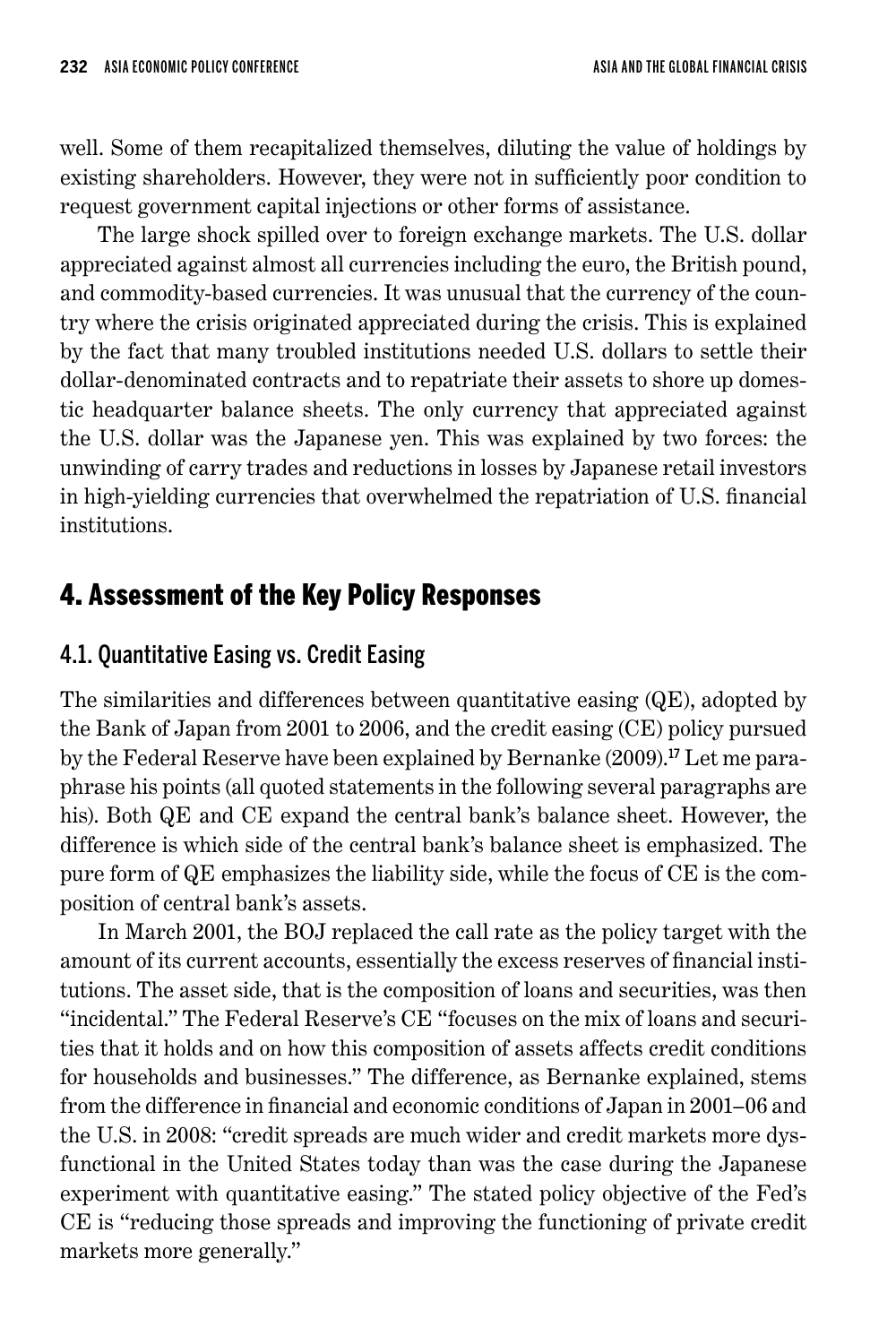When QE was adopted by the Bank of Japan in March 2001, the transmission channels from expanding the central bank balance sheet to stimulate economic activity were not controversial. First, flooding the market with liquidity stabilizes the banking system by erasing the fear that a bank may fail due to a lack of liquidity (as opposed to insolvency). Second, QE may reduce long rates if it contributes to a reduction in short-term rates that will prevail in the future. Long rates are more relevant to stimulating investment activities. The expectation of future ZIRP is also strengthened by clarification of a bank's "exit condition," the characteristics under which the central bank will begin to remove stimulus. This channel is called the "policy duration effect." Third, QE may encourage financial institutions to accept more risks by lending to less creditworthy customers or by purchasing riskier securities such as equities and foreign-currency-denominated securities. These would raise stock prices and depreciate the yen, as well as help small- and medium-sized enterprises (SMEs) survive, encourage venture capital extensions, and make it easier to restructure nonperforming loans. This channel can be called the bank lending channel. Fourth, risk-taking behavior among institutional investors and retail customers may increase due to looser bank lending policies. Again, equities and foreigncurrency-denominated securities are likely choices. Thus, QE was a commitment strategy that created expectations of sustained ZIRP going forward. This policy might also have encouraged pursuit of the "carry trade" and led to yen depreciation.

Arguing for this last channel, Svensson (2001) advocated a "foolproof" way of stimulating the economy under ZIRP by conducting targeted depreciation of the currency backed by unlimited unsterilized intervention. Although Japan engaged in massive intervention from January 2003 to March 2004, in parallel with expansion of the Bank of Japan balance sheet, both the Ministry of Finance and the Bank of Japan denied that they were following Svensson's advice: Deputy Governor Kazumasa Iwata once claimed that the simultaneity of the government's intervention and QE were purely a coincidence.

What are the assessments of the effectiveness of various QE transmission channels? There is near consensus that it contributed to financial stability. Beyond financial stability, many agree that the BOJ QE program had a "policy duration" effect and contributed to the flattening of the yield curve. <sup>18</sup> There is some evidence of yen depreciation through the carry trade, but it would be difficult to assess an incremental effect of QE beyond the ZIRP. Most controversial is the bank lending channel. There is little evidence, empirical or anecdotal, that banks lent more because of QE. Banks were worried about their liquidity positions and their capital ratios in 2002–03. 19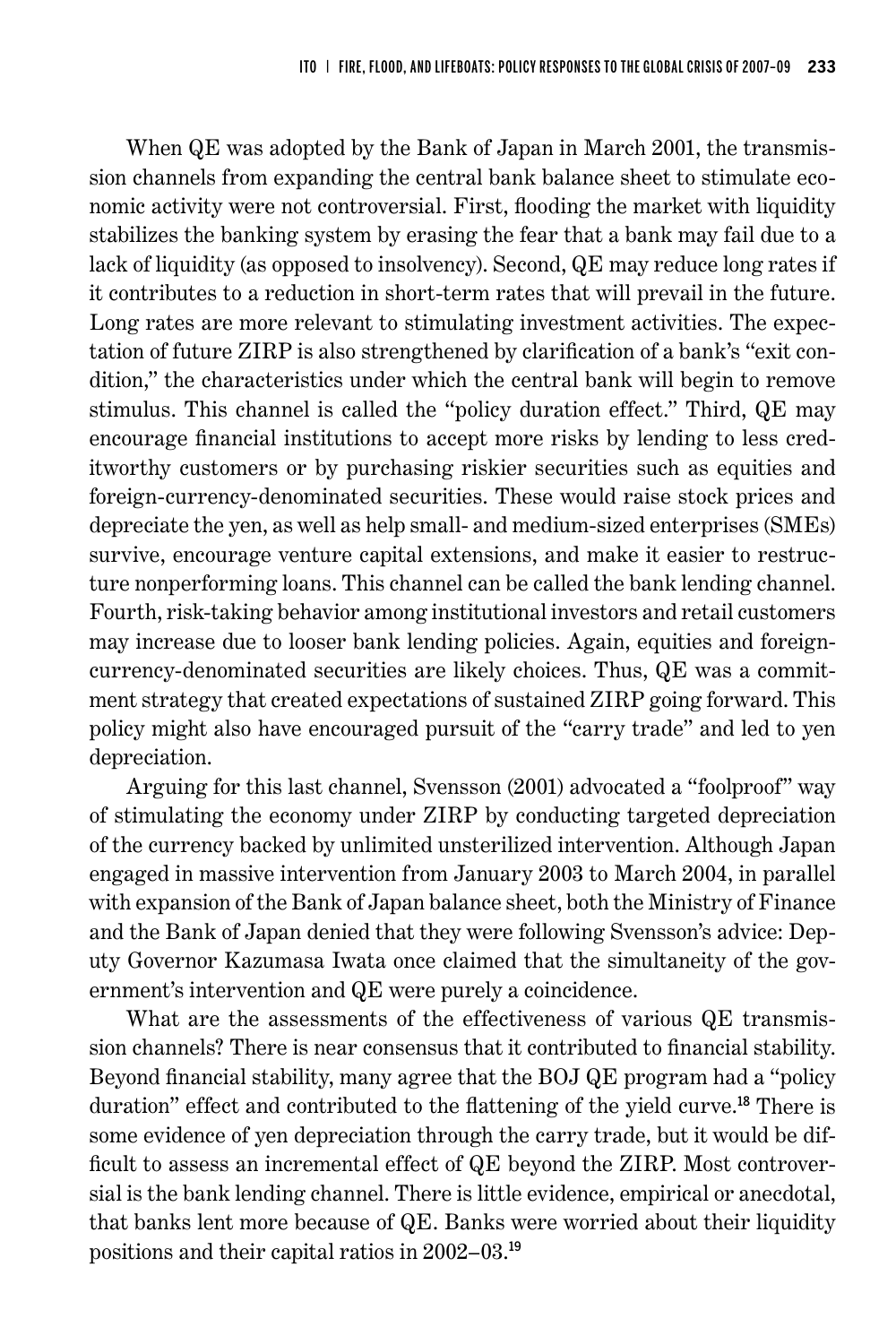In the credit easing policy, the focus is to restore a dysfunctional bank credit market and to restore the market mechanism in the securities market. This can be better analyzed in the framework of a credit channel of monetary policy. The credit channel, as surveyed in Bernanke, Gertler, and Gilchrist (1999), emphasizes bank lending and firms' usage of the funds in profitable projects. The credit channel links credit quality, bank health, and firms' available resources, and explains how business cycles can be driven by bank credit availability. If the current global crisis is an extreme form of a business downturn, rather than the result of some structural breaks, part of the difficulties must have followed the process described by the credit channel model. Indeed, the large movement of various market interest rate spreads, such as the TED spread and the Libor-OIS spread, can be interpreted as a credit problem in the banking sector that affects bank lending.

One of the stated objectives of credit easing is to restore normal spreads in the credit market. How monetary policy responds to increased credit spreads and whether monetary policy can influence these spreads is a topic of recent investigation. 20

Bernanke (2009) argues that it is not possible to set a single number, like the Bank of Japan did, for the size of the balance sheet. In the regime of credit easing, the desirable amount of asset purchases is more driven by demand. He admits that this poses a communication challenge. In response he emphasizes that the central bank should be transparent about its credit easing strategy.

I have four observations about and interpretations of the difference between QE and CE. First, since the effectiveness of the BOJ QE in the 2001–06 episode is somewhat controversial, this might have been a reason for Chairman Bernanke to choose a different name for the Fed. However, Governor Mervyn King of the Bank of England designated his policy as quantitative easing.

Second, the reduction in mid- and long-term rates had a positive effect on the economy. A similar effect could also be achieved by creating expectations that the ZIRP would be maintained even after the standard policy rule prescribed a rate rise. This could be managed through communication and need not involve expanding the central bank's balance sheet.

Third, Japan suffered acute difficulties in financial and capital markets, similar to the U.S. markets' post-Lehman months, in November 1997 when a major bank and one large and one medium-sized securities firm all failed. The Japanese banks suffered from the "Japan premium," a widened spread for Japanese banks in the dollar interbank markets. There was a widespread credit crunch. Since Japan had and still has a more bank-based financial system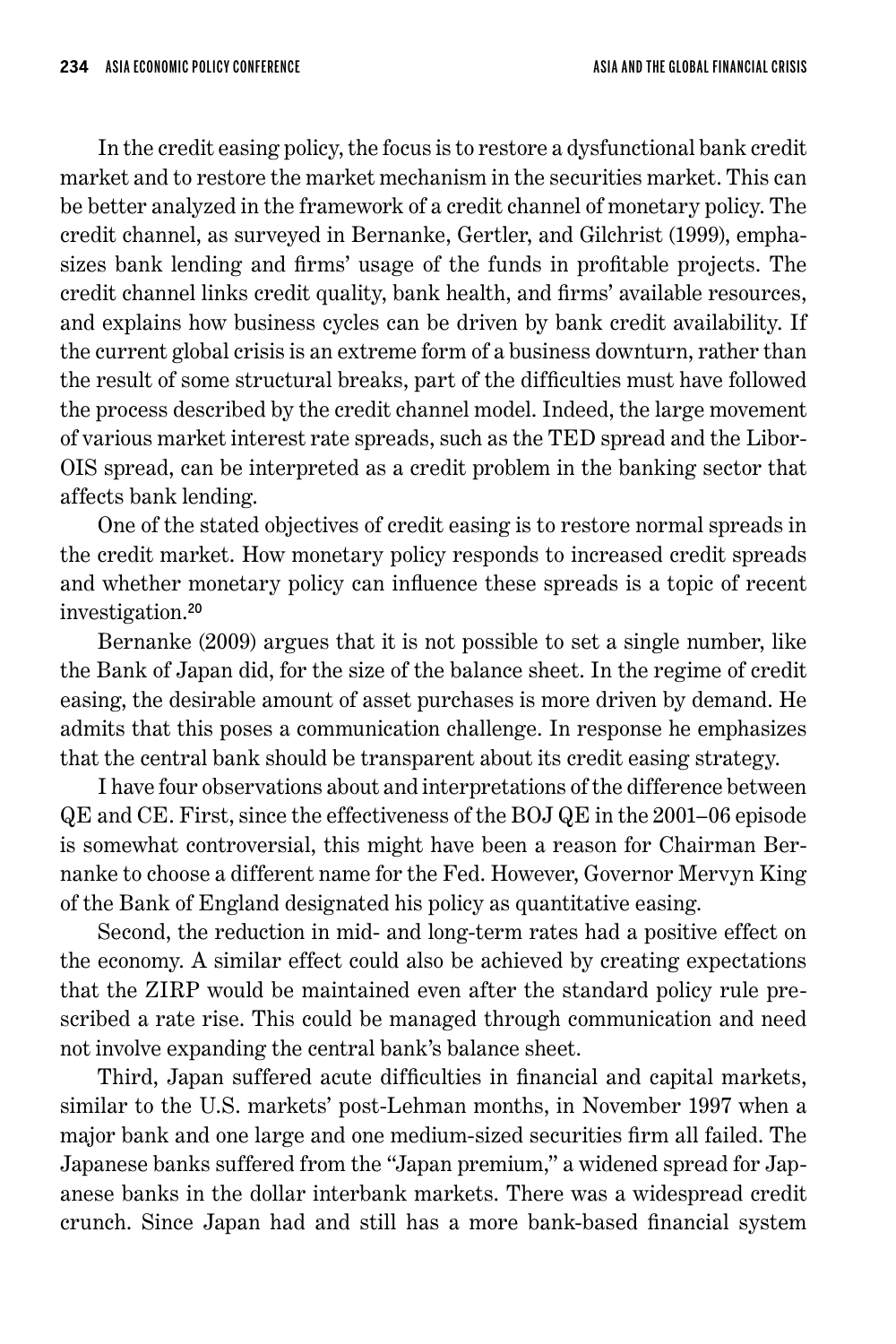than the United States, this credit crunch had a major impact on the economy. Purchasing various securities, similar to CE, would have had little impact.

Fourth, although Chairman Bernanke dismissed the importance of the asset side considerations of the Bank of Japan's QE policy, the policy did expand the scope of assets admissible as collateral, including corporate bonds and commercial paper. The Bank of Japan also purchased more than ¥2 trillion worth of equities from commercial banks but stressed that this action was not a part of monetary policy, but was intended to address systemic stability.<sup>21</sup>

Shiratsuka (2009) argues that circumstances, including the crisis origin and the way spillovers occurred, were quite different in Japan in 2001–06 than in the United States in 2007–09. A simple comparison of CE and QE policies is therefore difficult. He argues, however, that the BOJ already had employed various unconventional measures, such as purchases of CP and government bonds, which were repeated by the Fed in this crisis.

#### 4.2. Governance and Transparency

Unconventional monetary policy also posed challenges to central banks, the Federal Reserve in particular. After the Lehman failure, several important decisions were made at the Fed, including the creation of facilities to provide financial institutions with liquidity. These unconventional policies were technically not under the auspices of the FOMC, which includes the governors and the regional bank presidents. The unconventional monetary policy measures were instead adopted by the governors of the Federal Reserve Board under Section 13(3).

The Federal Reserve Act says: "In unusual and exigent circumstances, the Board of Governors of the Federal Reserve System, by the affirmative vote of not less than five members, may authorize any Federal Reserve bank, during such periods as the said board may determine, at rates established in accordance with the provisions of section 14, subdivision (d), of this Act, to discount for any individual, partnership, or corporation, notes, drafts, and bills of exchange when such notes, drafts, and bills of exchange are endorsed or otherwise secured to the satisfaction of the Federal Reserve bank."<sup>22</sup>

As a result, as monetary policy moved from conventional to unconventional policy, power shifted from the presidents of the regional banks to the governors in Washington, D.C. In light of the need for a quick response, this may have been necessary and desirable. However, it posed some governance and transparency questions. For example, no minutes were released concerning the Section 13(3) decisions.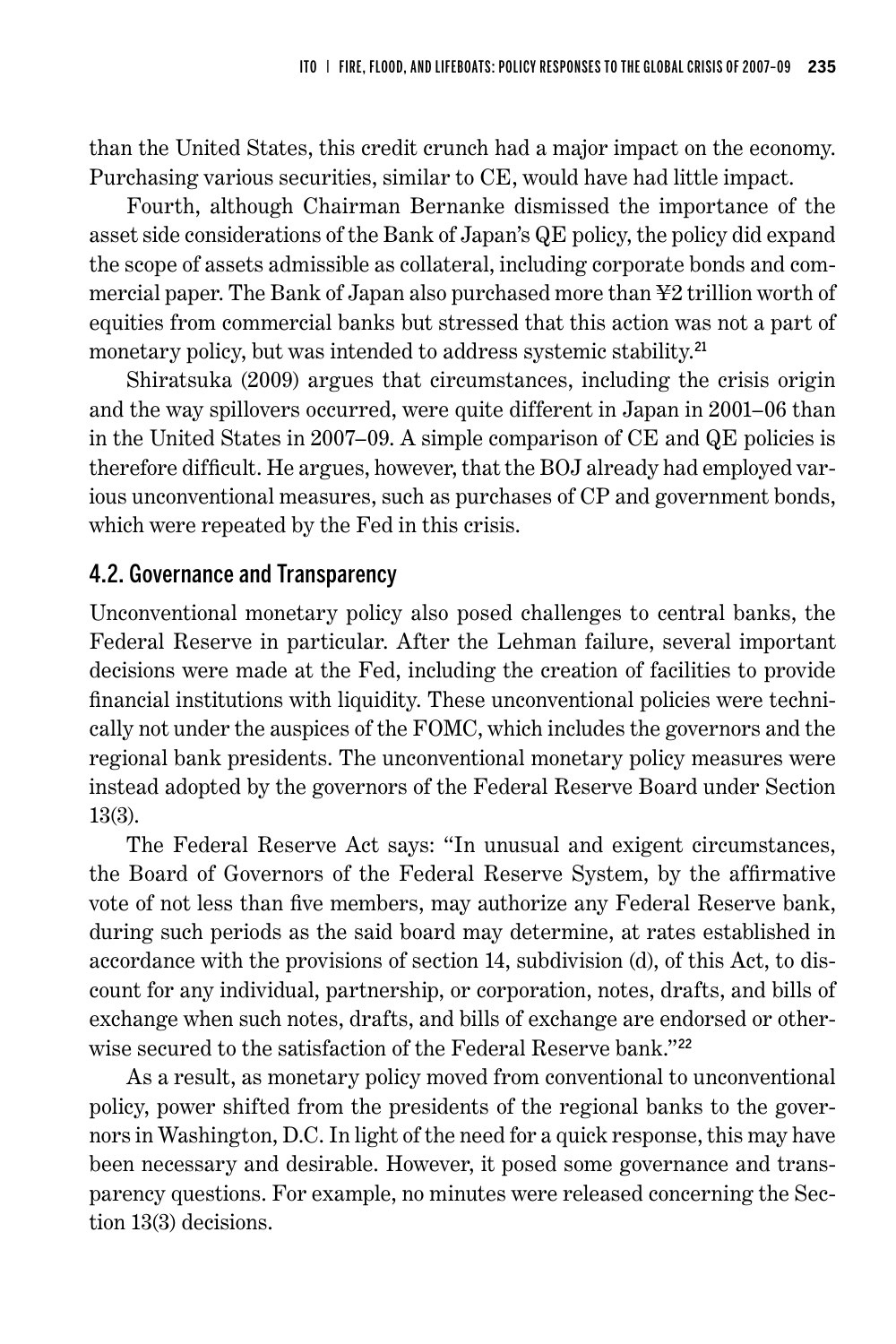In the Bank of Japan and the Bank of England, the discussions and decisions of unconventional measures were made by the same body that determines monetary policy. Therefore unconventional policies were as transparent as conventional measures. 23

# 5. Lender of Last Resort and Too-Big-to-Fail

### 5.1. What Should Have Been Done between March and September 2008

The success of crisis management in dealing with the Bear Stearns failure in March 2008 became a medium-term curse. After Bear Stearns was rescued with assistance from the Federal Reserve, market calm was quickly restored, although spread levels did not go back down to rates that prevailed before the Bear Stearns fall. U.S. and European financial institutions were already deleveraging to shrink their balance sheets.

The Bear Stearns failure had two important effects on market sentiment. First, many market participants and observers realized that investment banks were in serious financial condition. Second, the rescue assured the public that the Treasury and the Fed were prepared to take extraordinary actions to prevent the demise of financial institutions. Counterparties would be protected and no financial meltdowns would be avoided. The relatively small reactions of spreads demonstrates this latter effect.

The bailout generated moral hazard among investors and banks by assuring them risks were limited because the government would rescue a failed institution. In particular, many market participants and observers believed that "too-big-to-fail" policies would apply to investment banks that were larger than Bear Stearns. The bailout also generated complacency among regulators that a future crisis could be averted if problems arose. Some observers criticized the lenient terms for shareholders, but officials defended the bailout by saying that it was the only option since time was pressed.

The Bear Stearns bailout was defensible. However, because it was the first large sudden failure, efforts to achieve regulatory reform after the bailout were insufficient. There could have been calls for a resolution mechanism that would be tougher on the next failing financial institutions. Careful policy analysts, looking at CDS spreads, would have known that there was a good chance that another large institution could fail, raising the need for such a resolution mechanism.

At the Federal Reserve, more efforts were given to the implementation of facilities to provide more liquidity by expanding the set of qualifying institutions and assets admissible as collateral. Before September 2008, most adverse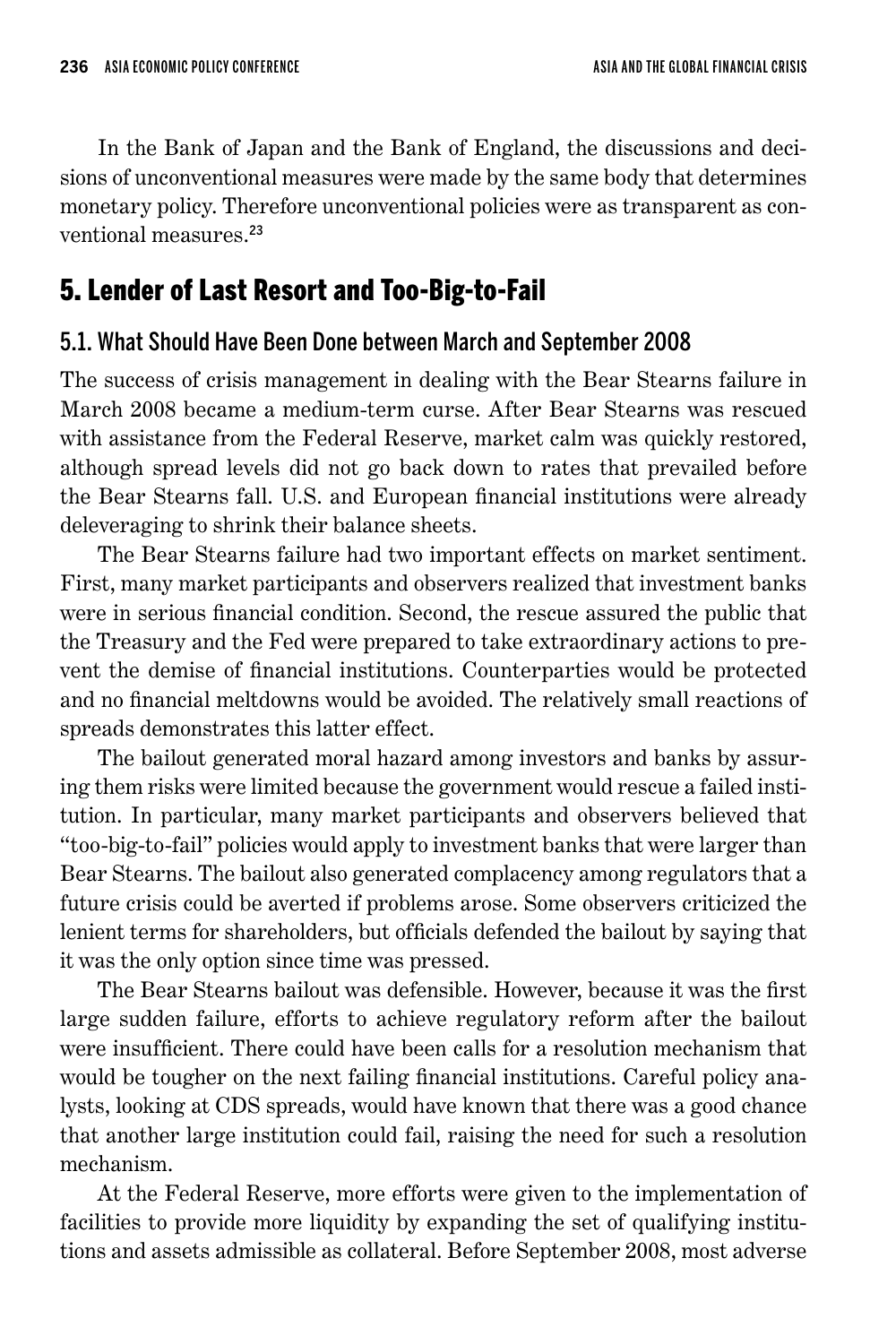problems were concentrated in subprime markets and securities that were based on subprime mortgage paper. They were created, sold, and primarily held by institutions in the United States and Europe. Policy responses were mostly restricted to conventional policies, such as the reduction in interest rates in the United States. Several unconventional policy responses were employed in the United States: the creation of the TAF in December 2007; the rescue operation of Bear Stearns and creation of the TSLF and PDCF in March 2008; and the explicit government guarantee of GSEs.

### 5.2. Shouldn't Lehman Brothers Have Been Saved?

With all these indications, the Lehman Brothers collapse was a watershed. Clearly, conditions that followed the collapse were undesirable. More bluntly, letting Lehman Brothers file for Chapter 11 was a mistake. However, many observers differ on what should have been done and what could have been done. Below I summarize some of the arguments critical of the policy pursued by the Treasury and the Federal Reserve, as well as arguments in defense of their policies.

Naive criticism (by a lender-of-last-resort believer) might go as follows: Given the financial turmoil that was caused by the collapse of Lehman Brothers, it should have been saved by a Bear Stearns-like rescue. In short, sufficient government capital injections to avoid a failure should have been provided. "No sweetener" was too abrupt a policy change, given that markets expected a bailout. The ultimate cost to taxpayers of the financial meltdown that occurred in the wake of Lehman's failure turned out to be much higher than the amount of assistance that would have been required.

Defense of Treasury actions would note that there are three differences between the Bear Stearns case and the Lehman Brothers case. First, some derivative positions were unwound on Sunday, so that systemic risk was expected to be minimized. Second, the deterioration in Bear Stearns's liquidity position took place suddenly, so it lacked adequate time to cope with the change in financial environment and regulators were caught off guard. As such, it was reasonable in that case to extend loss guarantees. Third, after the rescue merger of Bear Stearns, two new facilities, the TSLF and the PDCF, were introduced, so that a mechanism existed for Lehman to raise liquidity. Fourth, financial assistance to Bear Stearns had created a sense that rescues would be assisted by government support. A line had to be drawn somewhere to avoid increased moral hazard.

Against this line of defense, further criticism would go as follows: It may be true that Lehman Brothers management was at fault, but management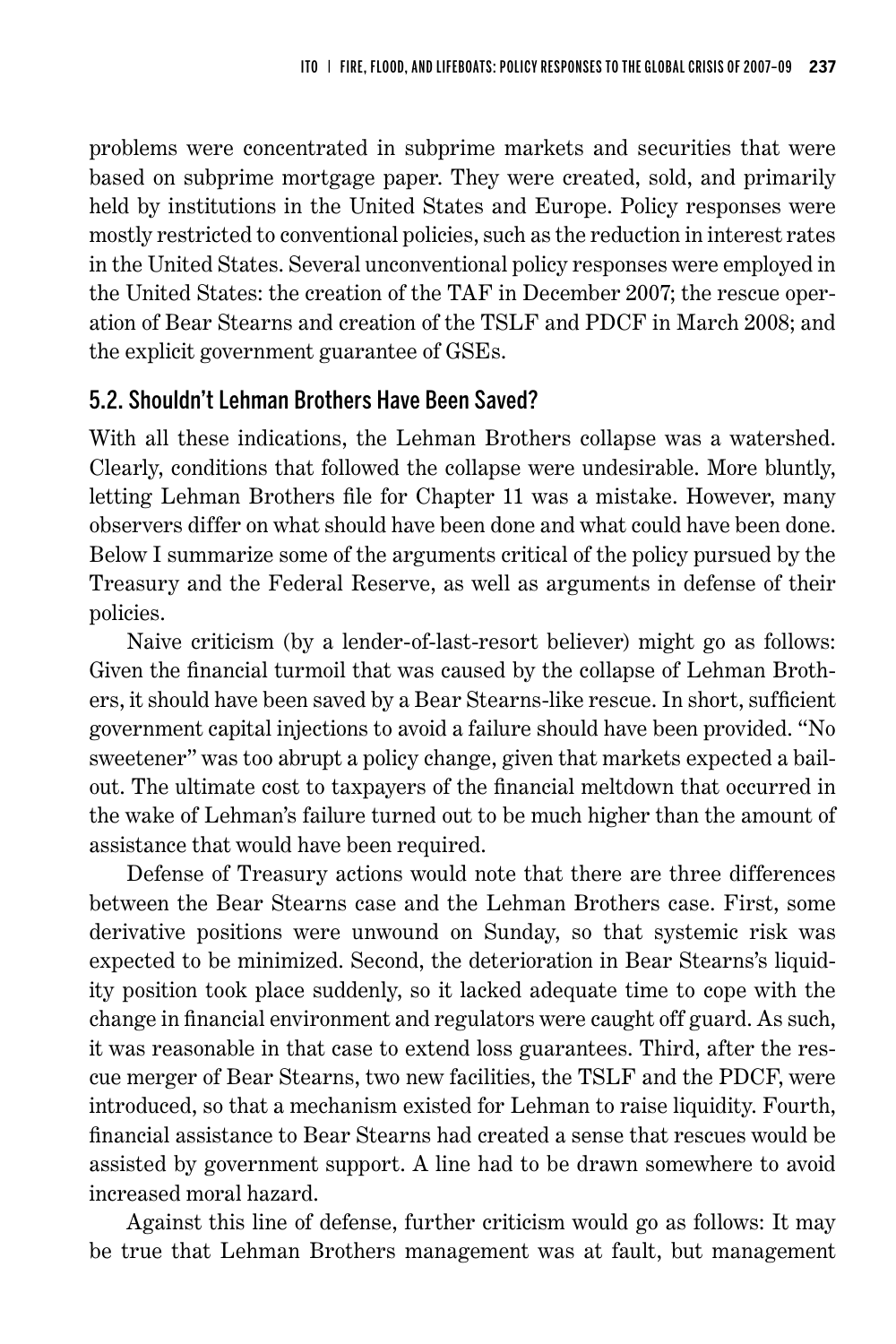failure should not be the criterion for deciding whether a systemically important institution should be rescued. Moral hazard might be evident because the Bear Stearns rescue created a notion that any investment bank larger than Bear Stearns would be rescued. So counterparty risk was not heightened, as shown in earlier sections. If the Treasury and Fed intended to "draw a line," it should have come immediately after the rescue of Bear Stearns, emphasizing it had been an exceptional case and would not be repeated. Instead, a policy shift toward preventing moral hazard seems to have arisen only after criticism of the Bear Stearns rescue. When the Treasury entered negotiations for the acquisition of Lehman Brothers just days before the weekend of September 13, the potential suitors must have expected that similar government assistance would be added to a Lehman rescue deal. By refusing to provide this assistance, the Treasury triggered a financial panic. Ironically, once panic began, the Treasury and the Fed provided "lifeboats" to many institutions, including AIG, Citigroup, and Bank of America.

Even if Lehman Brothers was allowed to fail, Chapter 11 was the worst framework for closing a financial institution. Under Chapter 11, the bankruptcy court freezes assets, while the institution is protected from creditors. All claims on the institution needed to be categorized and sorted out prior to disbursement. This temporary freeze on liability payments, particularly short-term liabilities in swap agreements, derivatives, collateral, and primary brokerage contracts (basically customers' assets in care of the securities firm), it raised the possibility of a financial meltdown. Many of the financial difficulties experienced by other investment banks, institutional investors, and hedge funds were rooted in this asset freeze and protection from creditors.

There is another international dimension to this failure. Immediately after Lehman's filing of Chapter 11 in the United States, its subsidiaries filed similar bankruptcy/rehabilitation plans in Japan and the U.K. Accordingly, financial regulators in those countries ordered that Lehman subsidiaries' assets to be frozen within each country's borders, fearing that assets would be siphoned from each country to the United States. Bankruptcy laws in the three countries have different details, and it became difficult for a subsidiary to resolve its organization within each jurisdiction. Japanese assets that belonged to customers in swap arrangements with New York or London faced difficulties in unwinding those obligations. Even a year later, many assets are still frozen and lawyers in London, New York, and Tokyo are trying to sort out how to settle claims.

In bankruptcy law, proprietary trading and trading accounts for customers are separated, and the latter is fully protected in bankrupt securities firms.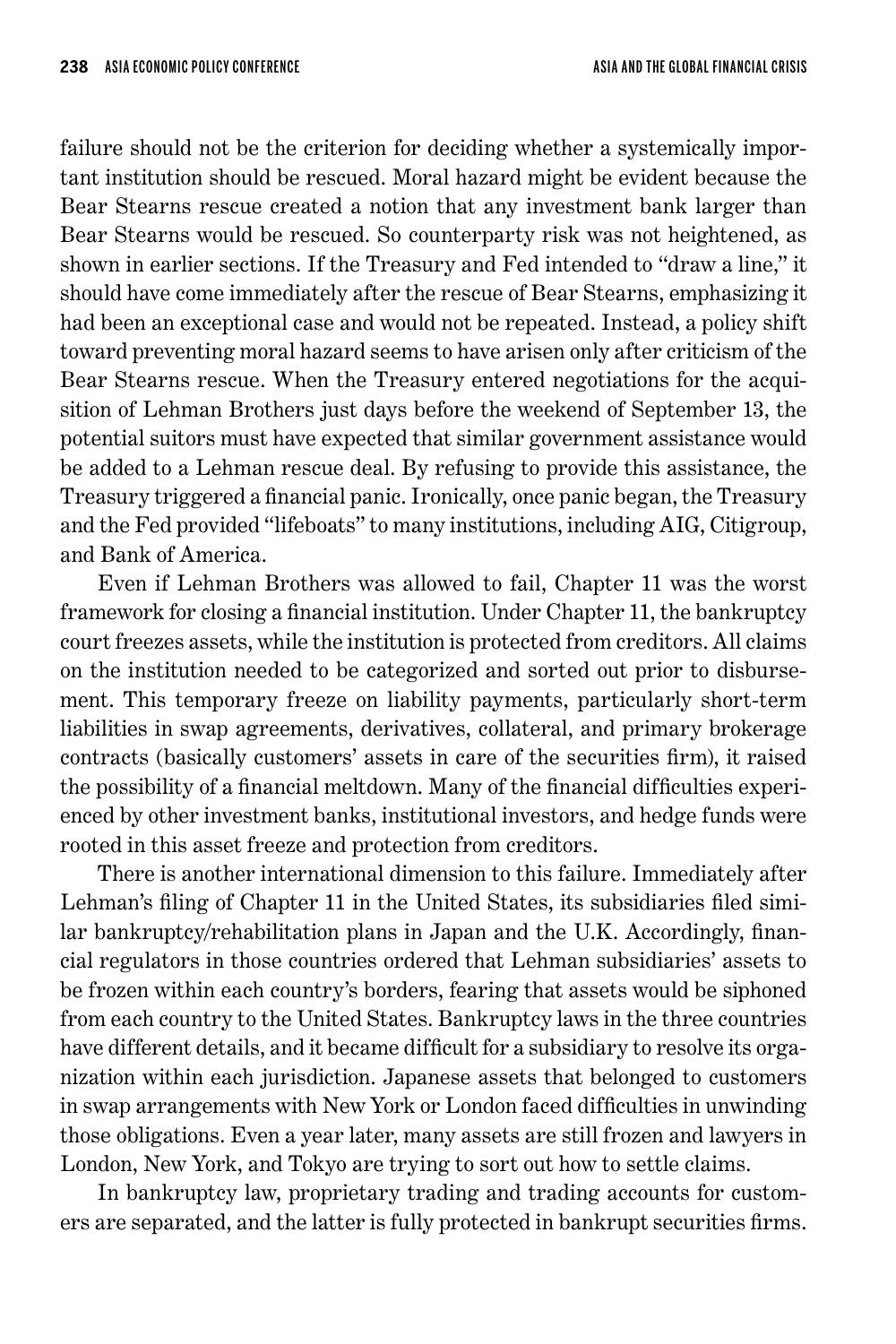It took months to return those assets to customers. Even a delay of a few days may be too late for some of the institutional investors that faced redemptions and withdrawals of funds from their retail customers.

Considering all these difficulties, it would have been much better if the government nationalized Lehman Brothers and kept honoring short-term liabilities, unwinding swap arrangements, and returning assets of customers in consignment within days if not hours. Long-term debts and bonds should have been be dealt with separately, and shareholders' values could have been limited to remaining values in the company, if any.

Defenders of the U.S. government action would say that there was no legal framework for the government to take over a financial institution like that. However, the fact that a majority share of AIG was acquired by the government very quickly, de facto nationalization, shows that it seems possible for the government to take over a (near-)insolvent financial institution if the government is determined to do so. More fundamentally, Section 13(3) can be invoked to create the necessary facilities, just like it was for AIG.

### 5.3. Should AIG Have Been Saved?

In contrast to Lehman Brothers, the AIG rescue—first with an \$85 billion loan from the Federal Reserve and later with an additional capital injection—was carried out smoothly. As shown in an earlier section, the CDS premium for AIG was much higher than Lehman Brothers on the Friday before the crisis weekend. Why was AIG saved and not Lehman Brothers? The source of the AIG problem was the CDS contracts that AIG provided, and it was believed that if AIG defaulted on those CDS contracts, counterparties would suffer massive losses.

Was this much worse systemic risk than allowing Lehman Brothers to fail? CDS contracts do not carry immediate cash flow problems analogous to the overnight interbank market. CDSs are not traded in centralized markets, but over the counter. The problems that would follow CDS contract defaults were not well understood. So, on the cautious side, the \$85 billion loan on September 16 may be justified.

When the loan was restructured later in November 2009, with the creation of the Maiden Lane III facility, the CDS contracts were paid in full. The socalled SIGTARP report, from the Office of the Special Inspector General for the Troubled Asset Relief Program (2009), questioned the need to pay contracts in full to protect the counterparties. There was also widespread criticism of the AIG executive bonuses in the spring of 2009.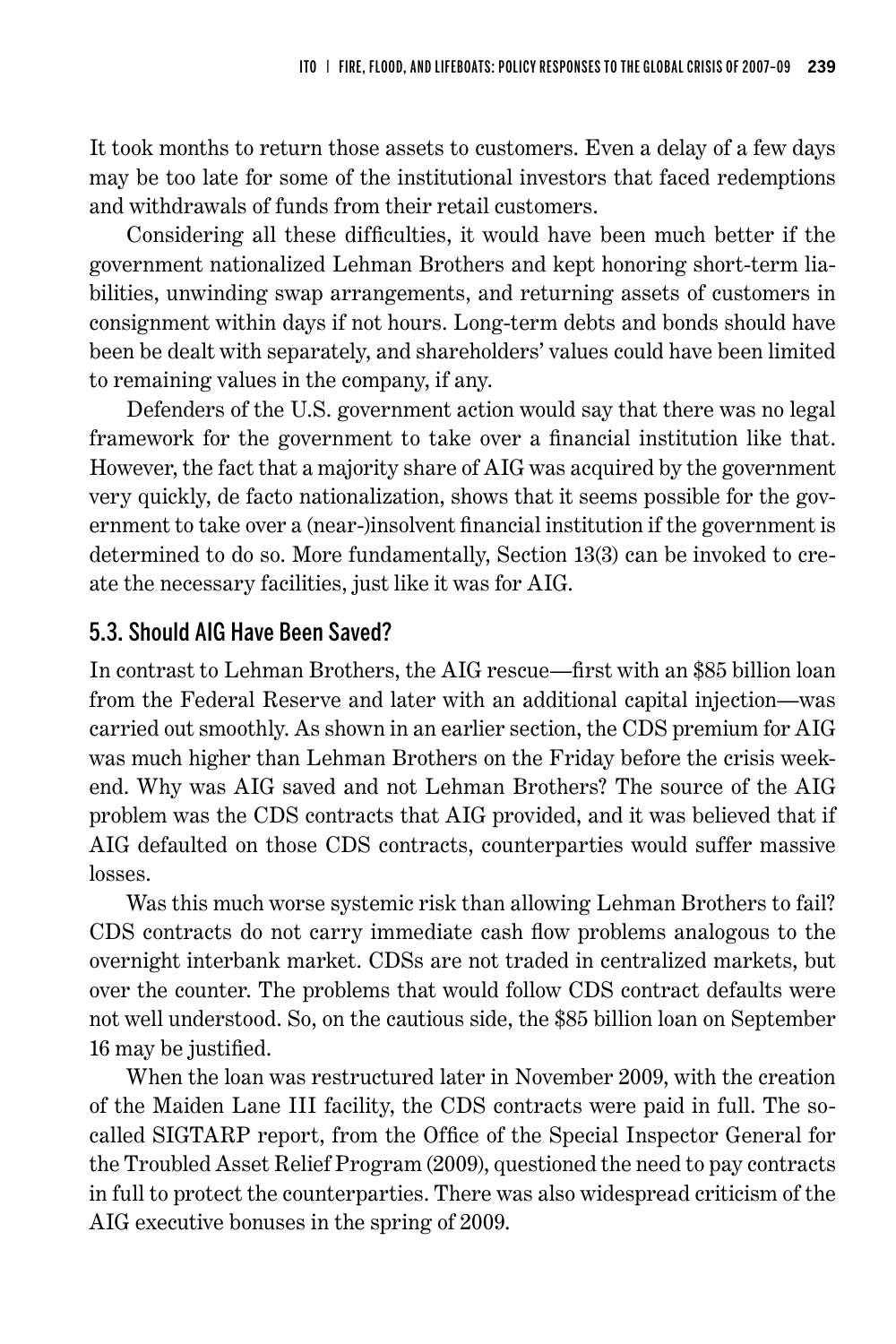#### 5.4. Bank Restructuring: Conventional Wisdom and Practices

A rich literature exists on how to manage and exit a banking crisis. 24 Best practices have been learned from the experiences of the U.S. S&L crisis in the 1980s, the Nordic banking crisis in the early 1990s, the Asian financial crisis of 1997–98, and the Japanese banking crisis in 1997–2003, to name a few.

When a bank is short on liquidity, providing additional liquidity by accepting a wider range of assets as collateral is a useful first step. When counterparty risk increases, such liquidity provision by the central bank is not uncommon. In the extreme case, providing liquidity becomes a lender-of-last-resort operation. An important point here is that the central bank has to be sure that shortage is due to illiquidity, not a shortage of capital. Liquidity crises can be helped by liquidity provision, but insolvency (a negative capital position) cannot. During a crisis, it is very difficult to differentiate the two. Liquidity provision has been used many times in many countries, sometimes successfully, but more often resulting in insolvency. In the current global crisis, many "facilities" created by the Fed fall into the category of liquidity provision. The ECB, the BOE, and the BOJ also expanded asset purchases from the market and from commercial banks directly, helping to provide liquidity to banks, albeit at smaller magnitudes.

When a crisis is due to deterioration in asset quality, a different solution has to be sought. If nonperforming loans and valuation losses become excessive, the government may have to inject capital, either by purchasing subordinated debts or by purchasing new issues of bank common shares. Capital injections were tried twice for major banks during the Japanese banking crisis of 1997–98, and in the current global crisis in many countries. <sup>25</sup> The problem with capital injection is that governments tend to be shy about taking management control. Because the government does not take control, banks tend not to make drastic reforms. If the government offers funds tied to stringent restrictions, no bank applies for the funds.<sup>26</sup> So, the government tends to force several major banks regardless of their capital positions—to accept injections. This was the case in March 1998 in Japan and in October 2008 in the United States. However, if a stringent condition is imposed (such as a cap on executive bonuses), banks will try to repay injected capital quickly, whether they still need it or not. This happened in the United States during the current crisis.

Capital injection may also have the unintended side effect that banks receiving injections may not undertake serious reform efforts, such as writing off nonperforming loans or divesting of bad assets, unless they are required to at the time of the capital injection. This was the case in Japan from 1999 to 2002, when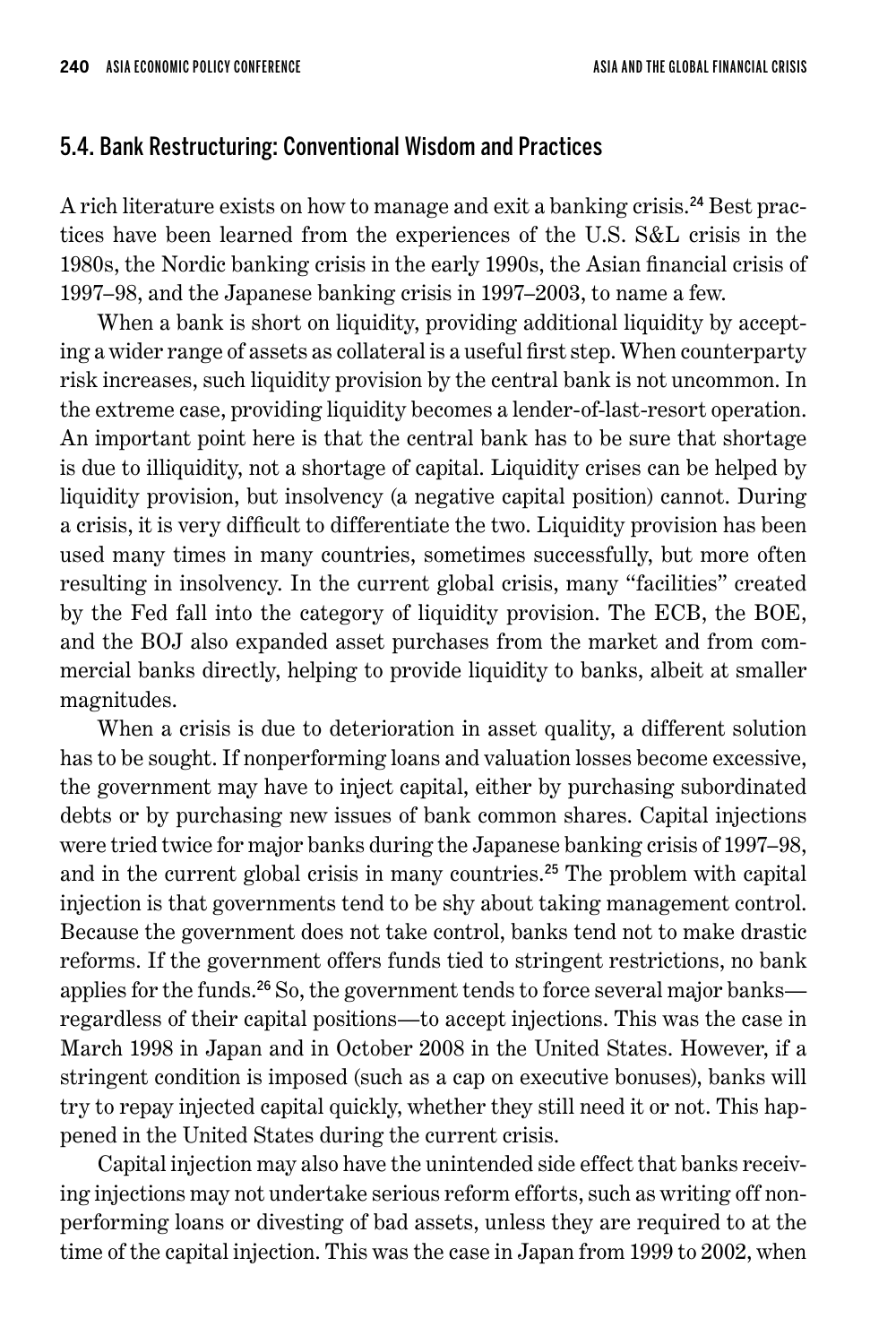complacency led to the erosion of capital positions. The United States also failed to convince banks to take advantage of TARP because banks did not want to sell assets at what they considered "fire sale" prices. Without due diligence, either asset examinations or stress tests, the government is likely to end up buying bad assets at banks' offer prices, which undoubtedly are inflated. This is the fundamental problem of hasty capital injections without due diligence and the threat of nationalization.

Blanket guarantees of deposits are often necessary to avoid a bank run. Japan introduced a blanket guarantee as early as 1995, while the serious crisis did not erupt until 1997. Even during the protracted banking crisis, there was no bank run in Japan. The United Kingdom hesitated to provide a blanket guarantee when the fragility of Northern Rock became known in the fall of 2007. The existing ceiling for guarantees was low, and a bank run occurred against Northern Rock, resulting in nationalization in February 2008. This was a costly episode since it eroded confidence in Britain's financial regulators. During the Asian crisis, Indonesia closed 16 banks without full guarantees of deposits, which caused bank runs and capital flight.<sup>27</sup> During the current crisis, Sweden increased the ceiling of deposit guarantees to SEK500,000 on October 6, 2008, and Switzerland did the same up to CHF100,000 on November 5. On October 5, the German government guaranteed all private bank deposits. On September 30, deposits in six large banks in Ireland were guaranteed by the government. This was an enhancement from an increase in the deposit insurance ceiling to €100,000 only 10 days earlier.

In addition to deposits, other liabilities of banks can be guaranteed by the government if and when counterparty risk becomes unreasonably high. In order to maintain the interbank market and to avoid systemic risk, the government may choose to guarantee these liabilities. In the current crisis, the German government and SoFFin (the financial stabilization fund) extended guarantees to several large institutions.

When a financial institution is insolvent or near insolvency, in many cases the government will prefer to take it over and restructure it, rather than allowing it to be liquidated. Suddenly shutting down large financial institutions (or entering into bankruptcy proceedings) increases the risk of systemic risk and a financial meltdown. This was what happened in the case of Lehman's filing for Chapter 11. Temporary nationalization (or a publicly arranged orderly resolution) makes it possible to resolve an institution without causing stress to short-term creditors and derivative counterparties, and while shareholders and management can still be held responsible. Hesitation on the part of the government is understandable, because nationalization may be widely criticized.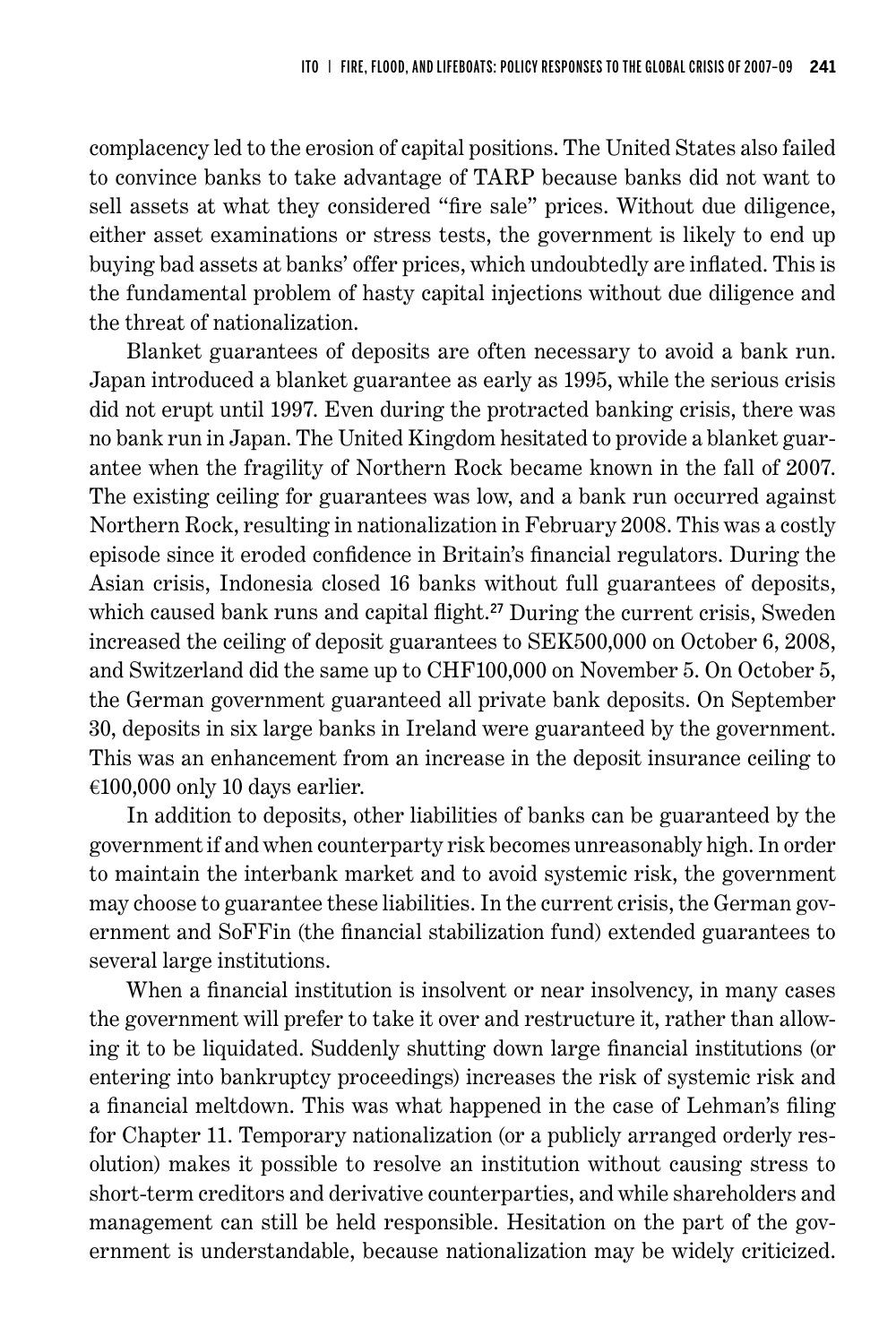Critics might argue that nationalization, even if it is temporary, would destroy confidence in the free market. They may also argue that the government is not competent to run a large complex bank. There may also be conflicts of interest if the government or public corporations are borrowers from the bank. However, nationalization brings opportunities to pursue drastic reforms, engage in quick sales of noncore assets, reduce wages and legacy costs, and separate distressed assets to a bad bank. Nationalization and separating bad assets worked during the S&L crisis of the United States, the Japanese banking crisis from 1997 to 2003, and the Asian financial crisis (Korea, Indonesia, and Thailand).

It is well recognized that separating distressed assets—nonperforming loans in the Japanese context and toxic assets in the U.S. context—is key in reviving the health of troubled banks. However, it is difficult to convince banks to sell their distressed assets against their will unless the government has the power to threaten nationalization. Sometimes, not just the threat, but actual nationalization is needed to arrive at a good bank–bad bank solution. <sup>28</sup> This was shown to be true during the S&L crisis in the 1980s, the Nordic crisis of the early 1990s, and in the Indonesian, Thai, and Korean crisis in 1997–98. 29

The failure to use TARP money in the United States for its original purpose was attributable to the government's inability to force banks to sell toxic assets. Valuation is inherently difficult when markets have dried up. The gap between sellers' desired prices and those that would have met the buyers' responsibilities to the taxpayers could not have been bridged. If banking fragility arises again in the United States, the perceived hesitation of its government to nationalize banks makes it difficult to force the separation of banks and their toxic assets.

### 5.5. Summary

My major assessments of the policy responses are as follows:

- Credit easing, as well as conventional policy, by the Fed has been very successful in avoiding the worst possible situation—a meltdown of the financial markets—in the wake of Lehman Brothers' failure.
- Various unconventional measures employed by European financial authorities were effective in providing liquidity and averting large-scale financial problems. Some of the early nationalization and liability guarantees maintained systemic stability.
- Although unconventional policies had high costs, during the crisis they played a large role in avoiding financial disaster.
- Letting Lehman Brothers file for Chapter 11 was a mistake. Instead, the six months between March 2008 and September 2008 should have been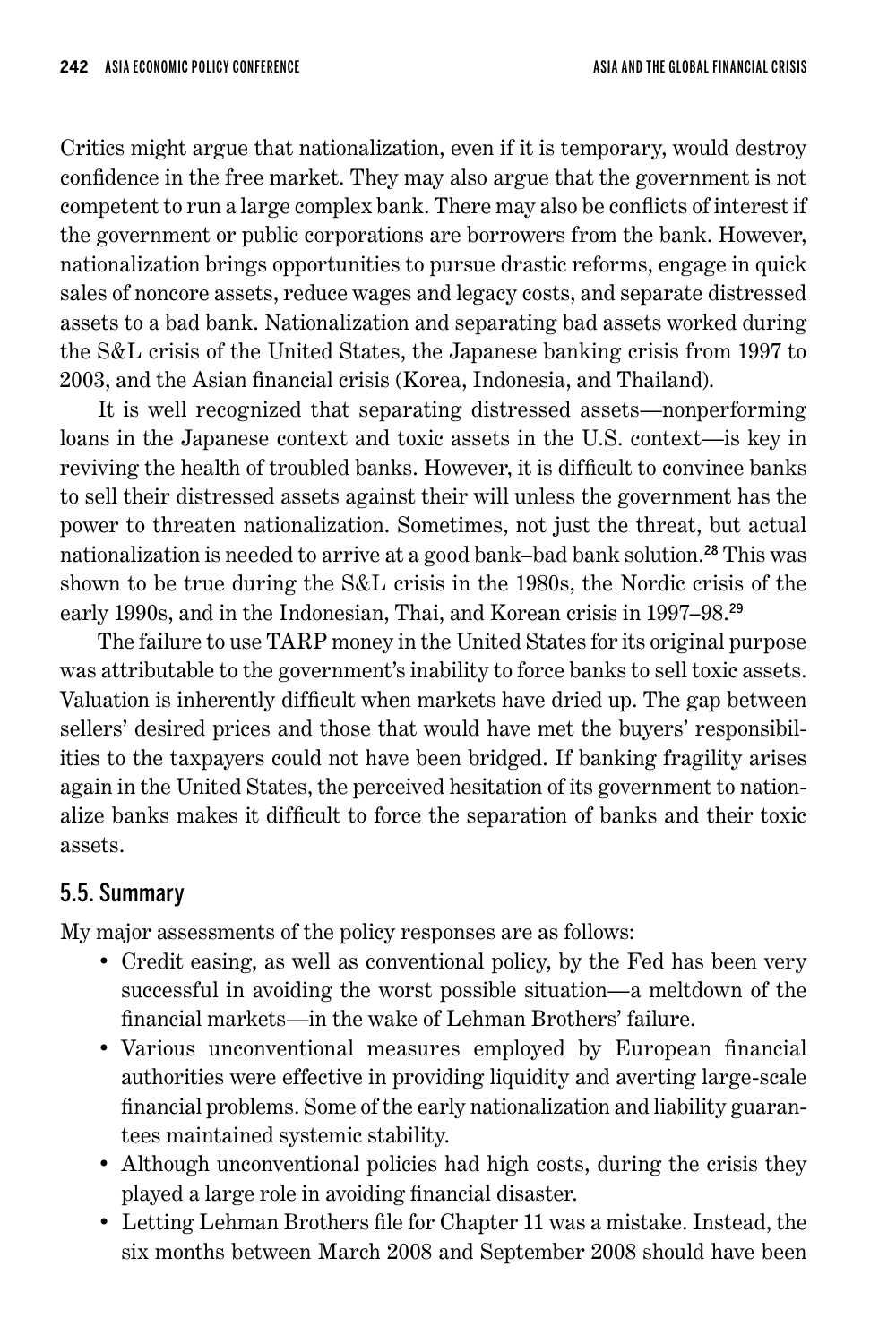used not only for "firefighting," but also for institutional overhaul in anticipation of the insolvency of some large, complex financial institutions.

- The terms of the resolution of AIG, paying full value of CDSs to counterparties, has been questioned.
- Inflation targeting is an effective tool for expectations management and communication, even during the phase of ZIRP.

### 6. Remaining Challenges

As argued in the end of Section 2, the financial markets and institutions regained normalcy in terms of risk spreads and CDS premia. However, this may still be dependent on continuing conventional and unconventional monetary policies. How to exit from ZIRP, CE/QE, and all other guarantees and injected capital is obviously a difficult challenge that will be faced in the coming months. However, it would be prudent to err on the side of late exit given what the market has experienced since September 2008. Moreover, deflation may be more of a risk than inflation. Critics may point out that the last episode of keeping the interest rate low in the aftermath of the bursting of the tech bubble might have sown the seeds for the housing bubble (e.g., Taylor 2009). And they conclude that exit must not be delayed. However, at this moment there is no sign of the formation of another bubble due to ZIRP. The worry is misguided. Of course, as a longrun issue, it is important to examine whether and how monetary policy should respond to asset prices.

One of the main reasons for the subprime crisis in the United States was its antiquated regulatory framework—fragmented, duplicated, and with cracks. Investment banks were not effectively regulated by the Securities and Exchange Commission, and multiple regulators invited regulatory arbitrage. Currently, there is a proposal to give more power to the Federal Reserve to supervise systemically important financial institutions. The issue of whether an independent supervisor, such as the Financial Services Authority (FSA), is most effective in regulation and supervision, or whether responsibility is best held by the central bank has been debated in policy circles. The United Kingdom, Japan, Australia, and Korea, among others, chose a model of an independent FSA, while several continental European countries have a hybrid of federal regulator and national central bank.

When normalcy in the financial market is restored and the supervision framework is straightened out, the fundamental question of how to avoid "toobig-to-fail" policy while maintaining systemic stability has to be debated. In order to avoid too big to fail, the government must be able to nationalize large, complex, internationally active financial institutions for orderly resolution.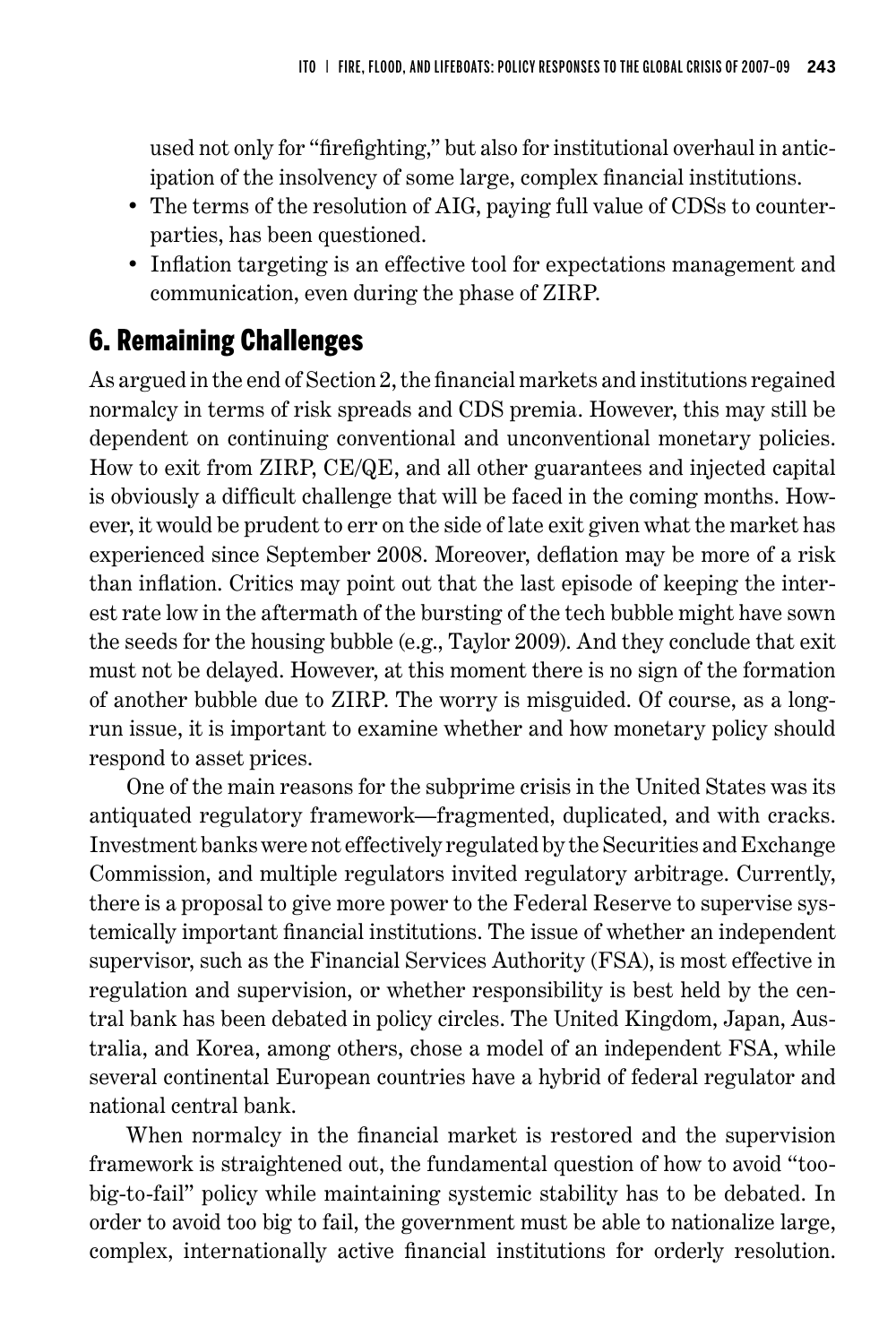However, if the government-led resolution frameworks for Europe, the United States, and Asia are not coordinated, resolution becomes difficult.

Now that the G-20 is a permanent forum for discussing financial architecture, leadership in G-20 is needed to steer discussions into a direction of relevance. Engaging important emerging market economies is important, but 20 may be too large a number for effective discussions.

The IMF is again being criticized that it may be overlooking signs of vulnerability among emerging markets that are now under its programs—Iceland, Hungary, Belarus, and Latvia, to name a few. Could it ever be possible to create an effective early warning model? The call for early warning was heard in the aftermath of the Mexican crisis of 1994, again after the Asian crisis, and this time. If every crisis is different, it is almost impossible to predict a crisis. On the other hand, too much short-term debt in comparison to foreign reserves seems to be a robust indicator for vulnerability. This was recognized by Asian countries, and they have piled up foreign reserves since 2000. It seems their accumulating foreign reserves, however costly in terms of fiscal operations, has proven worthwhile in the avoidance of crisis in East Asia during the current global crisis.

The G-20 and the IMF should shift their focus to establishing a global resolution mechanism for large, complex, internationally active financial institutions, in order to avoid moral hazard while maintaining systemic stability. This is the most important lesson from Lehman's filing for Chapter 11, and the most important lesson for global financial supervision and regulation in the future.

### References

- Ahearne, Alan, Joseph Gagnon, Jane Haltmaier, Steve Kamin, and others. 2002. "Preventing Deflation: Lessons from Japan's Experiences in the 1990s." Federal Reserve Board of Governors, International Finance Discussion Paper 729 (June).
- Bank of England. 2009. *Inflation Report*. February.
- Bernanke, Ben.S. 1983. "Nonmonetary Effects of the Financial Crisis in the Propagation of the Great Depression." *American Economic Review* 73, pp. 257–276.
- Bernanke, Ben. S. 2002. "Deflation: Making Sure 'It' Doesn't Happen Here." Remarks before the National Economists Club, Washington, DC, November 21.
- Bernanke, Ben S. 2003. "Some Thoughts on Monetary Policy in Japan." Speech before the Japan Society of Monetary Economics, Tokyo, Japan, May 31.
- Bernanke, Ben S. 2009. "The Crisis and the Policy Response." Speech at the Stamp Lecture, London School of Economics, London, England, January 13.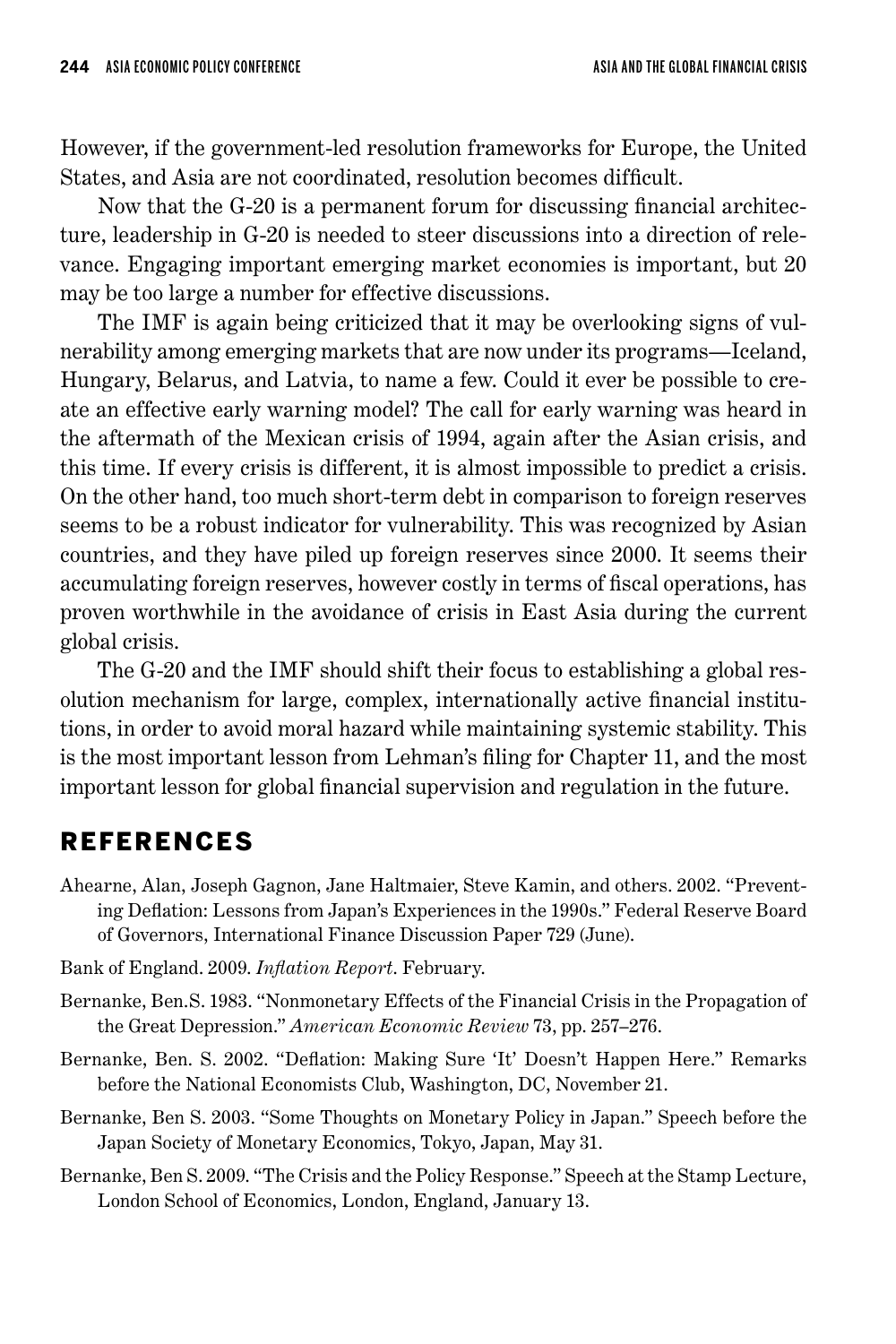- Bernanke, Ben, Mark Gertler, and Simon Gilchrist. 1999. "The Financial Accelerator in a Quantitative Business Cycle Framework." In *Handbook of Macroeconomics, Volume 1*, eds. John B. Taylor and Michael Woodford. Amsterdam: Elsevier North-Holland. pp. 1341–1393.
- Board of Governors of the Federal Reserve System. 2009. *Monetary Policy Report to the Congress*. February 24.
- Caprio, Gerard, Jr., William C. Hunter, George G. Kaufman, and Danny M. Leipzinger, eds. 1998. *Crises: Lessons from Recent Global Bank Failures.* Federal Reserve Bank of Chicago and Economic Development Institute of the World Bank, Washington, DC: World Bank.
- Cargill, Thomas F., Michael M. Hutchison, and Takatoshi Ito. 2000. *Financial Policy and Central Banking in Japan.* Cambridge, MA: MIT Press.
- Čihák, Martin; Thomas Harjes, and Emil Stavrev. 2009. "Euro Area Monetary Policy in Uncharted Waters." International Monetary Fund Working Paper WP/09/185 (August).
- Clouse, James, Dale Henderson, Athanasios Orphanides, David Small, and Peter Tinsley. 2000. "Monetary Policy When the Nominal Short-Term Interest Rate is Zero." Federal Reserve Board of Governors, International Finance Discussion Papers 729.
- Cúrdia, Vasco, and Michael Woodford. 2009. "Credit Frictions and Optimal Monetary Policy." Manuscript, August.
- Eggertsson, Gauti, and Michael Woodford. 2003. "The Zero Bound on Interest Rates and Optimal Monetary Policy." *Brookings Papers on Economic Activity* 2003-1, pp. 139–211.
- Elliott, Larry, and Jill Treanor. 2009. "Lehman's Fall to Earth: The Last Hours of a Wall Street Giant." Guardian.co.uk, September 3, 2009. http://www.guardian.co.uk/ business/2009/sep/03/lehman-brothers-rescue-bid
- Hausmann, Ricardo, and Liliana Rojas-Suárez. 1996. *Banking Crises in Latin America.* Washington, DC: Inter-American Development Bank.
- Ito, Takatoshi. 2004. "Inflation Targeting and Japan: Why Has the Bank of Japan Not Adopted Inflation Targeting?" In *The Future of Inflation Targeting*, eds. Christopher Kent and Simon Guttmann. Sydney: Reserve Bank of Australia, pp. 220–267.
- Ito, Takatoshi. 2007. "Asian Currency Crisis and the International Monetary Fund, 10 Years Later: Overview." *Asian Economic Policy Review* 2(1), pp. 16–49.
- Ito, Takatoshi, and Kimie Harada. 2004. "Credit Derivatives Premium as a New Japan Premium." *Journal of Money, Credit, and Banking* 36(5, October), pp. 965–968.
- Ito, Takatoshi, and Kimie Harada. 2005. "Japan Premium and Stock Prices: Two Mirrors of Japanese Banking Crises." *International Journal of Finance and Economics* 10(3, July), pp. 195–211.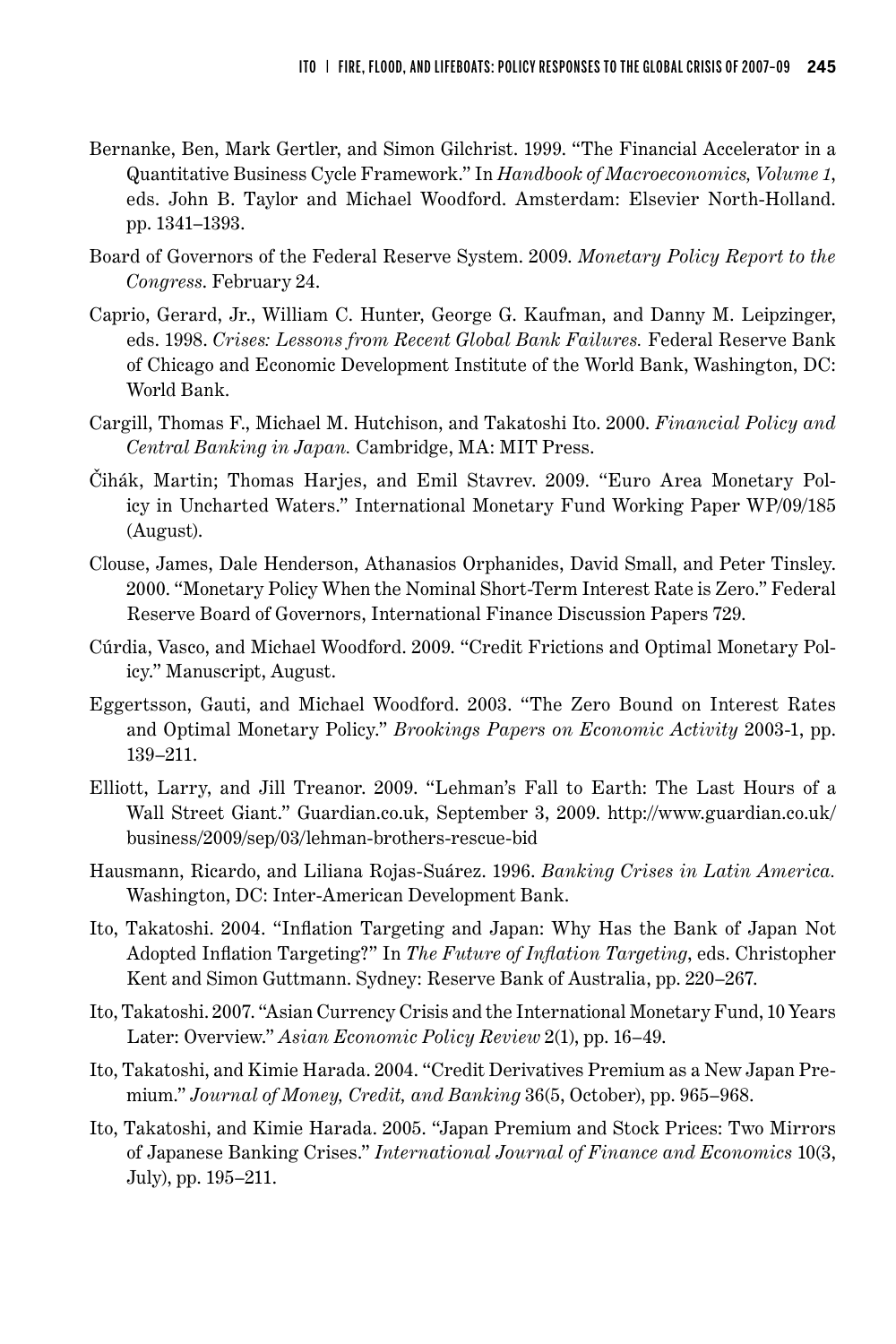- Ito, Takatoshi, and Yuko Hashimoto. 2007. "Bank Restructuring in Asia: Crisis Management in the Aftermath of the Asian Financial Crisis and Prospects for Crisis Prevention—Malaysia." RIETI Discussion Paper Series 07-E-039.
- Krugman, Paul. 1998. "It's Baaack: Japan's Slump and the Return of the Liquidity Trap." *Brookings Papers on Economic Activity* 29(1998-2), pp. 137–187.
- McDonald, Lawrence G., and Patrick Robinson. 2009. *A Colossal Failure of Common Sense: The Insider Story of the Collapse of Lehman Brothers.* New York: Random House.
- Oda, Nobuyuki, and Kazuo Ueda. 2007. "The Effects of the Bank of Japan's Zero Interest Rate Commitment and Quantitative Monetary Easing on the Yield Curve: A Macro-Finance Approach." *Japanese Economic Review* 58(3), pp. 303–328.
- Office of the Special Inspector General for the Troubled Asset Relief Program (SIGTARP). 2009. "Factors Affecting Efforts to Limit Payments to AIG Counterparties." November 17.
- Okina, Kunio, and Shigenori Shiratsuka. 2004. "Policy Commitment and Expectation Formation: Japan's Experience under Zero Interest Rates." *North American Journal of Economics and Finance* 15(1), pp. 75–101.
- Panetta, Fabio, Thomas Faeh, Giuseppe Grande, Corrinne Ho, Michael King, Aviram Levy, Federico M. Signoretti, Marco Taboga, and Andrea Zaghini. 2009. "An Assessment of Financial Sector Rescue Programs." Bank for International Settlements Papers 48 (July).
- Reinhart, Carmen M., and Kenneth S. Rogoff. 2008. "Banking Crises: An Equal Opportunity Menace." NBER Working Paper 14587 (December).
- Schäfer, Dorothea, and Klaus Zimmermann. 2009. "Bad Bank(s) and Recapitalization of the Banking Sector." DIW Berlin Discussion Paper 897.
- Shiratsuka, Shigenori. 2009. "Size and Composition of the Central Bank Balance Sheet: Revisiting Japan's Experience of the Quantitative Easing Policy." Bank of Japan, IMES Discussion Paper 2009-E-25 (November).
- Sorkin, Andrew Ross. 2009. *Too Big to Fail, The Inside Story of How Wall Street and Washington Fought to Save the Financial System.* London and New York: Penguin.
- Sudo, Nao, and Yuki Teranishi. 2008. "Optimal Monetary Policy under Imperfect Financial Integration." Bank of Japan, IMES Discussion Paper 2008-E-25.
- Svensson, Lars E.O. 2001. "The Zero Bound in an Open Economy: A Foolproof Way of Escaping from a Liquidity Trap." *Monetary and Economic Studies* 19(S-1, February), pp. 277–312.
- Taylor, John B. 2008. "Monetary Policy and the State of the Economy." Testimony before the Committee on Financial Services, U.S. House of Representatives.
- Taylor, John. 2009. *Getting off Track: How Government Actions and Interventions Caused, Prolonged, and Worsened the Financial Crisis.* Stanford, CA: Hoover Press.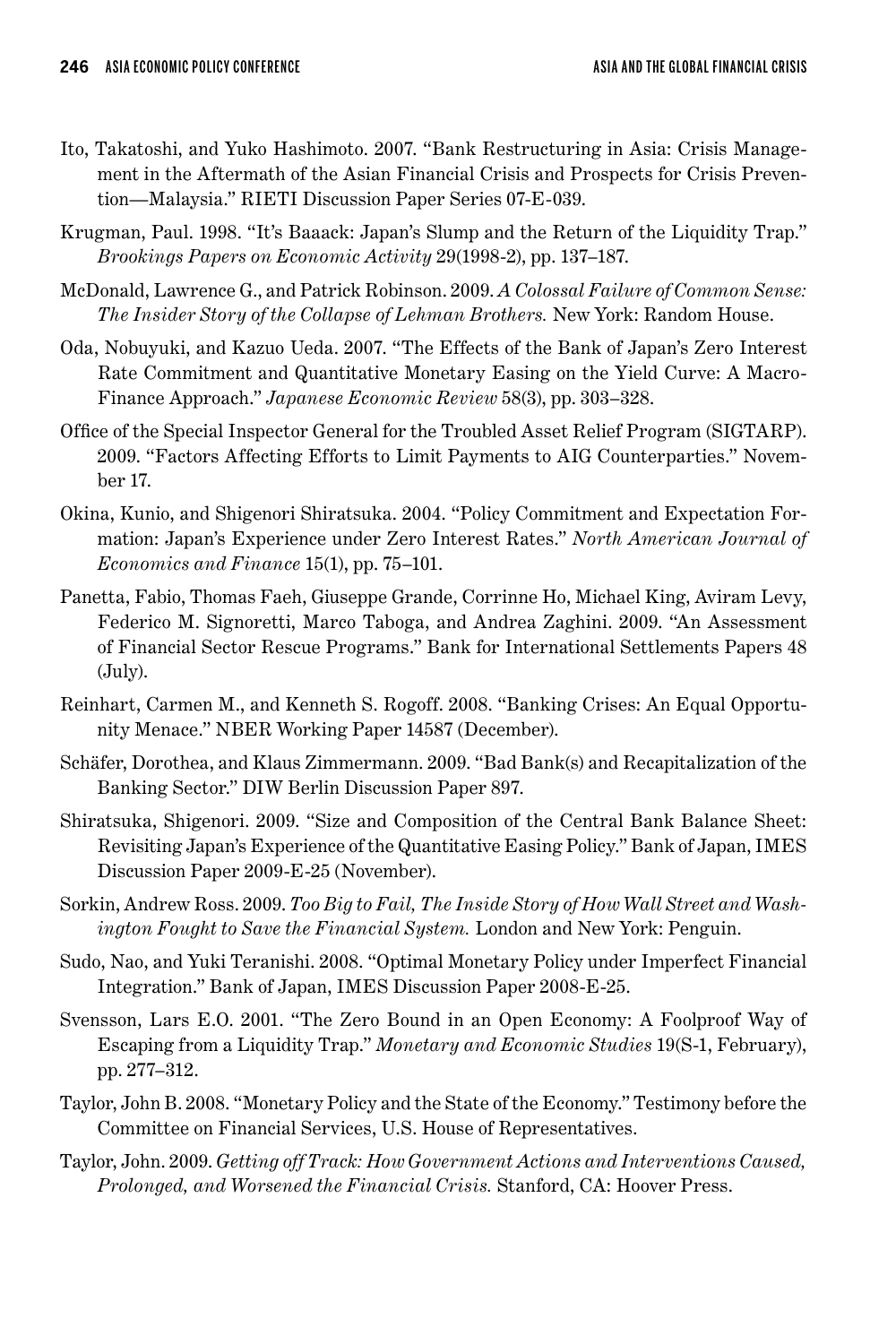- Teranishi, Yuki. 2009. "Credit Spread and Monetary Policy." Bank of Japan, IMES Discussion Paper 2009-E-14 (June).
- Ueda, Kazuo. 2005. "The Bank of Japan's Struggle with the Zero Lower Bound on Nominal Interest Rates: Exercises in Expectations Management." *International Finance* 8(2), pp. 329–350.

# NOTES

1 Taylor (2009) argues that the financial market turbulence was primarily attributable to counterparty risk, rather than illiquidity, since the Libor-OIS spread highly correlates with the Libor-repo spread, which measures counterparty risk more directly. Here, the TED spread is used to make the same argument.

2 In the aftermath of the banking crisis of November 1997 in Japan, the so-called Japan premium increased sharply. Western banks demanded higher interest rates on Japanese banks who wanted to borrow U.S. dollars. See Ito and Harada (2004, 2005) for the Japanese experiences of the banking crisis from 1997-2003.

3 Both Libor and the OIS rates are influenced by expectations about future interest rate movements but spreads difference out movements in interest rate expectations.

4 Many conversations with market participants confirm that few expected a Lehman failure on the Friday before the negotiation weekend. McDonald and Robinson (2009) also describe similar sentiments inside the company.

5 Accounts of the last hours of the negotiation have been reported by well-informed journalists. See Elliott and Treanor (2009) and Sorkin (2009).

6 For the decision under Section 13(3), only five governors of the Federal Reserve Board are needed to make decisions. Presidents of regional Federal Reserve Banks do not participate in the discussion or voting.

7 This may be a reaction to the fact that maintaining the (average) policy rate at the target level had become increasingly difficult due to the heterogeneity of market participants.

8 Of course, the correct inflation rate may be the forward-looking expected inflation rate. However, timely comparable observations of the expected inflation rate are difficult to obtain. The exact price index for policy purposes may also be different from the headline CPI inflation rate. For example, the United States uses the personal consumption expenditures (PCE) inflation rate, and Japan uses the CPI excluding fresh food (but including energy prices). However, again for comparability, I use headline CPI inflation for the four countries.

9 The BOJ briefly moved into positive interest rate territory between August 2000 and March 2001.

10 In March 2006, the policy target was switched from the current account balance at the BOJ to the call rate, which was set at 0 percent. The 0 percent call rate target was maintained until July 2006.

11 See Bernanke (1983) on the Great Depression.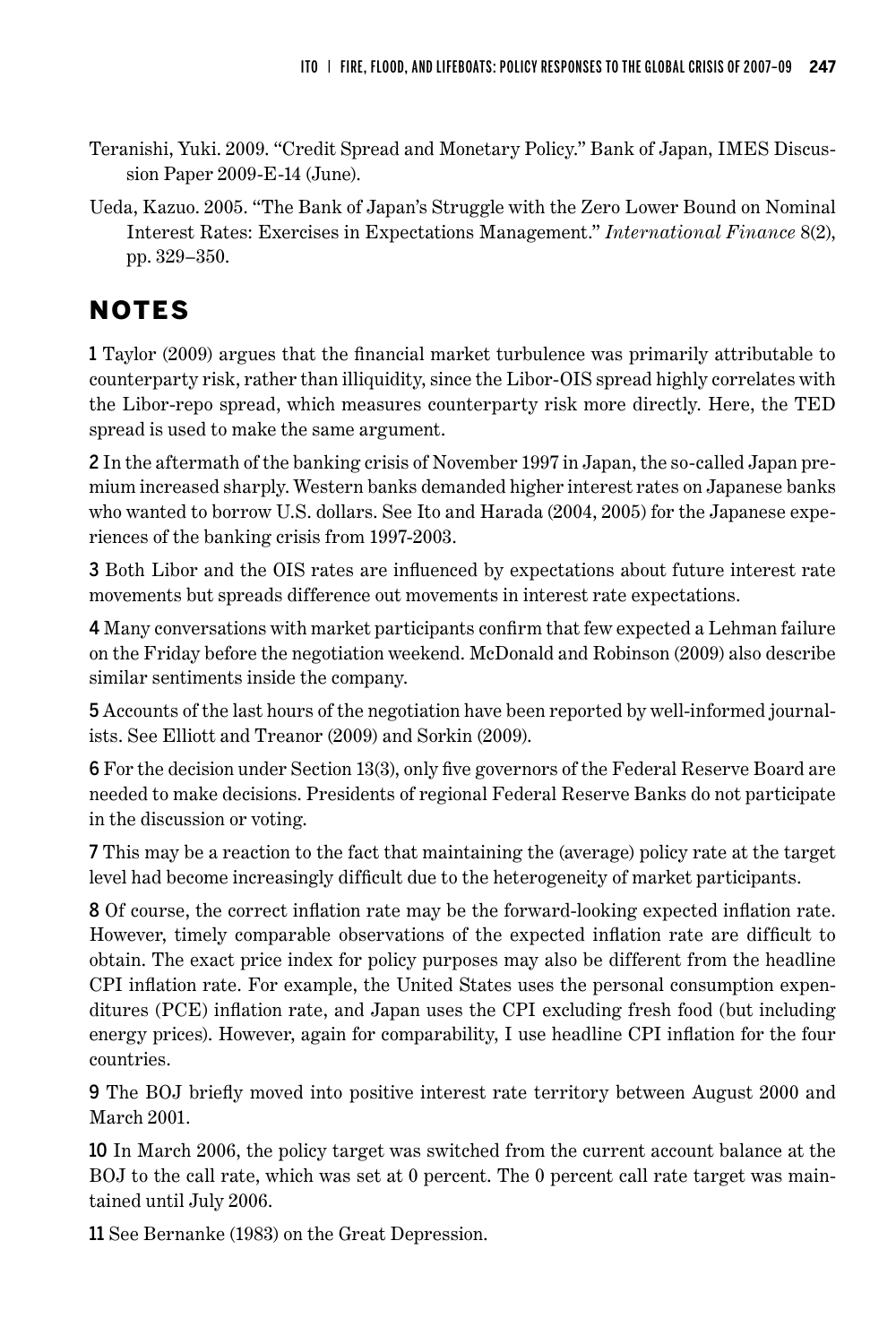12 See Oda and Ueda (2007), Okina and Shiratsuka (2004), and Ueda (2005) for descriptions and examinations of the policy duration effect.

13 The BOE increased its ceiling of purchase from £75 billion in March 2009 to £125 in May, to £175 in August, and to £200 in November. The balance stood at £158.4 billion on October 1, 2009.

14 Chairman Bernanke once referred to this range as a "comfort zone."

15 From a footnote of the table of the projection, with emphasis added by the author; see Board of Governors (2009), p. 43.

16 There were only two Japanese financial institutions that reported any sizable exposures to these problematic assets, and the size of their holdings was small compared to their total size of the assets. There were a few incidents, such as the case of "Lehman mini-bonds" marketed to retail customers in Hong Kong and Singapore.

17 "Our approach—which could be described as 'credit easing'—resembles quantitative easing in one respect: It involves an expansion of the central bank's balance sheet. However, in a pure QE regime, the focus of policy is the quantity of bank reserves, which are liabilities of the central bank; the composition of loans and securities on the asset side of the central bank's balance sheet is incidental. Indeed, although the Bank of Japan's policy approach during the QE period was quite multifaceted, the overall stance of its policy was gauged primarily in terms of its target for bank reserves. In contrast, the Federal Reserve's credit easing approach focuses on the mix of loans and securities that it holds and on how this composition of assets affects credit conditions for households and businesses." Bernanke (2009).

18 See Ito (2004) for controversies in Japan over the adoption of QE, the non-adoption of inflation targeting, and the effectiveness of QE. See Oda and Ueda (2007) for policy duration effects.

19 The core capital of major banks was steadily eroded from 1999, when capital injection took place, to 2002, and they found that a large proportion of their Tier I capital was replaced by "tax deferred assets." The new FSA minister Takenaka in October 2002 threatened banks with nationalization and forced them to raise capital. He was reported to have said that "no bank is too big to fail."

20 Taylor (2008) and Cúrdia and Woodford (2009) investigated whether a central bank should respond to the market credit spreads. By modifying the conventional Taylor rule to include the credit spread, Taylor showed that the Fed action of rapid easing in the current crisis can be better explained. This was named the spread-adjusted Taylor rule. Sudo and Teranishi (2008) and Teranishi (2009) showed that under some circumstances, the spread-adjusted Taylor rule is an optimal monetary policy rule. In particular, Teranishi (2009) showed that the spread-adjusted Taylor rule is consistent with optimal monetary policy under heterogeneous loan interest rate contracts in both discretionary and commitment strategies, and that a commitment policy is effective in narrowing the credit spread when the central bank hits the zero lower bound constraint.

21 See Ito (2004, p. 239) for detailed accounts of the Bank of Japan policy.

22 Federal Reserve Act, Section 13(3).